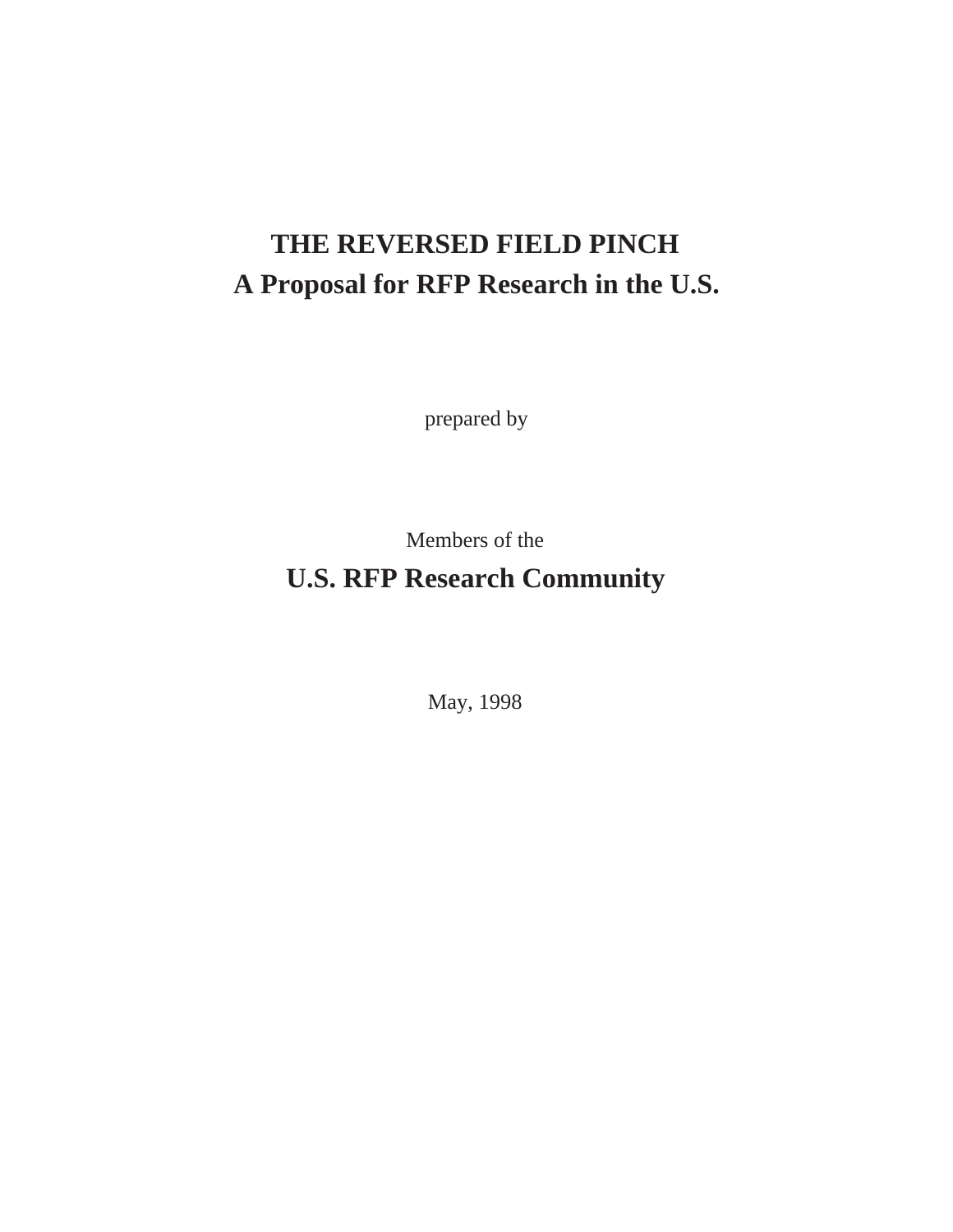# **THE REVERSED FIELD PINCH A Proposal for RFP Research in the U.S.**

#### **EXECUTIVE SUMMARY**

The 1990s has seen a rapid growth in the scientific understanding of the RFP, a dramatic increase in energy confinement through exploitation of this understanding, the development of a new path to improved confinement, a start of relatively large (in the RFP context) RFP experiments worldwide demonstrating improved operational characteristics, an articulation of possible solutions to many of the scientific challenges confronting the RFP as a reactor, and an affirmation of the potential positive reactor attributes.

The opportunity presently available to the U.S. in RFP research is rather remarkable. From the viewpoint of the world RFP program, there is a strong need for the U.S. to embark on a proof-of-principle program — an effort which attacks a broad range of the key scientific issues confronting the RFP. The world program outside the U.S. contains experiments that are at the scale of proof-of-principle devices. However, the research programs are emphasizing the scaling of confinement with plasma current and, to a much lesser extent, the effect on stability of a resistive wall. The outside-the-U.S. world program by itself does not constitute a proof-ofprinciple program since it does not explore the full breadth of crucial scientific issues for RFP development. The outstanding issues are:

- confinement understanding and improvement by advanced techniques
- beta limits
- current sustainment
- control of resistive shell instabilities
- power and particle handling
- modifications to the RFP configuration for improved performance

The U.S. RFP program is poised to attack aggressively most of these outstanding issues. Since an existing experimental facility, properly utilized, can function as the proof-of-principle experiment, the U.S. can launch a national proof-of-principle program which will be at the world forefront, at relatively modest cost. Such a research plan will also have large impact on the very similar issues confronting the spheromak. Indeed, the RFP issues will be investigated in the context of broad fusion science issues, and comparative studies with other magnetic configurations will be pursued actively when pertinent.

The recent advances in RFP physics and performance build upon a long history of RFP research, beginning with the discovery of toroidal field reversal in the ZETA device in the 1960s [1]. The intriguing, favorable stability properties that accompanied reversal stimulated research in the 1970s. Experiments then were characterized by short pulse (hundreds of microseconds), dense plasmas with confinement times in the 100 µsec range [2]. The 1980s were marked by a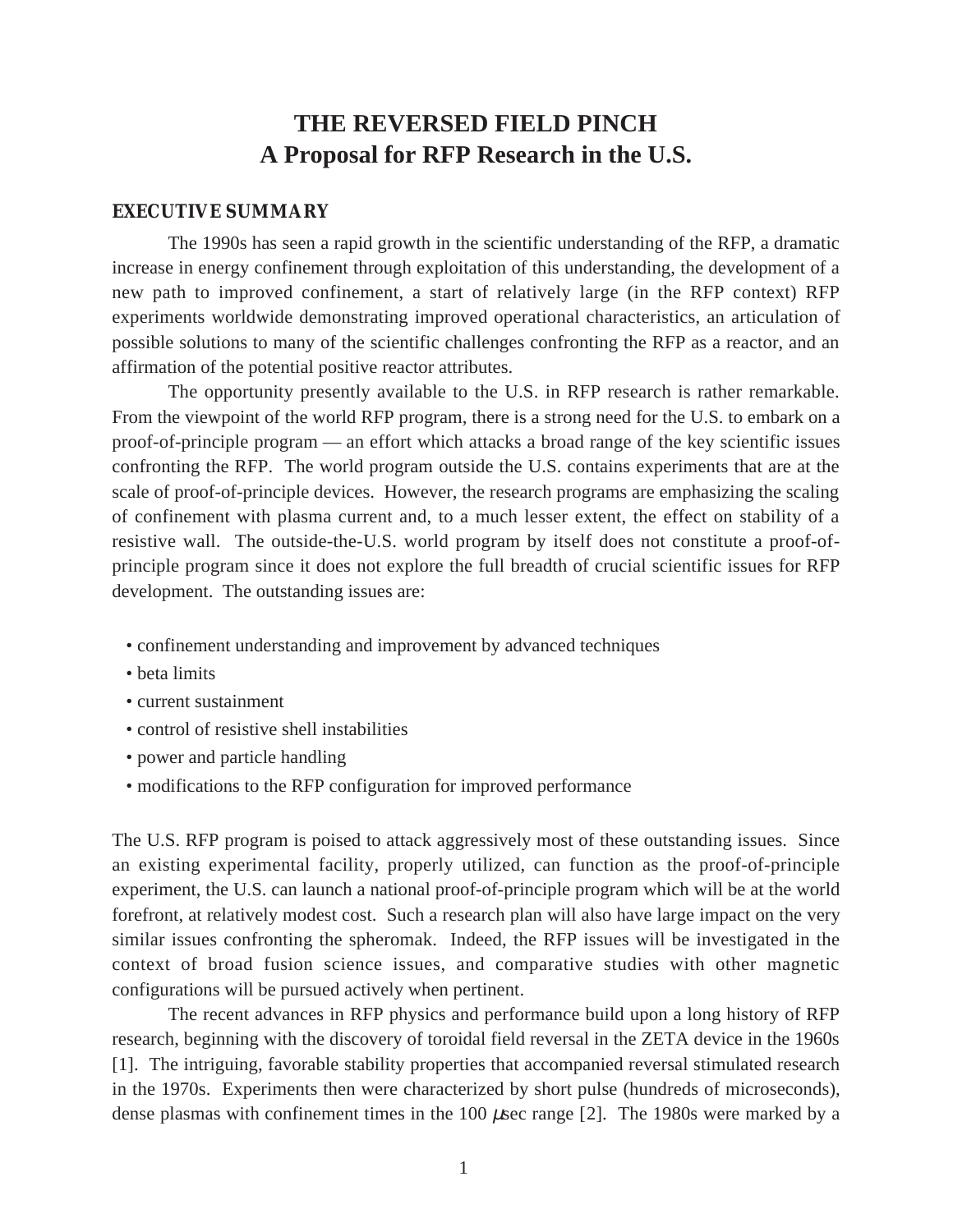group of very productive experiments, with confinement times up to 0.5 ms, minor radii of about 0.2 m, and plasmas that were sufficiently long-lived (tens of ms) to accommodate detailed studies of RFP equilibrium and fluctuations [3,4,5,6]. During this decade construction began on the nonlinear MHD foundation of the RFP [7,8], following on the insight that the RFP can be described as a minimum energy, magnetically relaxed state [9]. This experimental and theoretical work laid the basis for the experiments of the 1990s which increased the plasma size two-fold (to minor radii of 0.5 m) and the confinement time ten-fold (to 5 ms) [10,11]. Most importantly, recent physics results led to new insights and a reappraisal of the RFP.

Until recently, the RFP had been viewed as a configuration plagued with large-scale, large amplitude magnetic turbulence. Whereas much of the reactor advantage of the RFP is connected to its relatively weak confining magnetic field, the weak field also carries the penalty of reduced plasma stability. As with other configurations with safety factor *q* less than unity, strong magnetic fluctuations arise which lead to anomalous transport. In recent years it was discovered that control of the radial profile of the current density can diminish the magnetic fluctuations and transport. To date, this approach has increased the energy confinement time of the RFP by a factor of five in experiment, opening up a path to improving RFP confinement. This result has altered our view of the RFP from a configuration which is condemned to high turbulent transport to one which has a possible route to acceptable confinement. This view may also extend to other *q* <1 configurations such as the spheromak.

The reactor interest in the RFP stems from its low magnetic field. The RFP is similar to a tokamak with its toroidal magnetic field reduced ten-fold. This yields a reactor concept [12] with normal (not superconducting) coils, high beta, very high engineering beta (pressure normalized to magnetic pressure at the field coils), high power density, low field and force at the coils, absence of disruptions (absent in experiments), and possibly free choice of aspect ratio (can be determined by engineering considerations possibly without physics constraint).

A strong scientific foundation supports the proposed program. RFP physics is sufficiently advanced that the key questions can be clearly formulated, and experimental and theoretical solutions posited. In part A of this proposal we articulate the present understanding and open questions for each of the crucial scientific areas for the RFP. In the past decade, many key discoveries have emerged, critical to RFP development, but also of large basic plasma physics importance. Some of the more pertinent results are:

- identification of magnetic fluctuations as resistive MHD modes
- experimental determination that magnetic fluctuations drive energy transport interior to the toroidal field reversal radius
- experimental determination that magnetic fluctuations drive particle transport interior to the toroidal field reversal radius
- experimental determination that electrostatic fluctuations drive edge particle transport
- experimental confirmation of the MHD dynamo in the collisionless edge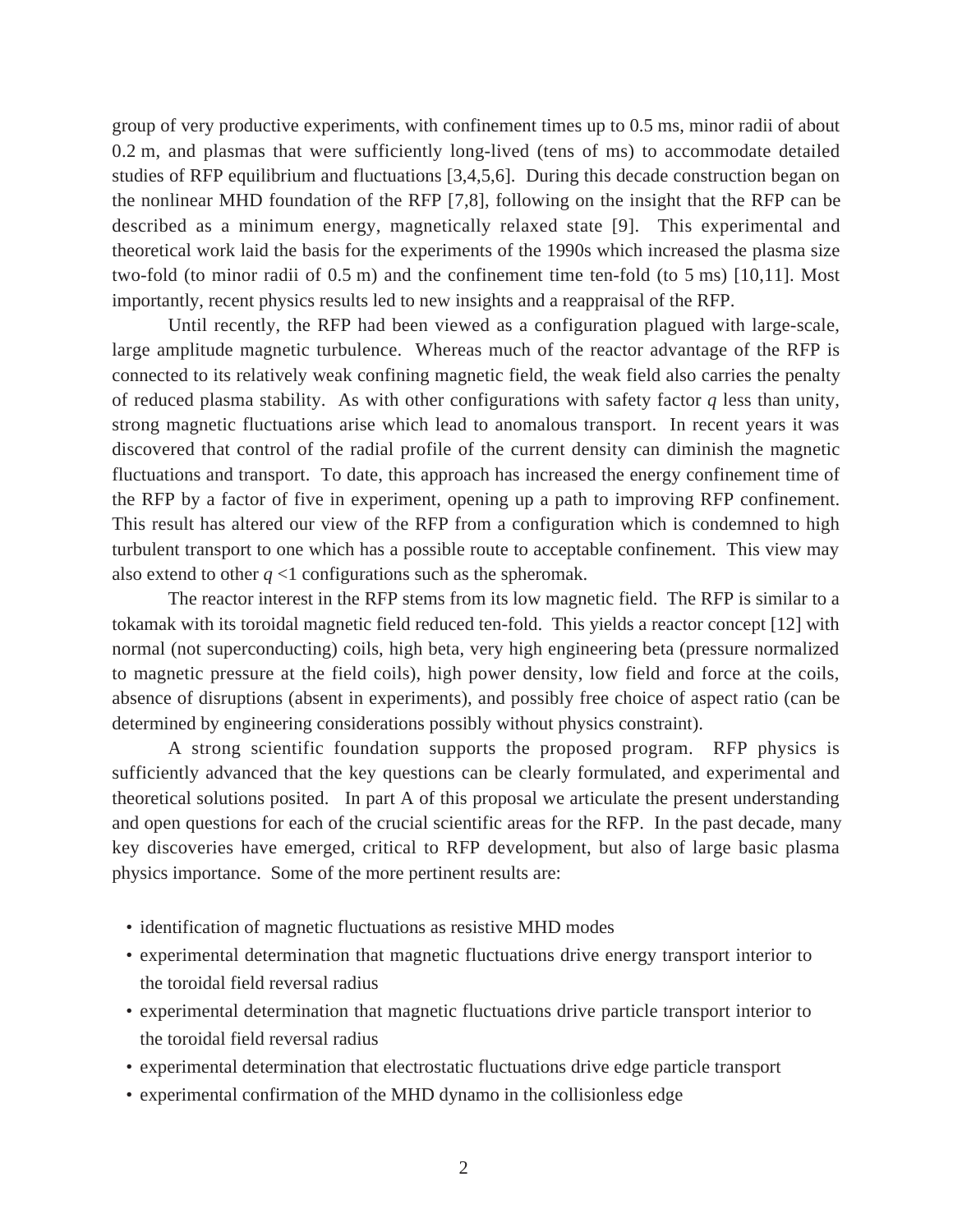- discovery of a pressure-drive "diamagnetic dynamo" in the collisional edge
- fluctuation reduction and five-fold confinement improvement with current profile control
- feedback stabilization of ideal kink instability with a resistive shell
- observation of particle confinement improvement with induced radial electric field
- observation of flow shear in the edge of RFP plasmas with spontaneously reduced fluctuations and transport (under particular operating conditions)

The timeliness of the U.S. launch of a proof-of-principle RFP program, depicted in Part B of this proposal, arises from this state of scientific understanding and the status of the world program. The world RFP program consists mainly of four experiments: RFX in Italy, TPE-RX in Japan, MST in the U.S, and Extrap-T2 in Sweden. The first three devices are of about the same size, all large within the RFP context (minor radii of about 0.5 m). The plasma current capabilities of the devices differ: 0.5 MA in MST, 1 MA in TPE-RX, and 2 MA design value for RFX. The focus of these experiments has been confinement. The MST program has been very broad in its approach to understanding RFP transport physics, but it has also produced plasmas with record confinement through current profile control. The world program outside the U.S. will continue its emphasis on confinement scaling with plasma current (RFX and TPE-RX) and diagnosis of resistive shell instabilities (Extrap-T2).

Thus, the proposed U.S. proof-of-principle program will be unique. Its main scientific areas and goals are:

*Confinement improvement and understanding:* The improved confinement to date has been obtained with relatively coarse inductive current profile control. We propose to implement finer forms of current profile control: electrostatic current injection and lower hybrid current drive. The aims are to further improve confinement and to determine the ultimate lower limit to magnetic fluctuations and transport. Detailed core fluctuation measurements and well-diagnosed transport experiments are needed to improve our understanding of the basic transport mechanisms.

*Beta limits:* All RFP experiments produce plasmas with beta values in the range of 10%. However, beta limits to ideal MHD stability are in the range of 30-50%, depending on the details of the magnetic equilibrium. It is not known experimentally whether the achieved beta values are limited by the Ohmic input power or by a stability limit. The confinement of improved RFP plasmas is now sufficiently high that auxiliary heating can be accomplished with feasible amounts of power. We propose to implement lower hybrid heating and neutral beam heating to determine the beta limit in the RFP.

*Sustainment of the plasma current:* All RFP experiments have been sustained by Ohmic current drive. We propose to test the technique known as oscillating field current drive, in which magnetic helicity is injected into the plasma by applying oscillating toroidal and poloidal loop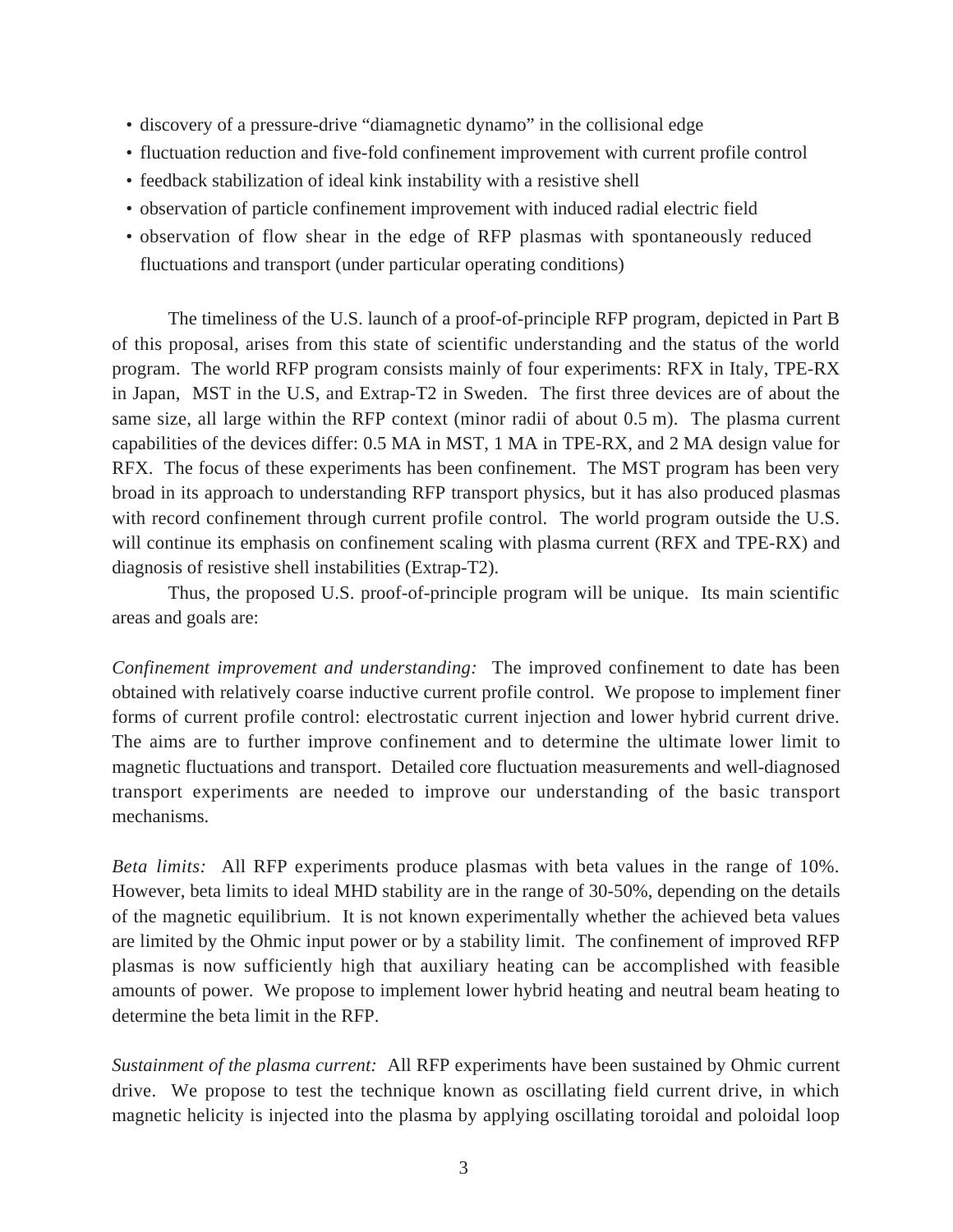voltages. Plasma relaxation then maintains the desired current density profile. A definitive test of the technique has not been possible in smaller devices since the high plasma resistance mandates impractically large oscillating voltages for current sustainment. Today's large RFP experiments have sufficiently low resistance for a definitive test of the technique. Experiments will aim to determine the current drive efficiency and to examine whether the technique affects confinement.

*Control of Resistive Shell Instabilities:* In a long pulse reactor, resistive shell instabilities must be stabilized by techniques such as rotation, feedback, or "smart" shells. This study is suitable for a concept exploration experiment.

*New RFP Configurations:* RFP understanding has advanced to the point that modified RFP configurations can be developed. Possibilities include RFP plasmas with modified geometry (aspect ratio and shape) or profile control (of current, pressure, flow profiles). There is interest within the U.S. in low aspect ratio RFP plasmas which would likely contain a smaller number of dominant Fourier MHD modes. There is also interest in exploring RFP plasmas with external transform, in particular to determine whether field reversal provided externally will lead to reduced fluctuations.

The U.S. program designed to accomplish these goals consists of the MST experiment operated as a proof-of-principle facility, smaller concept exploration experiments, theory and computation, and system studies. It is not necessary, at this time, to construct a new, larger facility. We propose that the MST program be expanded to accomplish the first three goals listed above — confinement improvement, beta limit studies, and current sustainment. MST is capable of functioning as such a proof-of-principle facility *if* it is provided with adequate control systems (for current profile control, heating, sustainment) and appropriate diagnostics. Concept exploration experiments are needed to address specific issues, such as the latter two topics resistive shell instabilities and new RFP configurations. RFP behavior is strongly influenced by MHD physics; hence, smaller experiments can be pertinent to RFP development.

Theoretical RFP research is extremely scarce worldwide. Theory is needed on numerous key issues such as the cause of electrostatic fluctuations in the RFP; the coupling of core to edge turbulence and transport; the influence of flow shear on fluctuations in the RFP; the role of current, pressure, and flow profiles on fluctuations and transport; the role of plasma shape, aspect ratio and external transform on fluctuations and transport; the effect of oscillating field current drive on transport; evaluation of beta limits and beta optimization; the role of collisionless reconnection on RFP behavior; the feedback or "smart" shell stabilization of resistive wall instabilities; the evaluation of nonlinear mode coupling; the understanding of the variety of possible dynamo mechanisms. Finally, systems studies are needed to guide the experiments, to incorporate RFP results as they evolve and to incorporate results from the larger fusion community.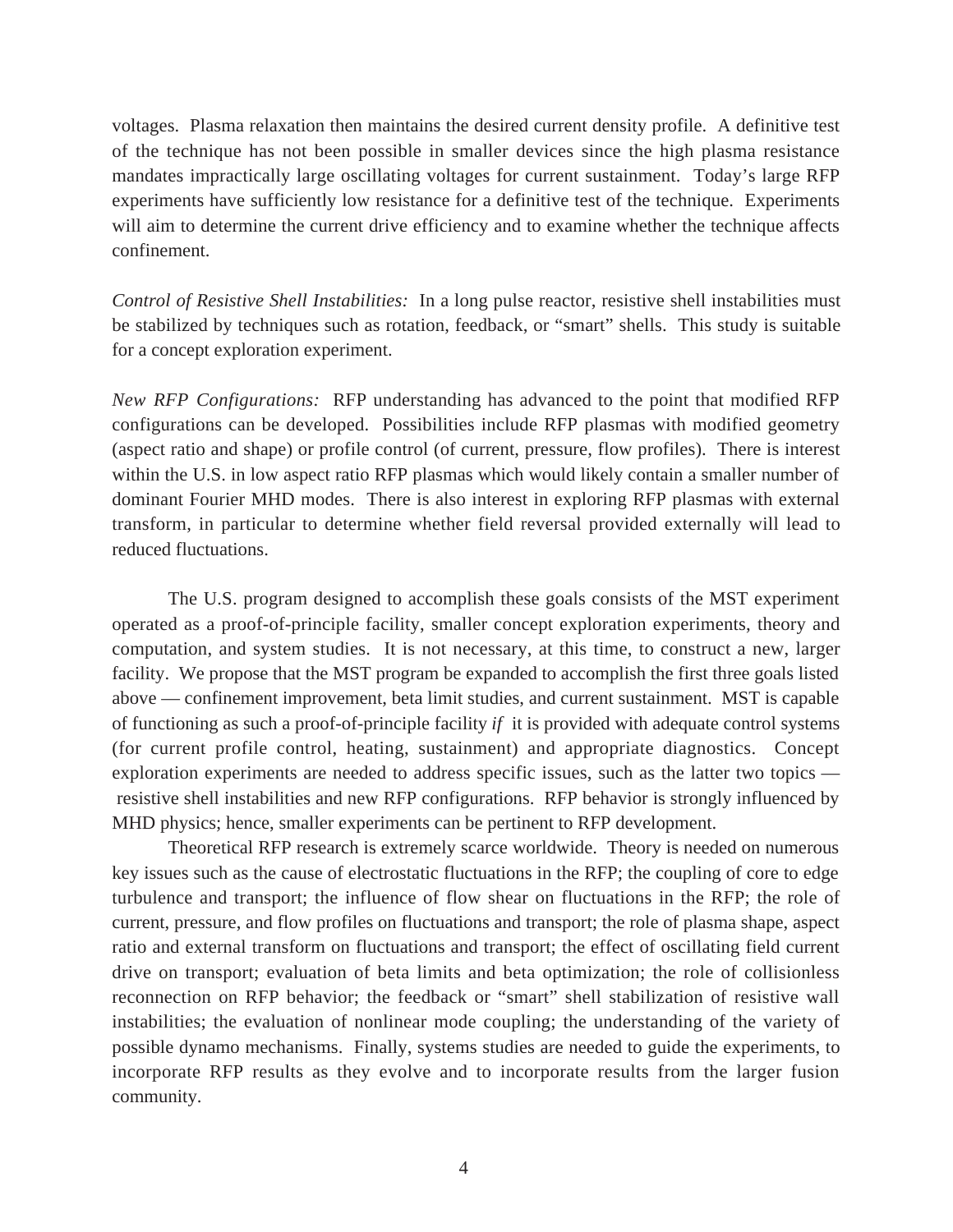We propose to base the evalutation of the U.S. RFP program on the following performance measures:

*Confinement:* Achieve 10 ms confinement time, at a temperature  $\geq$ 1 keV, with some expectation of continued favorable scaling.

*Beta:* Achieve beta values of ≥15% at a plasma current of 0.5 MA and determine the origin and magnitude of the beta limit.

*Current sustainment:* Achieve efficient current sustainment compatible with good confinement, using oscillating field current drive.

*Resistive shell instabilities:* Demonstrate control of multiple resistive shell modes.

We anticipate that this program will require about six years to complete. Toward the end of that period, a decision will be made either to proceed to continued tests of favorable results in plasmas of higher current and longer duration, and/or to proceed to an RFP with a modified configuration, or to reduce RFP research if the results are unfavorable.

It is notable that the cost of the program is relatively modest since construction of a new, larger facility is not needed. The cost is in the vicinity of \$10 million per year. This expenditure includes present RFP funding of about \$2.5M per year; thus the proposed program would require additional funds of about \$7.5M per year. Roughly half of the \$10M will be dedicated to the MST experiment. The other half will be distributed among smaller experiments, theory, and systems studies. Theoretical research, including system studies, will require about \$2M per year. The cost of the exploratory concept experiments is difficult to assess, since the experiments have not yet been formulated. However, once such experiments are in operation we anticipate the expenditure will be of order \$3M per year. These costs are only meant to anticipate the scale of the program; they are not accurate cost assessments. Nonetheless, it is clear that the RFP represents an exciting research area in which the U.S. can be at the world forefront in physics and performance, at the proof-of-principle level, at modest cost. Indeed, the FESAC 1996 report on alternative concepts [13] identified the RFP as being ready for further advancement and recommended a "strengthening and broadening of the existing RFP program." An enduring view is that investigation of plasma properties in a very low field configuration permits study of a broad range of issues critical to a broad class of concepts.

This proposal enjoys the support and represents the views and interests of the scientists listed in Appendix I. This group consists exclusively of scientists who have been involved in RFP research in the past or present and have a continuing research interest. The group includes experimentalists, theorists, computationalists, and fusion system engineers. Hence, it includes the expertise needed to launch the proposed program. The U.S. program will also continue to be strongly interactive with the world program, coordinating activities to optimize the overall effort.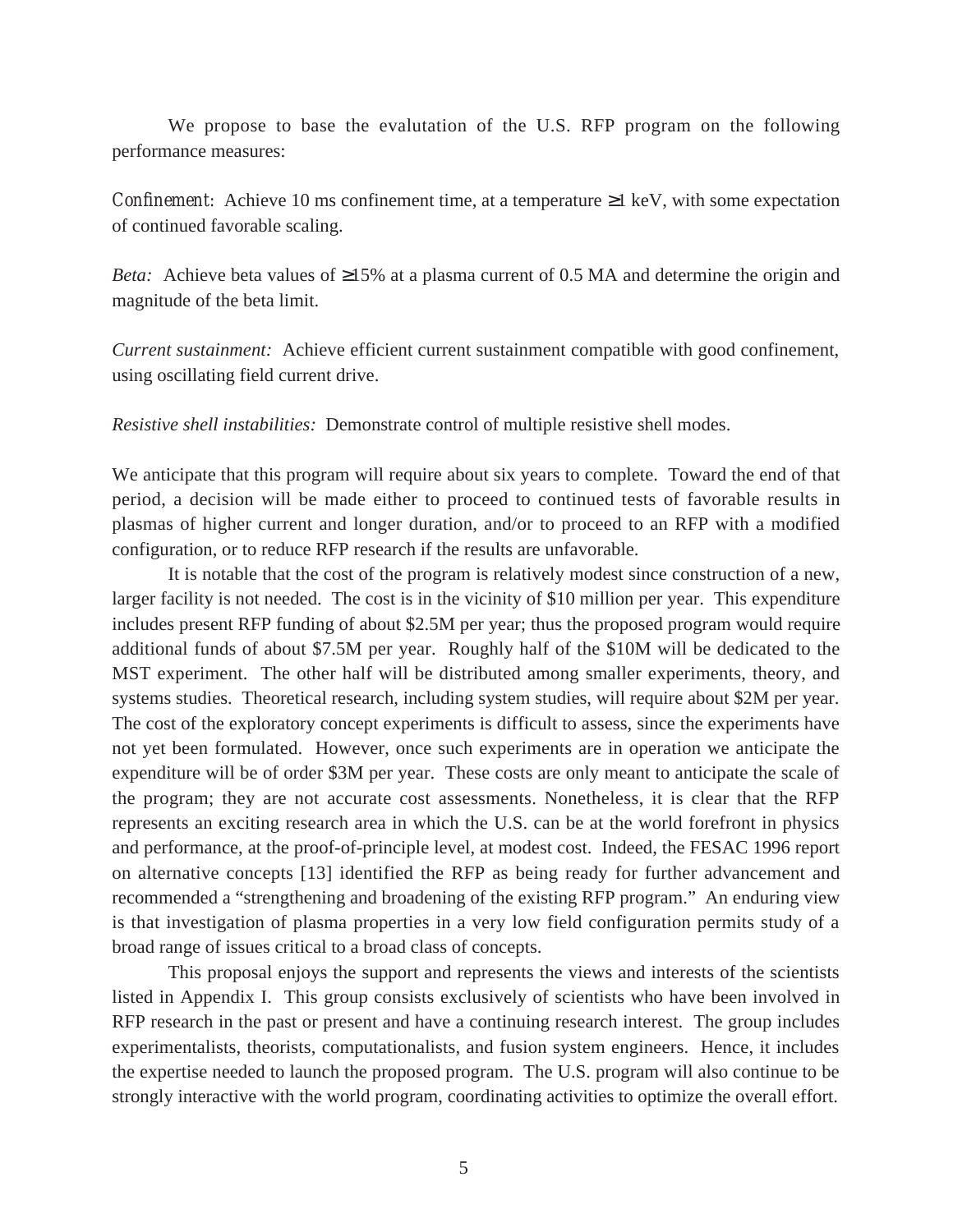# **Contents**

## Part A: Scientific Issues in RFP Research

## Part B: A U.S. Proof-of-Principle RFP Program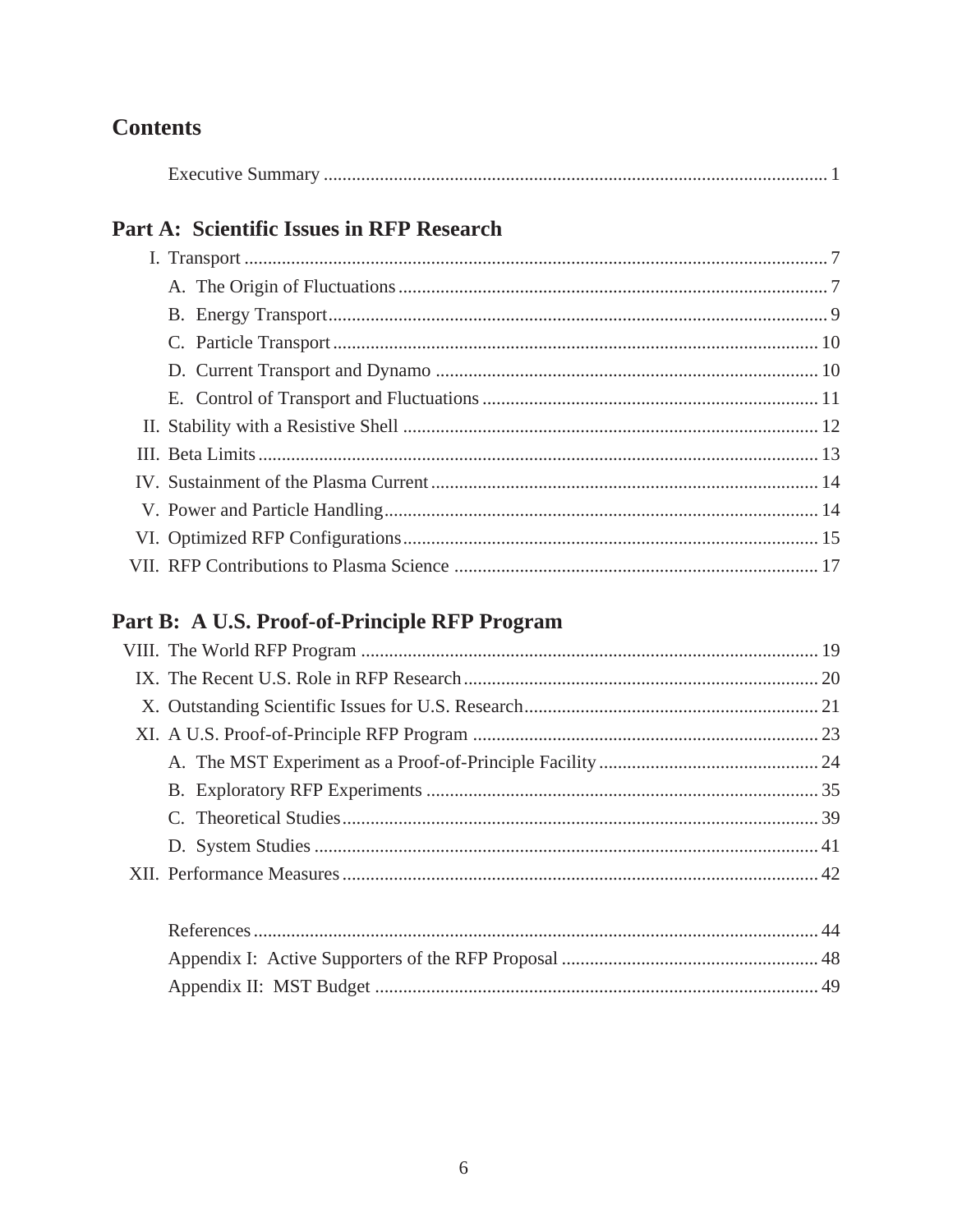#### **PART A: SCIENTIFIC ISSUES IN RFP RESEARCH**

Below we summarize the dominant scientific issues relevant to the development of the RFP as a fusion concept. For each issue, we delineate the scientific status and the open questions. In Section I we summarize anomalous transport in the RFP. In Sections I.A. to I.E., we treat the origin of fluctuations in the RFP, energy transport, particle transport, current transport and dynamo, and control of fluctuations and transport. We then describe plasma stability with a resistive shell (Section II), beta limits to plasma stability (Section III), current sustainment (Section IV), power and particle handling (Section V), and optimized RFP configurations (Section VI). The substantial contributions of RFP research to basic plasma science are outlined in Section VII.

#### **I. TRANSPORT**

#### **A. The Origin of Fluctuations**

*Status:* Both magnetic and electrostatic fluctuations are important for transport in the RFP. It has long been realized that magnetic fluctuations in the RFP and other configurations with safety factor  $q$  <1 will be large. Large scale resistive MHD instabilities are predicted to be linearly unstable [14]. Nonlinear MHD computation is now very advanced and can predict the spatial structure of magnetic fluctuations. Quasilinear flattening of the current profile and nonlinear mode coupling determine the saturated amplitude of the modes. The results of MHD computation have been compared in detail to experimental measurements of magnetic fluctuations, including the mode amplitude, wavelength spectra [15], radial structure [16], magnetic field polarization, and nonlinear mode coupling [17]. There is excellent agreement, subject to modest differences which may be attributed to the relatively low Lundquist number (normalized electrical conductivity) permitted in computation. The magnetic fluctuation amplitude is about 1%, much larger than in a tokamak. The number of dominant modes is about equal to the aspect ratio *R/a*, and the dominant toroidal mode numbers are centered about  $n=2R/a$ , all with poloidal mode number  $m=1$ . The modes are resonant with the equilibrium magnetic field  $(m/n = q)$  and cause magnetic reconnection. Fluctuations in flow velocity are being measured by fast Doppler spectroscopy, revealing qualitative agreement with computation [18]. The combined nonlinear MHD and experimental study of fluctuations has revealed the dynamics by which the plasma maintains an approximate magnetically relaxed Taylor state.

Recently, magnetic fluctuation reduction has been demonstrated by controlling the current density profile [19]. This technique has succeeded in halving the fluctuation magnitude and is discussed below in the context of transport control. The scaling of magnetic fluctuations with Lundquist number (*S*) is important since it influences the scaling of confinement. Limited Lundquist number scaling studies in MHD computation and in experiment indicate that fluctuations scale with a small inverse fractional power of *S* [20]. At shorter wavelength, the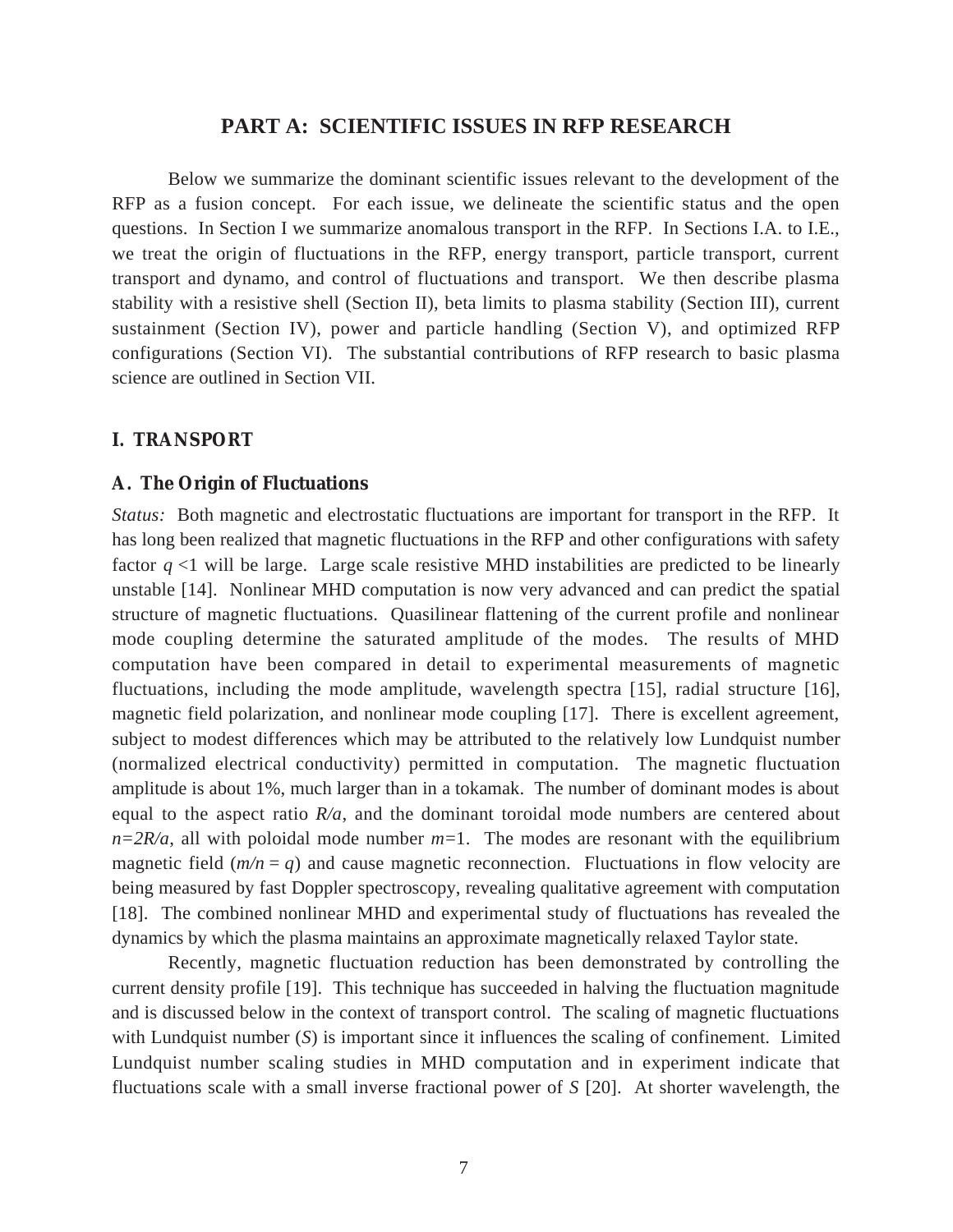magnetic fluctuations in experiment reveal a power law falloff with frequency, characteristic of an inertial range of microturbulence [21].

Whereas understanding of magnetic fluctuations is highly advanced, the theoretical study of electrostatic fluctuations in the RFP is at a rudimentary state. Fluctuations in density, electric potential, and temperature have been measured in the outer region of the RFP [22,23,24,25]. These fluctuations are partly correlated with the magnetic fluctuations, implying a parasitic relationship. However, the correlation is not perfect. Fluctuations resemble, in their amplitude and broad-band nature, electrostatic fluctuations in tokamaks and stellarators. However, the origin of electrostatic fluctuations in the RFP is yet undetermined (as is the case for most other magnetic configurations). It has long been expected that resistive interchange modes should be substantial [26], and perhaps rippling modes, but these views have not yet been validated. Nonetheless, recent experiments are demonstrating a degree of control of electrostatic fluctuations, discussed below in the transport context.

*Open Issues:* Three issues of importance remain open for the dominant large scale magnetic fluctuations. First, the scaling with Lundquist number is not fully established in either experiment or theory. As RFP plasmas become larger and hotter, the Lundquist number will increase, and the variation of fluctuation amplitude becomes an important determinant of transport scaling. More broadly, as the plasmas become increasingly collisionless, the fluctuations may depend on different parameters than the Lundquist number, as has been investigated in other situations displaying collisionless reconnection [27]. Second, the nonlinear mode coupling, although predicted computationally, is not yet quantitatively understood. The fluctuations in the RFP consist of several nonlinearly coupled tearing modes. Hence, the situation is intermediate between the case of a single mode and that of fully developed turbulence, and offers an opportunity to develop an understanding of nonlinear mode coupling in a partly tractable situation. A related third issue is the interaction of these modes with stationary field errors, which can cause the entire mode structure to lock to the field error. Mode locking is an important issue for the operation of RFP experiments [28,29]. The problem is more complex than that of a tokamak since the locking involves multiple modes [30], rather than a single mode, and a stochastic magnetic structure, rather than a rotating island.

The microturbulent magnetic fluctuations, at shorter scale and higher frequency, possibly offer the model situation of MHD turbulence driven by large scale structure produced by the tearing modes [21]. Theoretical calculation is consistent with this view, but experimental work is needed for confirmation.

A major unknown is the cause of electrostatic fluctuations. It is possible that the search for a "mode" is not the optimal approach. For example, the strong core fluctuations may drive the RFP plasma edge into a self-organized critical state. Such a situation can form a basis for the commonality of edge fluctuation properties in several magnetic configurations. Analysis of fluctuation data indicates that the RFP, stellarator, and tokamak have similar long-range correlations. The self-similarity parameter for these three configurations is in a very narrow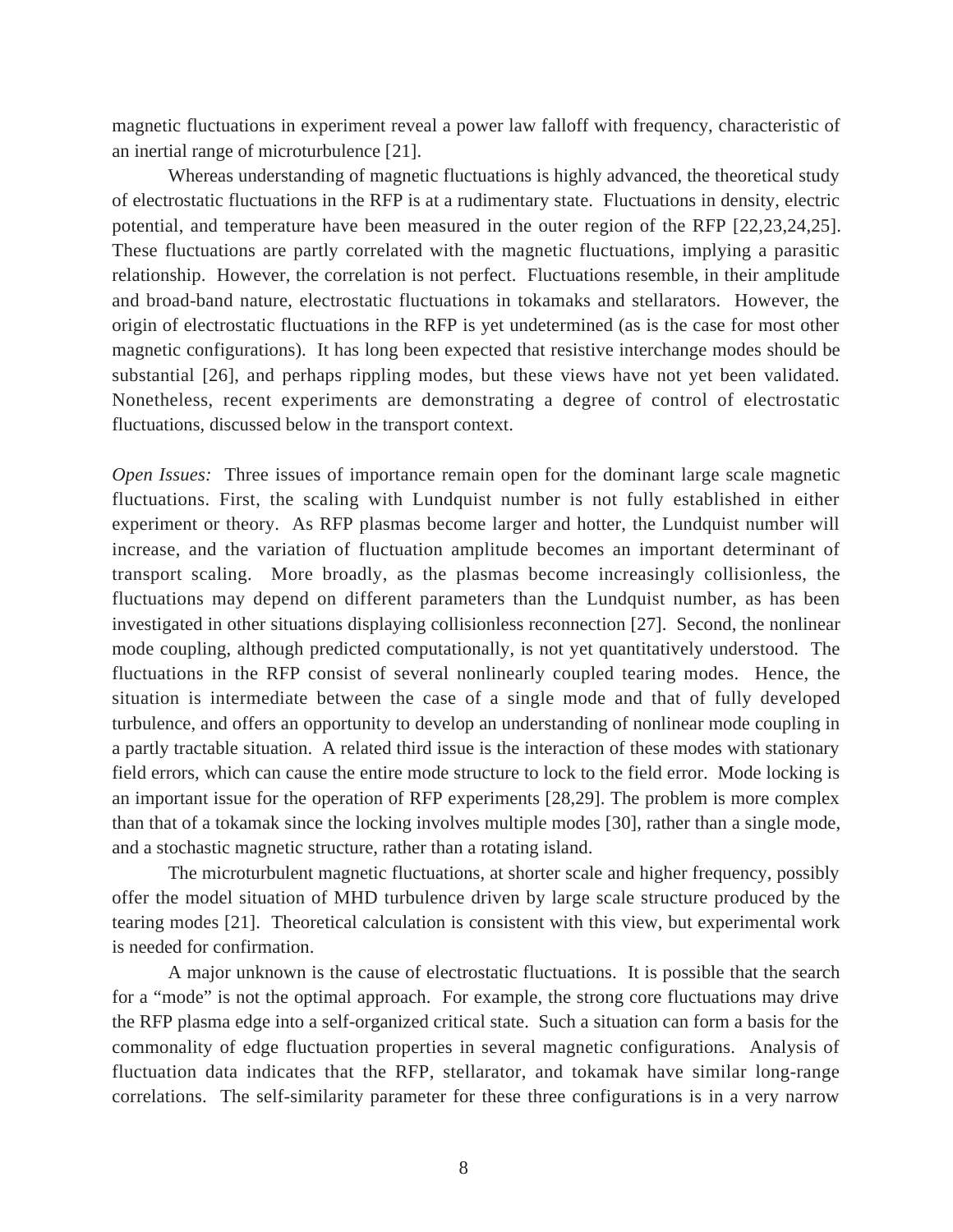range of values. This approach to edge fluctuations may explain the universality of edge turbulence. Correlation data and further comparisons among different experimental configurations are needed to test these ideas.

Recent experimental results imply that fluctuations can be reduced by  $E \times B$  shear flow, as discussed below in the transport context. The applicability to the RFP of flow shear models, as developed for tokamaks and other configurations, requires further work.

#### **B. Energy Transport**

*Status:* The observed energy transport in the RFP is about one hundred-fold larger than the classical prediction (in the RFP, since the poloidal and toroidal magnetic fields are of comparable magnitude, neoclassical effects are weak). Radial profiles of the thermal diffusivity are not well known experimentally since profile information on the stored energy and Ohmic input power has been limited. Nonetheless, electron temperature profiles are relatively flat in the core region and steep in the outer portion of the plasma (although more peaked profiles occur in improved confinement plasmas). There has long been an expectation, supported by MHD computation, that the magnetic field in the core of the RFP becomes stochastic from the overlap of magnetic islands associated with the several dominant magnetic Fourier modes. This view is consistent with inferences from the electron temperature profile. A compelling test of the stochastic diffusion theory was accomplished by measuring the electron energy flux specifically driven by electron motion along a fluctuating magnetic field [31]. The magnetic fluctuation driven electron energy flux is obtained from the product of the fluctuations in parallel heat flux and radial magnetic field. Measurements of this energy flux over the outer 20% of the RFP plasma indicate that in the extreme edge (roughly beyond the toroidal field reversal radius) magnetic fluctuations do not drive transport, but interior to the reversal radius the entire energy flux is driven by magnetic fluctuations. These results are consistent with the expectation that the magnetic field is stochastic inside the reversal surface, where the dominant modes are resonant, but well-ordered beyond. An interesting feature of the energy flux is that it is consistent in magnitude with that expected from stochastic field diffusion (the Rechester-Rosenbluth formula [32]), but it occurs with a speed characteristic of the ion thermal speed, not the electron thermal speed. Hence, it appears that an ambipolarity-like constraint operates in the energy transport [33].

Energy flux from electrostatic fluctuations has also been measured in the edge of the RFP, and it is small.

*Open issues:* Magnetic fluctuation induced transport has been investigated in detail only in the outer portion of the RFP and only for a very limited range of plasma parameters. Hence, it is critical to extend our understanding to the plasma core and to higher values of Lundquist number. Energy transport in the extreme edge remains a mystery, since neither measurements of magnetic transport nor electrostatic transport have yet revealed the cause. Also it is necessary to continue to expand profile diagnosis for determination of the thermal (and other) diffusivity profile, particularly in the core.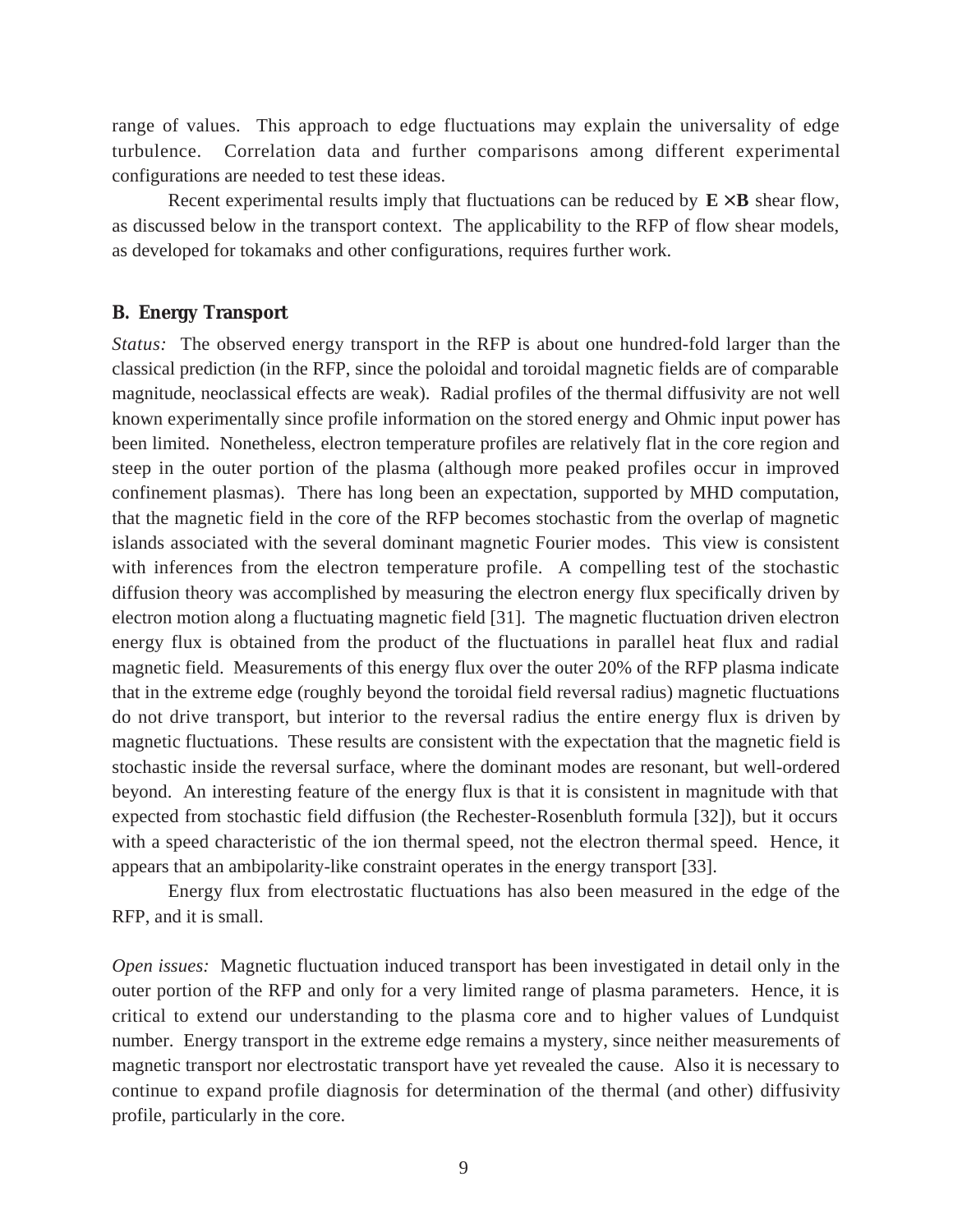#### **C. Particle Transport**

*Status:* Particle transport in the RFP is anomalous by about the same factor as for energy transport. The situation with regard to magnetic fluctuation induced particle transport is also similar to that for energy transport; direct measurement of the electron flux from magnetic fluctuations (from the correlated product of the fluctuations in the parallel electron flux and radial magnetic field) proves that the transport is magnetic interior to the toroidal field reversal radius [34]. However, outside the reversal radius, in the extreme edge, the particle flux is measured to be driven by electrostatic fluctuations [22-25].

*Open issues:* As is the case for energy transport, the core particle transport from fluctuations remains largely undiagnosed. Impurity transport and plasma-wall interactions (recycling, particle sources, etc.) are not well understood in the RFP.

#### **D. Current Transport and Dynamo**

*Status:* The RFP exhibits the special property that the confining axisymmetric magnetic field is, in part, self-generated by the plasma [35]. The self-generation of current and magnetic field, by mechanisms related to plasma flow, is referred to as the dynamo effect, in analogy with similar effects in nature (astrophysical and planetary dynamos). In the RFP, the current generation may also be cast as the radial transport of parallel current. There are several theoretical models, or ideas, which have been developed or posited to explain the RFP dynamo. The explanation most highly developed, with a strong theoretical grounding, is the MHD dynamo [36,37,38,39]. In the MHD dynamo, current is driven by the electromotive force experienced by the moving plasma, arising from the product of fluctuations in the plasma fluid velocity and magnetic field. The fluctuations are tearing instabilities. A fully self-consistent, nonlinear model predicts dynamo action. Alternatively, the "kinetic dynamo" mechanism depicts the radial transport of current by the parallel motion of electrons along the chaotic magnetic field generated by the tearing fluctuations [40]. While this theory is appealing from an intuitive viewpoint, the inclusion of the self-consistent reaction of the transported electrons on the fluctuations diminishes the effect [41]. Finally, mechanisms resulting from pressure fluctuations have been suggested (a "diamagnetic dynamo") [42].

The MHD dynamo agrees with experimental measurements in the edge of collisionless plasmas in which the electromotive force has been measured by separate measurements of the velocity (inferred from the measured fluctuating electric field) and magnetic field fluctuations [43]. Spectroscopic measurements of velocity fluctuations in the core are underway [44]. However, the presence of energetic electrons in the edge plasma with energies characteristic of the core, are consistent with the kinetic dynamo mechanism [45]. Finally, the diamagnetic dynamo has been measured to be active in the edge of collisional RFP plasmas [42].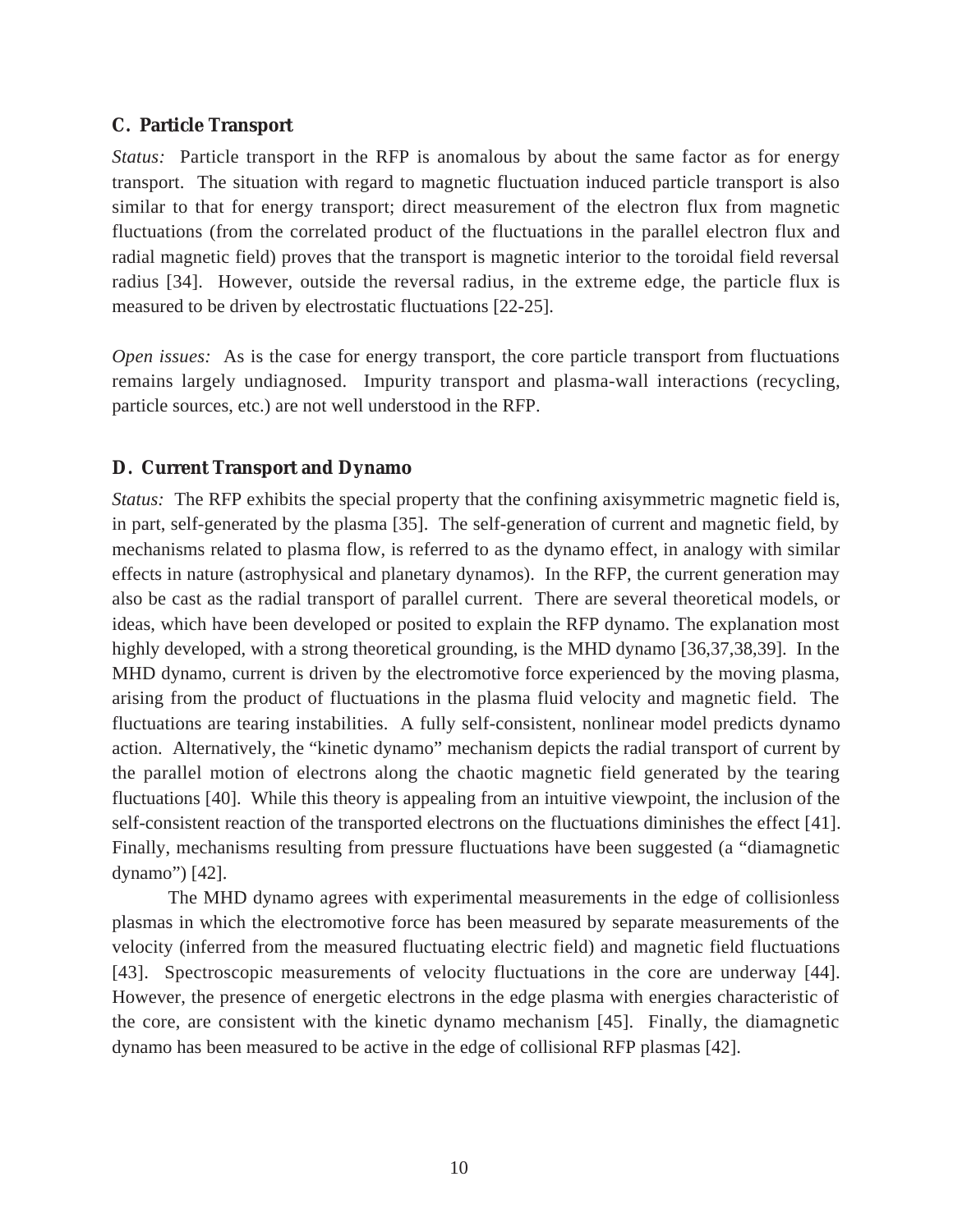*Open Issues:* Despite the persuasiveness of the standard MHD model of the dynamo, it remains to determine experimentally which dynamo mechanisms are active under which physical conditions. Definitive measurement of each dynamo mechanism requires local measurement of a variety of fluctuating parameters, including flow velocity, electron pressure, parallel electron pressure, and magnetic field. It remains a rich topic for research. Theoretically, the kinetic and diamagnetic dynamos must be brought to the level of the MHD dynamo. Indeed, pressure effects have received little theoretical treatment. A thorough understanding requires a two fluid treatment.

#### **E. Control of Transport and Fluctuations**

*Status:* Above we argue that the magnetic fluctuations are understood to be tearing instabilities fueled by the spatial nonuniformity of the current density profile. We also describe evidence that the magnetic fluctuations produce the anomaly in energy and particle transport in the RFP core, as expected from computed stochasticity in the magnetic field. From this understanding, it is expected that control of the current density profile may reduce or eliminate the energy source for the fluctuations, and thereby reduce the fluctuations and transport. Nonlinear MHD computation with auxiliary current profile control supports this view [46,47]. Current profiles can be obtained which suppress the dominant global modes. The auxiliary driven edge current provides the field reversal, eliminating the need for the fluctuation-driven dynamo.

An initial experimental implementation of a coarse form of current density profile control has increased the energy confinement time by roughly a factor of five (from about 1 ms to 5 ms) [19]. The current profile was altered by applying an inductive poloidal electric field (which is mainly parallel to the edge magnetic field) during a discharge. This produces a transient edge current. The plasma responds with a halving of magnetic fluctuation amplitude, an increase in electron temperature by about 50%, and a factor-of-three reduction in Ohmic input power (leading to the five-fold confinement increase). Inductive current profile control is transient and unable to tailor finely the profile. Hence, the present five-fold confinement increase does not represent a confinement limit, but rather the limit of the current profile control technique.

Recently, a second form of confinement improvement has emerged through alteration of the  $E \times B$  velocity flow profile. This has occurred in two manifestations. First, electrical biasing of the RFP plasma (through insertion of biased electrodes in the plasma edge) has doubled the particle confinement time [48]. Second, under certain operating conditions (deep reversal, low density, clean walls) the plasma confinement time increases about three-fold [49]. The confinement increase is accompanied by a narrow edge  $E \times B$  flow shear layer and by a reduction in both magnetic and electrostatic fluctuations (both large and small scale) in the edge. The applicability to the RFP of the paradigm of flow shear reduction of turbulence, highly developed for the tokamak, is a topic of present research.

*Open issues:* The improvement of confinement by current profile control is still an emerging research area. The next steps are to develop profile control techniques that can finely control the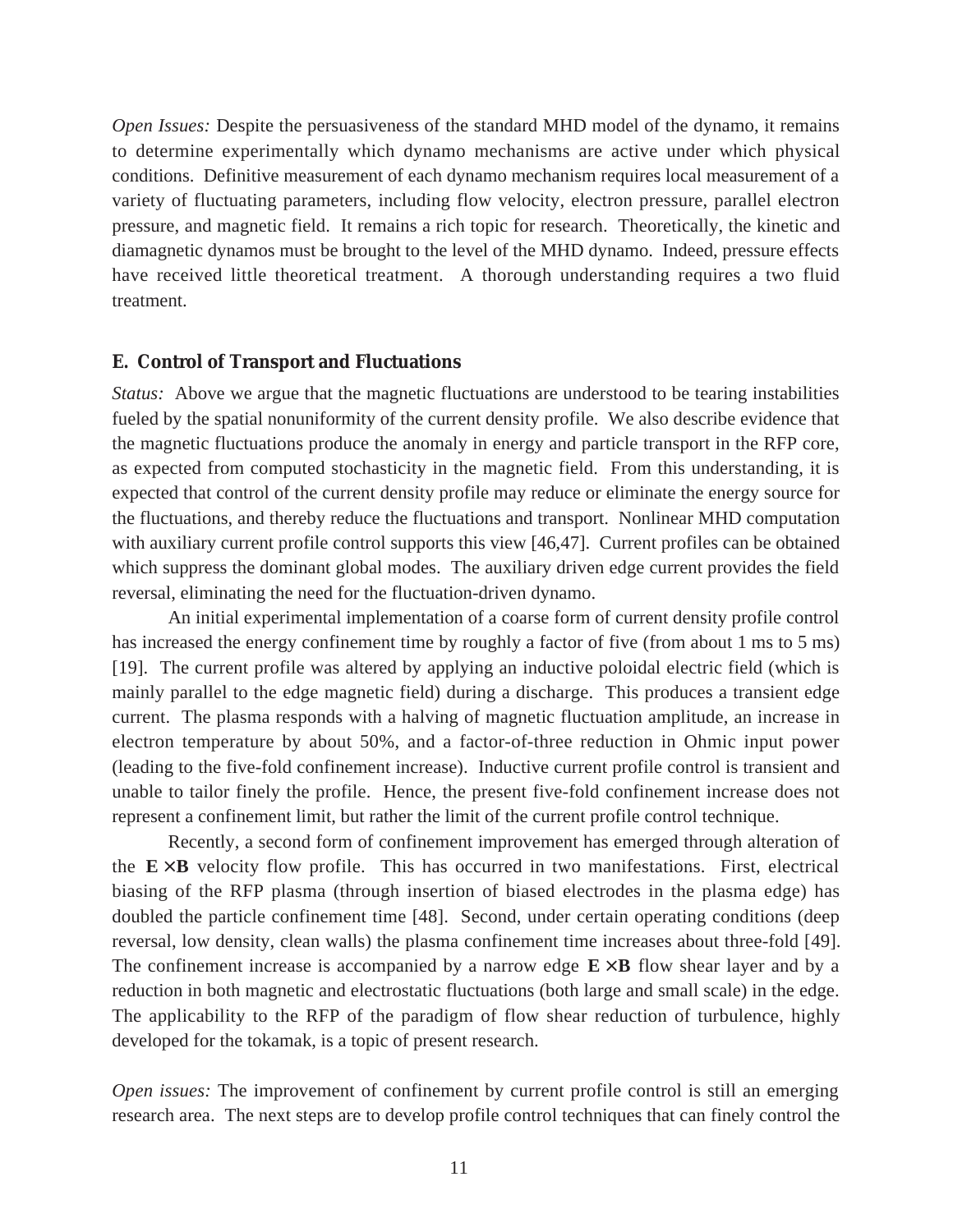current continuously. Experiments are underway to drive edge current continuously by the electrostatic injection of current from miniature current (plasma) sources inserted into the edge of the RFP plasma [50]. Such a technique is steady-state, but it does not offer fine control. Current drive by electromagnetic waves is expected to be the optimal technique. Lower hybrid waves have been shown theoretically to be appropriate for profile control [51,52], and experiments are beginning. The larger issue for confinement improvement by current profile control is the determination of the ultimate confinement limit. Can magnetic fluctuation induced transport be eliminated? Can a current profile be achieved for which the magnetic fluctuations are smaller scale and localized to a narrow edge region with little effect on transport? If so, how severe will be the residual electrostatic transport?

The influence of  $E \times B$  flow shear on RFP fluctuations and transport is a new research area. Many fundamental questions remain. Does  $E \times B$  flow shear affect large-scale electrostatic fluctuations and magnetic fluctuations, in addition to the small-scale electrostatic turbulence typical of tokamaks? What governs the spontaneous generation of flow shear in the RFP? Does coupling of electrostatic fluctuations to the large magnetic fluctuations alter the dynamics? Research to answer these questions is beginning.

Another approach to improved confinement in tokamaks is core fueling, particularly when coupled with auxiliary heating. The applicability of this approach to the RFP should be explored.

#### **II. STABILITY WITH A RESISTIVE SHELL**

*Status:* MHD stability of a stationary RFP without feedback of instabilities requires that the plasma be surrounded by a close-fitting conducting shell. In the absence of a perfectly conducting shell, the plasma is linearly unstable to ideal, nonresonant kink instabilities which grow on the resistive timescale of the shell [53,54]. Nonlinear MHD computation has been used to study the resistive wall problem in detail [55,56]. In addition to kink modes, it is observed that resistive tearing modes, which exist at a saturated amplitude with a conducting shell, also grow. The growing tearing modes produce a fluctuation induced electromotive force field which opposes the plasma current in the core. Thus, to maintain constant current in the computation, the loop voltage increases steadily. Hence, MHD predicts that an RFP plasma persisting for a time longer than the shell penetration time will require additional stabilization (e.g., feedback or rotation). Initial computational study of feedback of the resistive modes, indicates that targeting a few dominant modes is sufficient [57]. Modest rotation produces near to perfect conducting boundary conditions for resonant modes, but for nonresonant modes, near-Alfvenic velocities may be required for stabilization [58].

Experiments in the HBTX device operated with a resistive shell displayed growing modes in rather close agreement with prediction [59]. Both external kink and resonant modes experienced growth on the resistive shell time scale. As the modes grew, the reversal deepened (as the dynamo increased in strength) and the loop voltage increased, also in agreement with prediction. The current terminated as the applied loop voltage could not match the required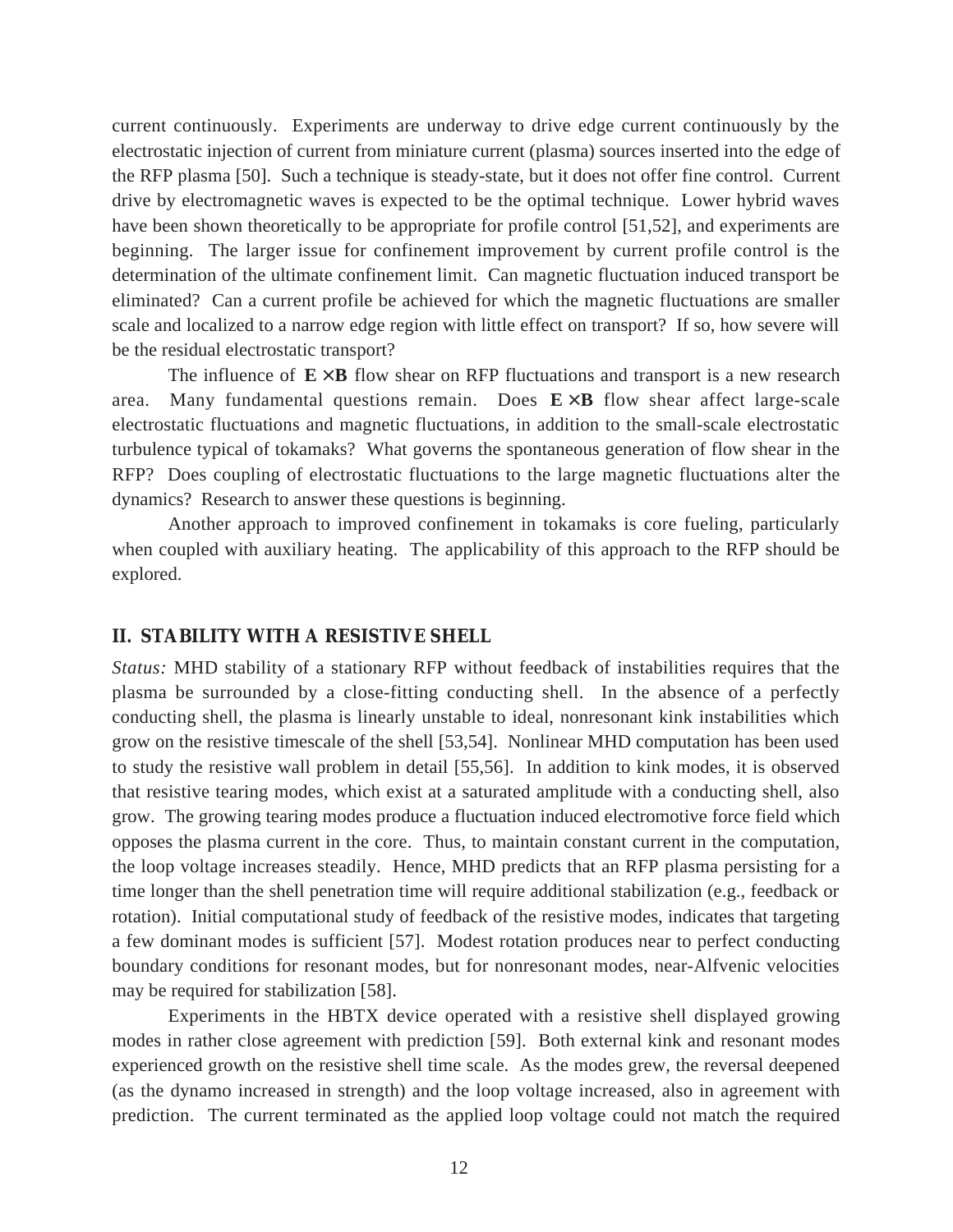increase. Although, this picture appears to be convincing, similar experiments in the OHTE RFP with a resistive shell produced different results [60]. Resonant modes grew in amplitude but would then decay without terminating the plasma. Both experiments were ended before the reason for the differences was discovered.

Feedback of the ideal external kink modes was accomplished in HBTX [61]. Application of feedback from magnetic coils suppressed mode growth in the presence of a resistive shell, and maintained the mode amplitude at a selected noise level. Whereas feedback was successful, the growth of resistive modes, which were not feedback controlled, continued to enhance the loop voltage and lead to plasma termination. The next step in the experiment was to apply similar feedback to the resistive modes. However, the experiment was shut down prior to the test.

*Open issues:* The next steps in the resistive shell issue are to determine the behavior of the modes experimentally (i.e., to resolve the difference between the HBTX and OHTE results) and, if needed, to devise and apply stabilization techniques. The problem is similar to that of the advanced tokamak at high beta, with the added complexity that in the RFP several modes are simultaneously unstable and nonlinearly coupled. The RFP plasma is an excellent candidate for tests of multi-mode feedback control schemes and "smart" shell concepts [62].

#### **III. BETA LIMITS**

*Status:* The poloidal beta value (ratio of volume-averaged plasma pressure to surface magnetic pressure) is believed to be limited by pressure-driven MHD instabilities. A key feature of the RFP is that the total beta value (taking, for example the volume-averaged magnetic pressure) is about equal to the poloidal beta, since the poloidal and toroidal fields are comparable. Hence, the total beta can be relatively large.

The RFP magnetic field has average bad curvature, dominated by the poloidal field since  $q$  <1. Stability is provided by magnetic shear; the field rotates more than 90 $\degree$  from the center to the edge. Pressure profiles are found which can be ideal MHD stable with poloidal (and total) beta values <50% [63]. Ballooning effects are weak, since the curvature does not vary strongly along a field line.

All RFP experiments operate routinely at beta values of about 10%, and values of 20% have been obtained at relatively low plasma current. These values are obtained in plasmas with Ohmic heating only (auxiliary heating has not yet been applied to the RFP). It is not yet determined whether the beta values presently achieved represent a stability limit, or are they merely set by the limited Ohmic input power.

Large-scale pressure-driven resistive MHD instabilities have not been examined in detail. Initial MHD computation, in connection with studies of current profile control of tearing instabilities, indicates that as the current-source of instability is reduced, the pressure will increase and become the dominant driver of tearing instability in the beta range of 25% [47]. In addition, resistive interchange fluctuations are always unstable and have been investigated as a possible cause of anomalous transport in the RFP, particularly in the edge.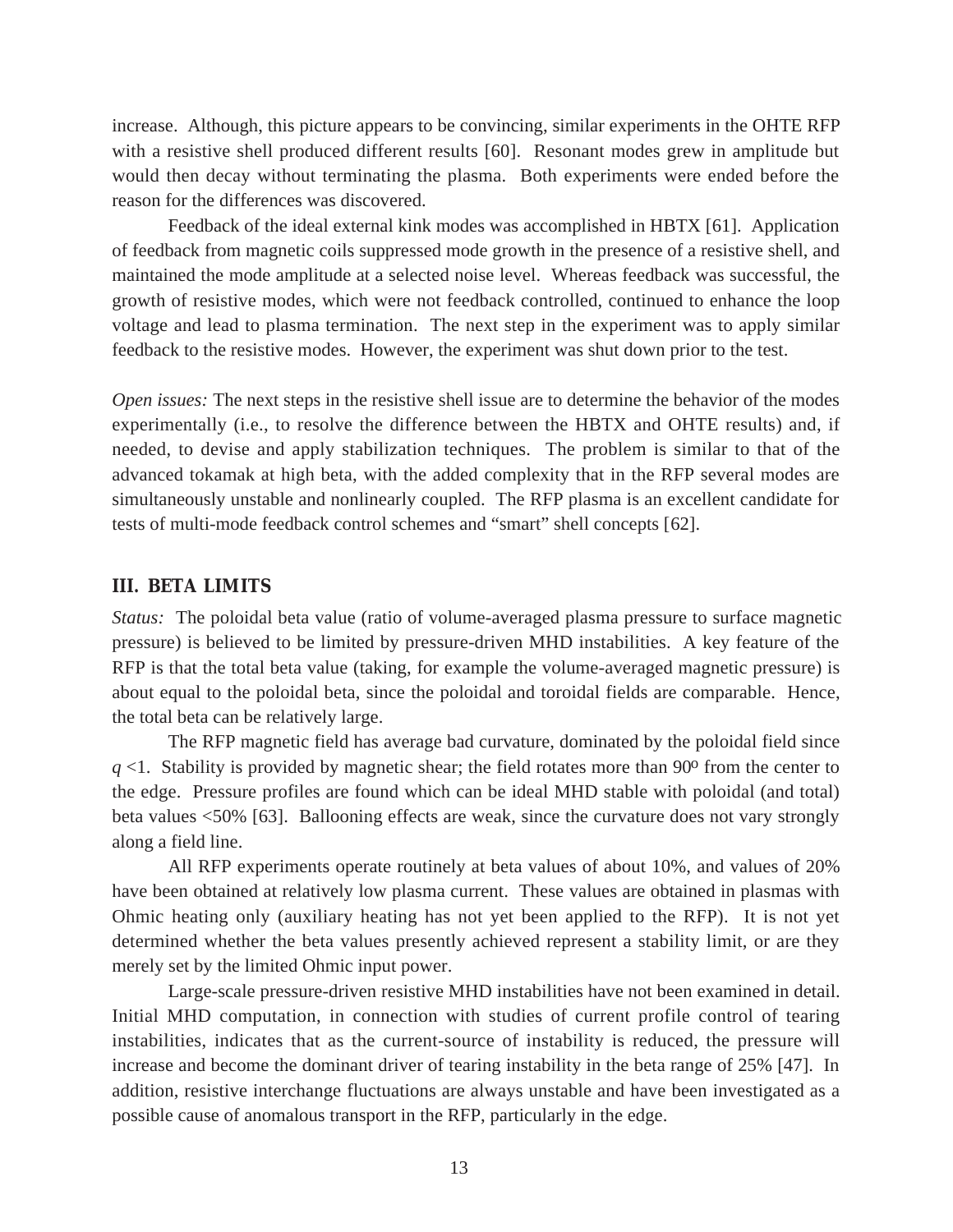*Open issues:* The next major step is to determine the beta stability limit experimentally. Present experiments operate below theoretical stability limits. Auxiliary heating is necessary to increase beta and to distinguish the beta-limiting effects of stability and transport.

#### **IV. SUSTAINMENT OF THE PLASMA CURRENT**

*Status:* Present RFP reactor concepts envision steady-state operation. Sustainment of the plasma current is a critical issue which has received relatively little focused effort. Current drive is more challenging for the RFP than for the tokamak since the self-driven neoclassical bootstrap current is small and the poloidal beta value is relatively small (so that for a given plasma pressure the toroidal current drive requirements are severe). The technique of oscillating field current drive (OFCD) has been proposed which exploits the magnetic relaxation property of the RFP [64,65, 66]. If the toroidal and poloidal loop voltages are oscillated 90o out of phase, net time averaged magnetic helicity is injected into the plasma. The injected helicity supports the helicity decay resulting from plasma resistance, and the plasma relaxation maintains the current density profile roughly constant. An equivalent view is that the oscillating voltages drive a net edge current which penetrates by the anomalous process associated with relaxation and reconnection. In the TITAN reactor study, it was estimated that OFCD could sustain the 18 MA toroidal current with an efficiency of about 0.3 A/W (including driver efficiency and transmission losses). OFCD (also known as *F*-Θ pumping or AC helicity injection) received an experimental test at a perturbative level. A trace amount of current (5% of the total) was driven by OFCD [67].

*Open issues:* OFCD requires a definitive experimental test in a plasma large enough (with resistance small enough, as in existing experiments) that the required voltage oscillations are manageably small. Two questions requiring experimental tests are the efficiency of the current drive and the effect of current drive on transport. A concern of the technique is that the relaxation process which transports the edge-driven current inward will also transport energy outward.

#### **V. POWER AND PARTICLE HANDLING**

*Status:* Power and particle handling are important issues for any reactor concept, but especially so for the RFP as a potentially compact, high power density reactor core. However, present and past RFP devices have not had to deal with these issues in detail given the relatively short duration of the plasma pulse. Typically RFP devices use graphite, molybdenum, or other refractory materials to protect sensitive areas in contact with the plasma. Only the RFX and Extrap-T2 devices have full coverage graphite first walls.

Presumably much of the particle and power handling knowledge base currently being developed in the larger fusion research community (mostly the tokamak community) will directly transfer to the RFP. But there are several RFP specific features which need to be considered. For example, because the dominant magnetic field component at the plasma surface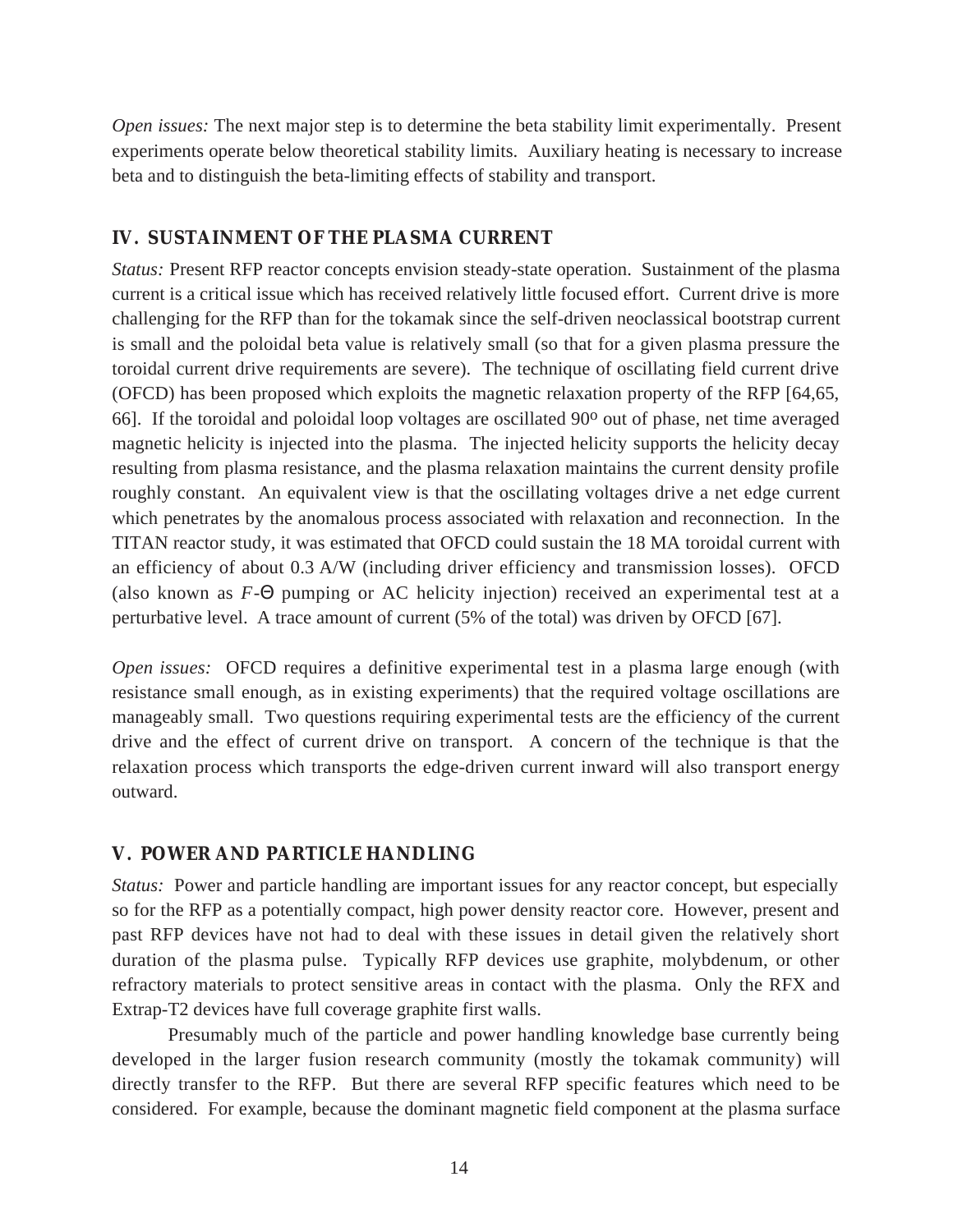is poloidal, a poloidal divertor would require large divertor coil current. In the TITAN reactor study, a toroidal field divertor was chosen instead [12]. However, most of the power was not deposited in the divertor, rather it was assumed to radiate uniformly on the first wall surface by deliberately doping the plasma with a small amount of xenon. The divertor functioned primarily to exhaust helium. Consequently the uniform first wall heat load (radiation) in TITAN was 4.6 MW/m<sup>2</sup> and the neutron load was 18 MW/m<sup>2</sup>. Impurity doping experiments were carried out in which the radiated power fraction could be increased to nearly 100% without affecting the central temperature or global confinement time of the plasma [68].

The RFP divertor (operating on either the toroidal or poloidal magnetic field) must be carefully designed to avoid decreasing MHD stability by moving the plasma far from the stabilizing shell. It is known that the stability of the RFP is decreased with a vacuum (currentfree) interspace between the plasma surface and shell [54,69]. Also, the harmonic structure of the divertor field might need to be chosen so as not to interact with unstable modes. Only one (smaller) RFP device operates with a divertor, TPE-2M in Japan [70]. Both poloidal and toroidal magnetic field divertor configurations are produced, and the program emphasis is studying the divertor impact on MHD stability and impurity control.

*Open issues*: When TPE-2M completes its scheduled operation (roughly within a year), dedicated studies of diverted RFP plasmas and their MHD stability will be placed on hold. The dispersal of the heat load by deliberately forming a highly radiating plasma is a key TITAN design feature likely to be incorporated in any high beta, compact reactor concept. It is critical to develop experimentally a radiative edge and/or core while not affecting core transport — a task which the RFP shares with the tokamak. A related issue that affects power and particle handling is mode locking. The nonlinearly interacting band of tearing modes tends to form a spatially localized perturbation which concentrates the plasma-wall interaction. When these modes lock, the power flux to the first wall is not uniform. Learning how to prevent mode locking is already an area of intense RFP research.

#### **VI. OPTIMIZED RFP CONFIGURATIONS**

Understanding of the RFP has evolved to the point that modified RFP configurations can be devised: "advanced RFP" concepts that are designed to improve the RFP. Perhaps the first successful example of a modified RFP is one with current profile tailoring for magnetic fluctuation reduction. However, an exciting prospect is to optimize the RFP profiles (current density, pressure and flow) and geometry (plasma shape, aspect ratio, and external transform). These features of the equilibrium can affect the stability and transport of the RFP. Theoretical study of the optimal mix of features is necessary. Below we outline the physics motivation of each parameter variation.

*Effect of Current Density Profile:* The current density is the one quantity that has already been investigated in some detail theoretically, with promising experimental results. It has a powerful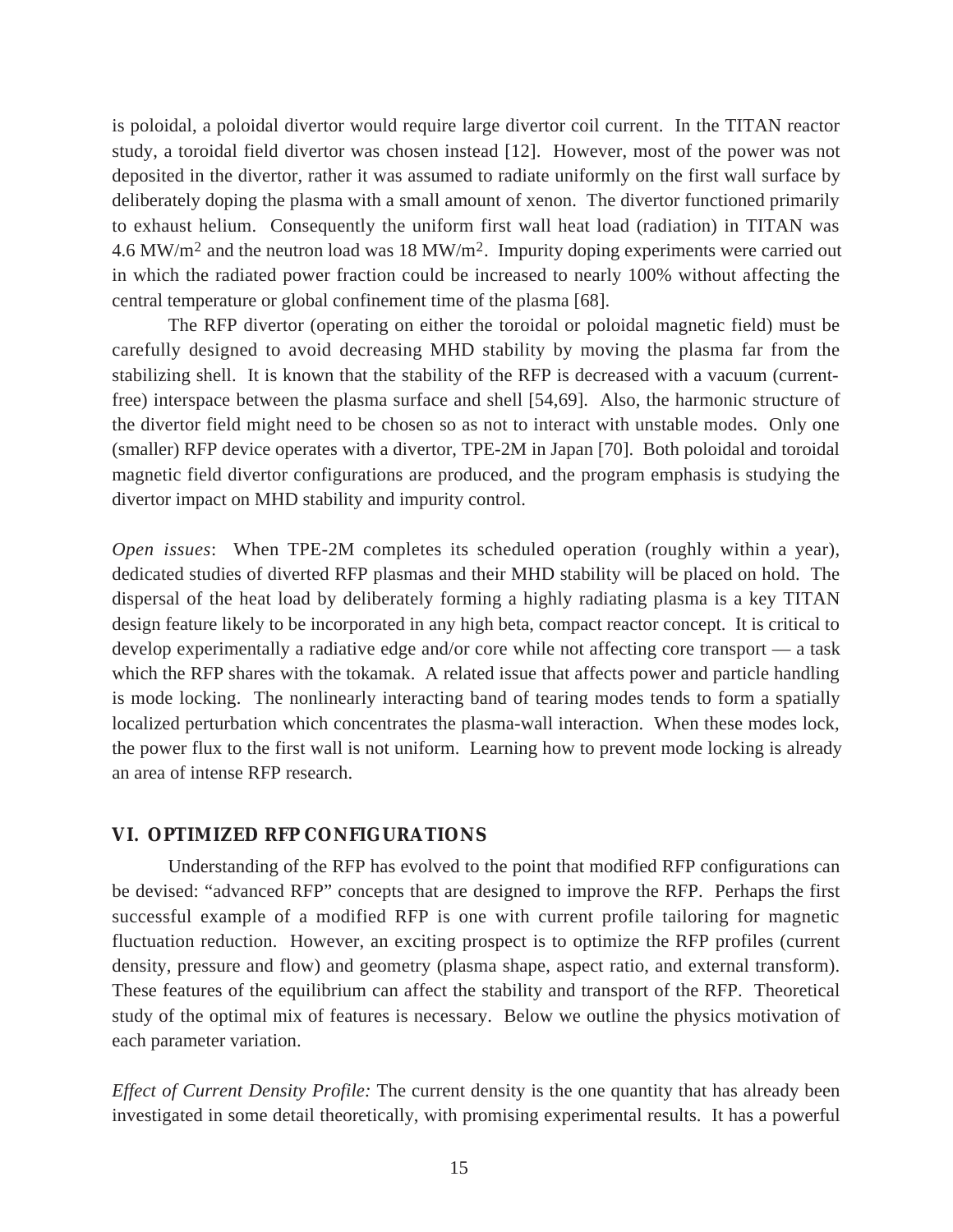effect on fluctuations and transport. In further study it should be optimized in concert with the other parameters described below.

*Effect of Pressure Profile:* MHD indicates that, at observed values of beta, the pressure gradient contributes weakly to the generation of instability. The dominant source of fluctuations and transport is the parallel current gradient. However, as current profile control reduces fluctuationinduced transport, it is expected that the plasma beta will increase until the pressure gradient determines the MHD stability. At this point pressure profile control may prove critical. In addition, pressure gradient drive may be crucial to edge turbulent transport.

*Effect of Flow Profile:* Flow shear can affect MHD fluctuations in several ways. First, flow shear at the resonant surface is known to be stabilizing to tearing modes [71,72]. The effect may be altered for the RFP situation in which islands overlap as the field becomes stochastic. Second, flow shear can affect the nonlinear coupling and phase relation between the different modes resonant at different radii in the RFP plasma. Control of the phase relations can in turn affect the degree of magnetic stochasticity in the plasma. Also, electrostatic and magnetic turbulence may be affected by flow shear through the turbulent decorrelation mechanisms uncovered in tokamak H-mode confinement research.

*Effect of Noncircularity:* Noncircularity introduces at least three ingredients of interest. First, the poloidal asymmetry yields linear mode coupling that can affect the detailed dynamics of MHD modes. Second, noncircularity alters poloidal curvature, which dominates the magnetic curvature in the RFP. A coarse examination of the effect of curvature on interchange (Mercier) modes showed that a circular cross-section was optimal [73]. But this result is limited to Mercier stability, and noncircularity must be studied in combination with other parameter variations, requiring substantially more research. Third, noncircularity in part decouples the *q*-profile from the current density profile. For a circular shape, each is determined from the other.

*Effect of Aspect Ratio:* The aspect ratio affects the value of *q* and consequently the number of dominant MHD modes and the toroidal coupling between the modes. Both of these effects can significantly alter the mode dynamics. The number of dominant modes decreases with aspect ratio such that, at an aspect ratio of near unity, about two modes are expected to be dominant [74]. This would facilitate techniques of mode stabilization, as well as perhaps affect the degree of magnetic stochasticity.

*Effect of External Transform:* As proposed in the OHTE variation of the RFP [75] (and thereafter through a variation called a helical D-pinch [76]) external transform can provide field reversal, separate from that provided by the plasma current. The motivation for such configurations is the conjecture that field reversal provided by external fields is a more stable configuration than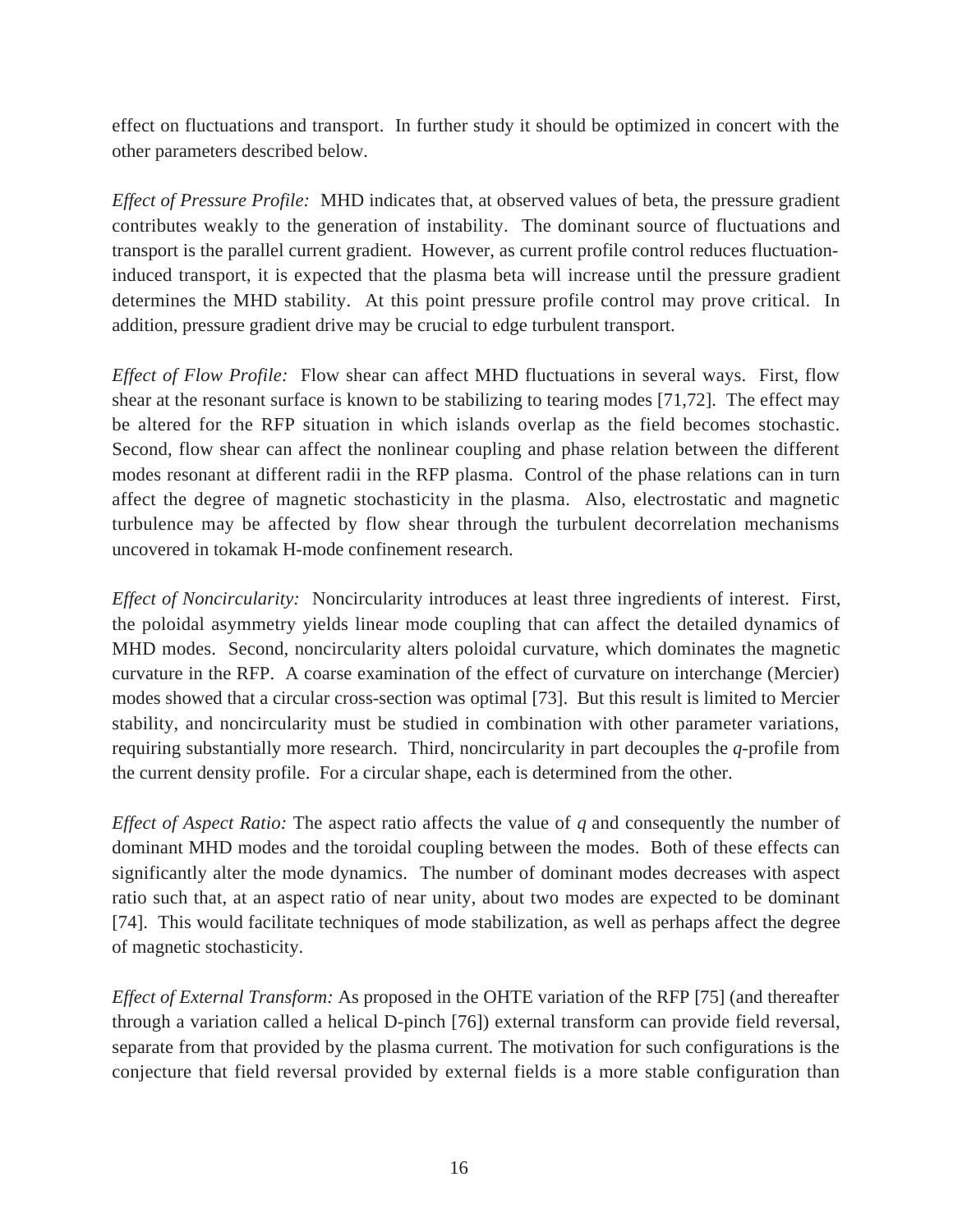current-driven field reversal. This conjecture requires theoretical support, which is within the scope of state-of-the-art MHD computation.

It should be emphasized that the variations above must eventually be performed together, since the various effects are coupled. This would lead to a comprehensive optimization of the RFP.

### **VII. RFP CONTRIBUTIONS TO PLASMA SCIENCE**

The RFP is unique in its role as a laboratory for the study of magnetic fluctuations and their macroscopic consequences. A few examples of such topics follow, with key open issues outlined in Part B:

*The Dynamo Effect:* The RFP is one of the very few laboratory examples of spontaneous magnetic field generation, with physics similarities to the naturally occurring planetary and stellar dynamos. Laboratory investigation permits a detailed investigation of the dynamics of various dynamo processes.

*Magnetic Relaxation and Minimum Energy States:* The Taylor minimum energy state [9] developed to describe the RFP has been applied to other situations in which magnetic relaxation occurs, such as the solar magnetic field. The conjecture of magnetic helicity conservation during energy minimization seems to be a relatively enduring principle. In particular, the RFP offers a test of the applicability of relaxation principles to driven/damped systems.

*Transport from Magnetic Chaos:* Magnetic fluctuations in the RFP cause field lines to wander chaotically. Particle motion along the chaotic field results in anomalous transport of particles, momentum, and energy. The quantitative relationship between magnetic fluctuation properties, the chaotic wander of the field lines, and transport is a key element of RFP research. Much of the information is likely generic, applying to many situations in which the magnetic field is chaotic.

*Nonlinear Coupling of Resistive MHD Modes:* The RFP at medium aspect ratio consists of several dominant strongly coupled tearing modes. This is a model situation to study clearly and quantitatively the nonlinear mode coupling which underlies much more complicated problems. The situation is, in part, simpler than fully developed turbulence in which individual nonlinear three-wave interactions are difficult to assess.

*Inertial Range MHD Turbulence:* The high frequency MHD turbulence in the RFP displays a power law frequency spectrum, similar to that of the interstellar medium [21]. Both spectra suggest an inertial range of turbulence in which energy is cascaded from large to small scale with little dissipation, the magnetic analog of the fluid Kolmogorov spectrum. The challenge is, in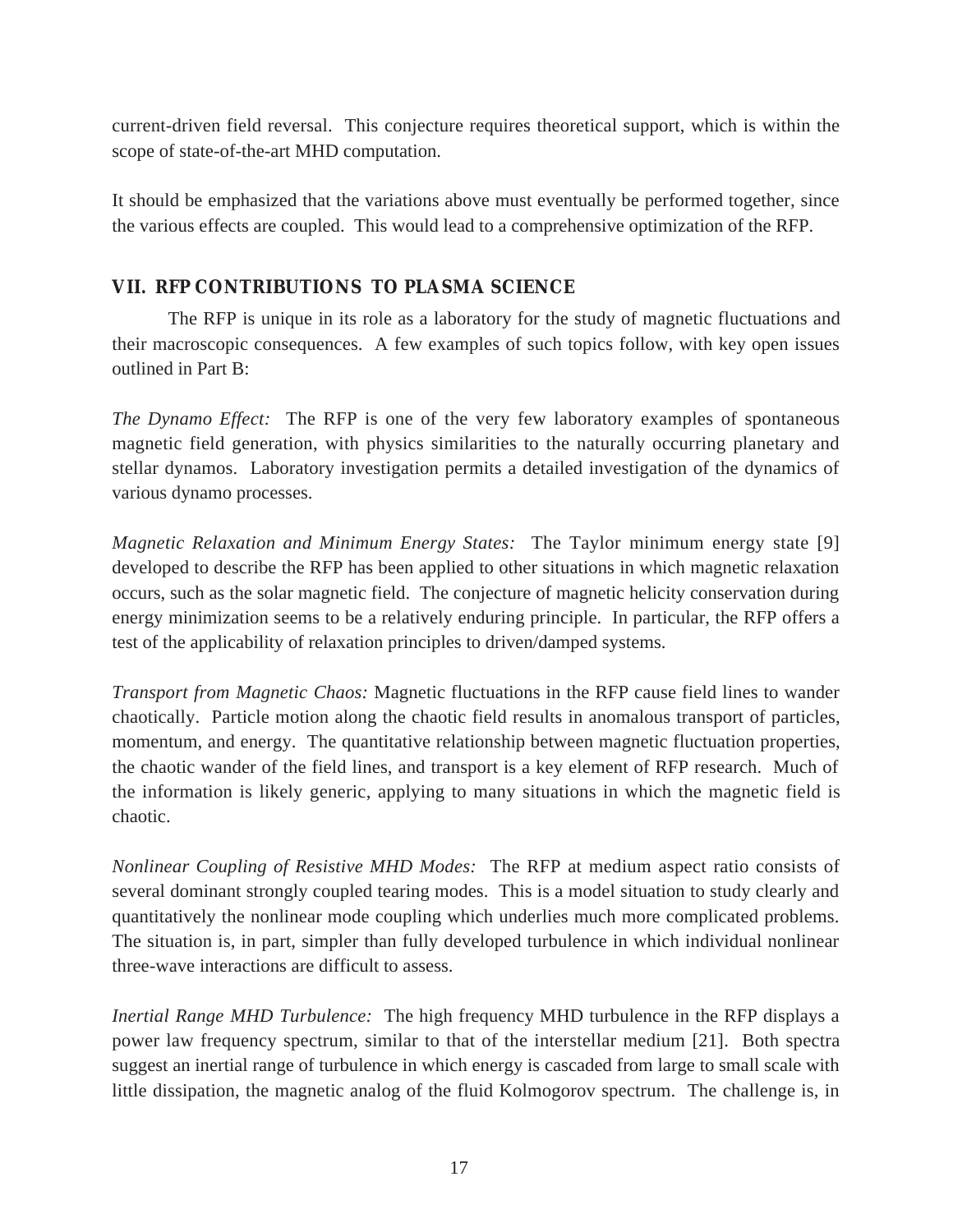part, to understand the reason for the particular exponent of the power law decay and the partitioning between magnetic energy and kinetic energy (e.g., the Alfven effect).

*Flow Shear Generation*: Sheared  $E \times B$  flow is observed in RFP plasmas with spontaneously improved confinement. The existence in the RFP of large magnetic turbulence, torques associated with field errors, and weak neoclassical flow damping make both the driving forces and dissipation of flow different than for the tokamak. Study of flow and flow shear generation in the RFP can thus shed new light on this still poorly understood process.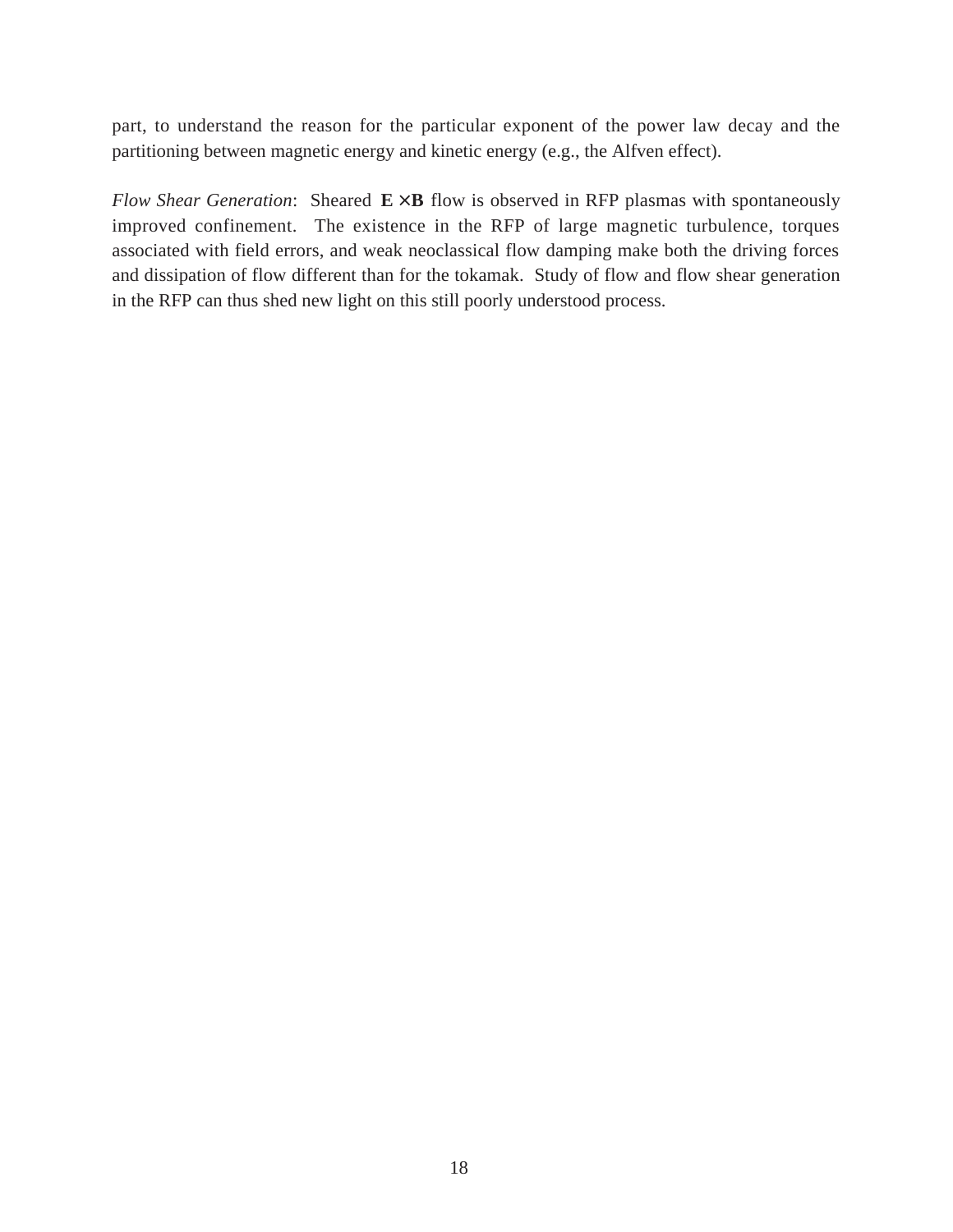### **PART B: A U.S. PROOF-OF-PRINCIPLE RFP PROGRAM**

The timeliness of the U.S. launch of a proof-of-principle RFP program arises from the state of scientific understanding and the status of the world program. In Section VIII we describe the world RFP program outside the U.S., with the recent U.S. role described in Section IX. The outstanding key scientific issues which will not be addressed in the program outside the U.S. are summarized in Section X. All the above considerations lead to a definition of an exciting U.S. RFP program, described in Section XI, which has the measures of performance described in Section XII.

#### **VIII. THE WORLD RFP PROGRAM**

The world RFP program consists mainly of four experiments: RFX in Italy, TPE-RX [77] in Japan, MST in the U.S., and Extrap-T2 [78] in Sweden, with parameters described in Table I. Three devices — RFX, TPE-RX, and MST — contain plasmas of similar size (minor radii of about 0.5 m). Each plasma is considered large in the RFP context, being about twice the minor radius of the RFP plasma experiments which existed throughout the 1980s. The three devices have different toroidal volt-second capability, which provides different plasma current and pulse length capabilities. RFX has a design current of 2 MA (with currently obtained values of about 1 MA). TPE-RX, which just began operation in December, 1997, has a design current of nearly 1 MA, and MST operates at 0.5 MA. Extrap-T2 is a refurbishment of the resistive shell OHTE experiment which operated at General Atomics in the 1980s. There are, in addition, several smaller RFP devices in Japan investigating specific issues.

| <b>Device</b> | Minor radius,     | Major radius,    | Current,           | Pulse length,                 |
|---------------|-------------------|------------------|--------------------|-------------------------------|
|               | a                 |                  |                    | $\tau_{pulse}$                |
| <b>MST</b>    | $0.51 \text{ m}$  | 1.5 <sub>m</sub> | 0.5 <sub>MA</sub>  | $\approx 0.08$ s              |
| <b>RFX</b>    | 0.46 <sub>m</sub> | 2.0 <sub>m</sub> | 1 MA               | $\approx 0.1$ s               |
|               |                   |                  | (2 MA design)      | $(\sim 0.3 \text{ s design})$ |
| TPE-RX        | $0.45$ m          | $1.72 \text{ m}$ | 1 MA               | $\approx 0.08$ s              |
| Extrap-T2     | 0.18 <sub>m</sub> | $1.24 \text{ m}$ | 0.3 <sub>M</sub> A | $\approx 0.01$ s              |

*Table I. The major devices in the world RFP program.*

The four experiments have complementary activities that are coordinated through an agreement under the auspices of the International Energy Agency. The dominant goal of RFX and TPE-RX is to examine the scaling of confinement with plasma current. MST has been focused upon understanding and reducing anomalous transport. (The MST program is described below in more detail within the context of the U.S. program.) Extrap-T2, which began operation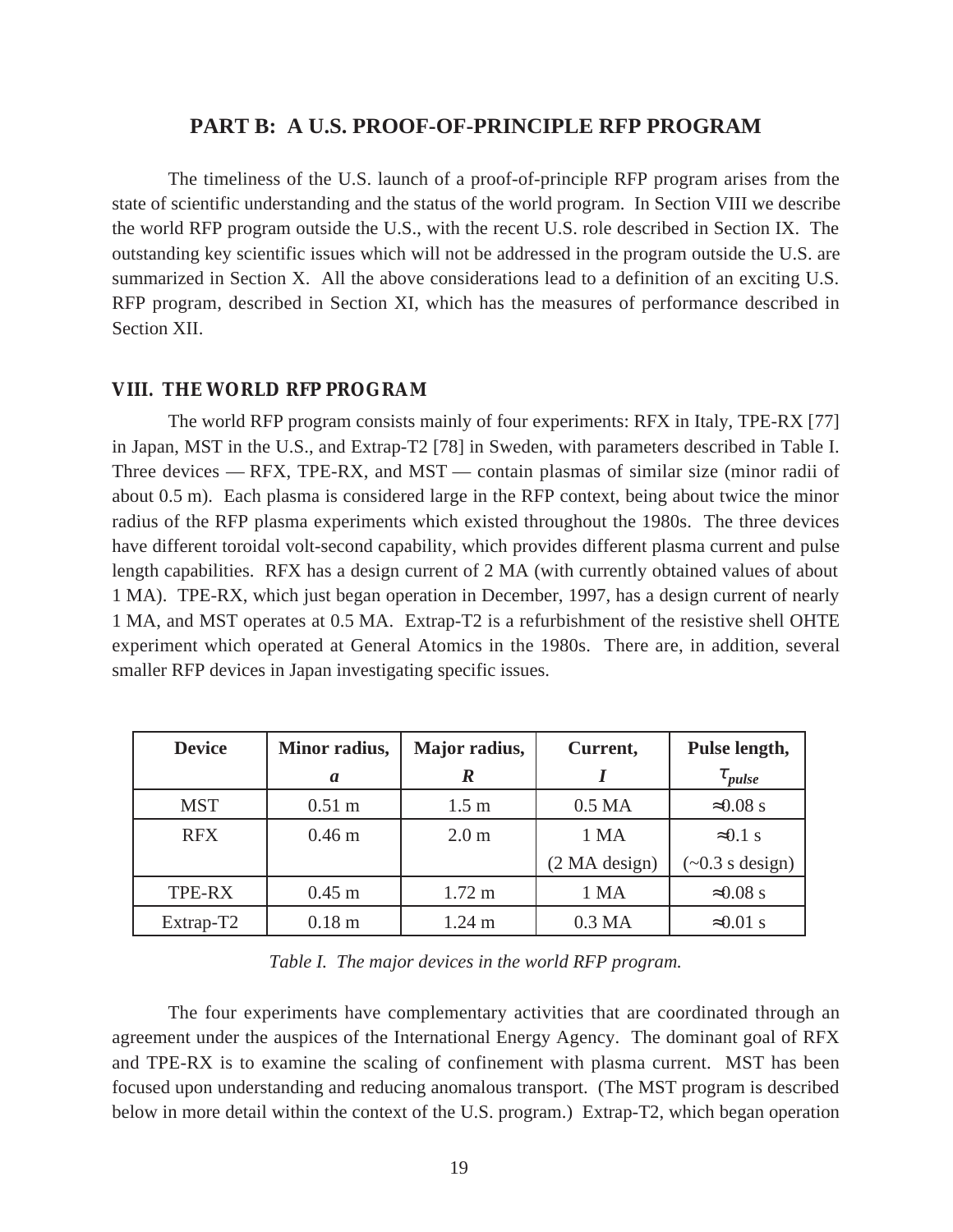in 1996, will focus on issues related to resistive wall operation. The RFP world database on confinement performance is often summarized in a plot which indicates the energy confinement time achieved at different values of plasma current [79], as shown in Figure 1. The current is normalized in a way such that a straight line corresponds to constant beta and classical resistance. Each data point represents the best confinement achieved in a given device; however, the data does not necessarily represent a scaling relation. Nonetheless, it illustrates the advances in confinement which have been accomplished over the years. The 1990s was a time of dramatic improvement in both the scientific understanding and the confinement performance in the RFP. The confinement time has increased a factor of ten in the past decade; however, a factor of five is attributed to fluctuation control which accrued from the evolving physics understanding of the RFP.



*Figure 1. The world RFP best confinement time database.*

#### **IX. THE RECENT U.S. ROLE IN RFP RESEARCH**

The role of the U.S. in RFP research since 1990 sets a platform from which the suggested program discussed below can be launched. It also typifies the vision of the restructured U.S. program: providing innovative niche world leadership despite larger fusion expenditures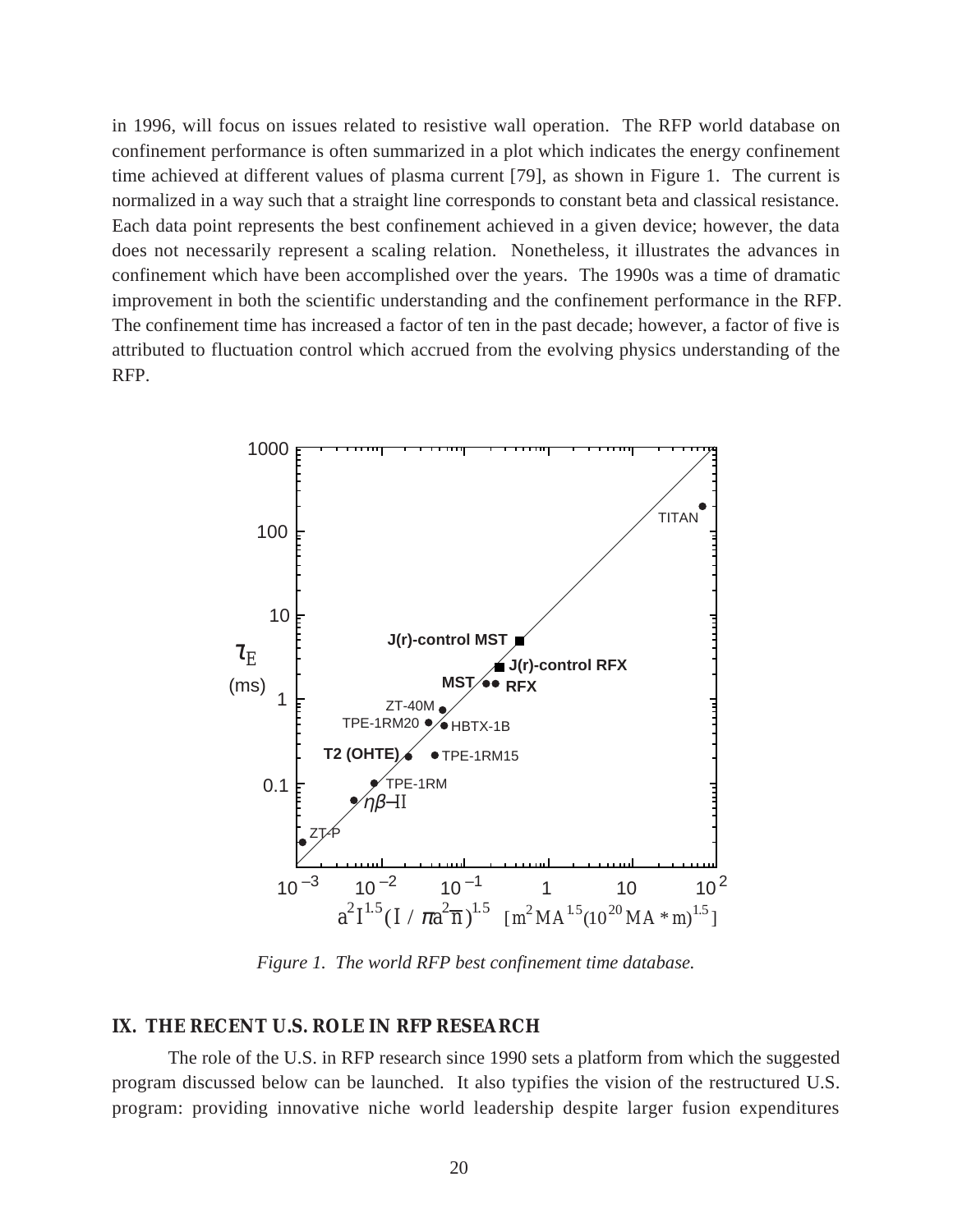elsewhere. As a result of the complementarity between U.S. RFP research and that elsewhere, the U.S. has been able to operate in this manner despite factor-of-ten larger expenditures elsewhere. Only MST and the small REVERSATRON at the University of Colorado (terminated in 1994) operated in the U.S. during the last decade.

Historically, perhaps the key weak point of the RFP and other  $q \leq 1$  configurations has been the anomalous transport arising from large magnetic fluctuations. Hence, under constrained budgets, the U.S. program focused on the understanding and reduction of fluctuation-induced transport. The most tangible result of this focus has been the enunciation and development of an approach to the reduction of anomalous transport—fluctuation suppression by current profile control. An initial test of this approach has increased confinement five-fold. A more definitive test of its ultimate efficacy awaits future research. However, this result has altered our view of the RFP from one which is condemned to high turbulent transport to one which has a possible route to acceptable confinement. This view may also extend to other  $q < 1$  configurations such as the spheromak. No less important, but more difficult to convey in this synopsis of the RFP, are the physics results which accrued from the U.S. focus. Indeed, the route to confinement improvement was built on and succeeded physics discoveries in the area of fluctuation-induced transport, some of which are described in Section I.

#### **X. OUTSTANDING SCIENTIFIC ISSUES FOR U.S. RESEARCH**

The RFP program outside the U.S. is emphasizing the scaling of confinement with plasma current and, to a much lesser extent, effects of operation with a resistive shell. Thus, although the world program contains experiments that would be considered of a proof-ofprinciple scale, the integrated program is not yet at the proof-of-principle level. A proof-ofprinciple program, as described by FESAC, is one which investigates a broad range of scientific issues pertinent to a fusion concept. The outstanding issues which are not covered adequately in the European and Japanese programs are:

*Confinement Improvement:* Techniques, such as current profile control, to reduce fluctuations and transport must be tested to determine the ultimate confinement potential of the RFP. It is known that confinement is a sensitive function of magnetic fluctuations, which are a sensitive function of the controllable plasma equilibrium. Control of confinement is a relatively unexplored area of research, but one with early signs of great encouragement.

*Beta Limit:* Theory predicts a beta limit greater than achieved experimentally. It is unknown whether the beta of present experiments is limited by an instability or by the limitation in input power. The beta limit can be discovered experimentally using auxiliary heating. Ohmic input power in the RFP is now sufficiently low (i.e., confinement is sufficiently good) that auxiliary heating experiments are feasible. To date, auxiliary non-Ohmic power has never been applied to an RFP (with the one exception of electrostatic current injection in the edge).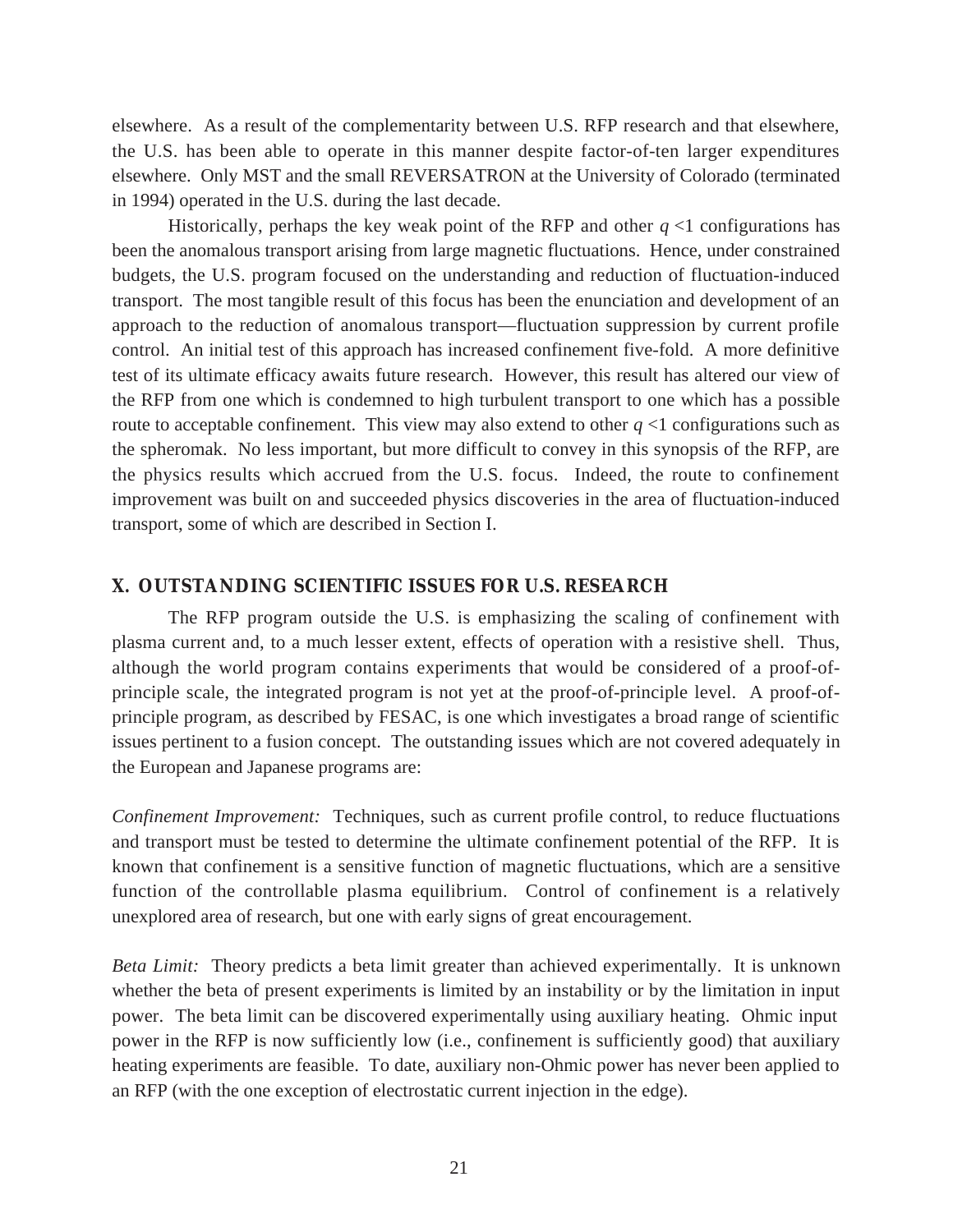*Current Sustainment:* All RFP experiments to date have operated with Ohmic current sustainment only. It is critical to test new techniques which have been proposed, such as oscillating field current drive, and to devise new techniques through theoretical research.

*Control of Resistive Shell Instabilities:* A long pulse or steady state reactor will persist for a time longer than the resistive penetration time of the surrounding structure. If it is confirmed that instabilities arise, as predicted, then techniques must be devised to stabilize the modes. The techniques may include rotation control, active feedback of helical plasma modes, or "smart" shell techniques.

*Disruptions:* Present RFP experiments operate without disruptions. With proper fueling, tens of thousands of plasma shots are achieved without sudden current terminations or any sign of a magnetic disruption event. The high density limit is "soft," typically characterized by large radiated power. It has been conjectured that the large magnetic fluctuations of the RFP maintain the plasma in a continually relaxed state, alleviating the need for the sudden relaxation accomplished in the tokamak disruption. A key issue is whether disruptions will appear if the magnetic fluctuations of the RFP are reduced. Reduction of magnetic fluctuations, such as through current profile control, should answer this question. No disruptions have occurred in the current profile control experiments accomplished to date.

*New RFP configurations:* Understanding of the RFP has evolved to the point that modified RFP configurations can be devised: "advanced RFP" concepts which are designed to improve the RFP. Perhaps the first successful example of a modified RFP is one with current profile tailoring for magnetic fluctuation reduction. However, an exciting prospect is to optimize the RFP profiles (current, pressure, and flow) and geometry (aspect ratio, shape, and external transform), as described in Section I.

*Systems Studies:* The most recent RFP systems study, TITAN, was completed in 1990 [12]. This multi-institutional study was extremely useful at depicting important areas for research and for demonstrating the attractiveness of the RFP concept (under certain physics assumptions). A restart of systems studies is appropriate to incorporate the dramatic advances in the RFP since 1990, to incorporate new RFP results anticipated in the coming years, to incorporate advances in physics and engineering in tokamaks and other areas, and to provide guidance to RFP research. In addition to steady state reactor studies, the benefits and drawbacks of a pulsed reactor should be examined.

*Basic Plasma Studies:* Basic plasma physics studies underlie most of the issues described above, and the required advances are too vast to cite here in detail. However, as examples, we note that it remains to determine the active dynamo mechanisms under various plasma conditions, to understand the link between magnetic chaos and transport, to determine the dynamics of the high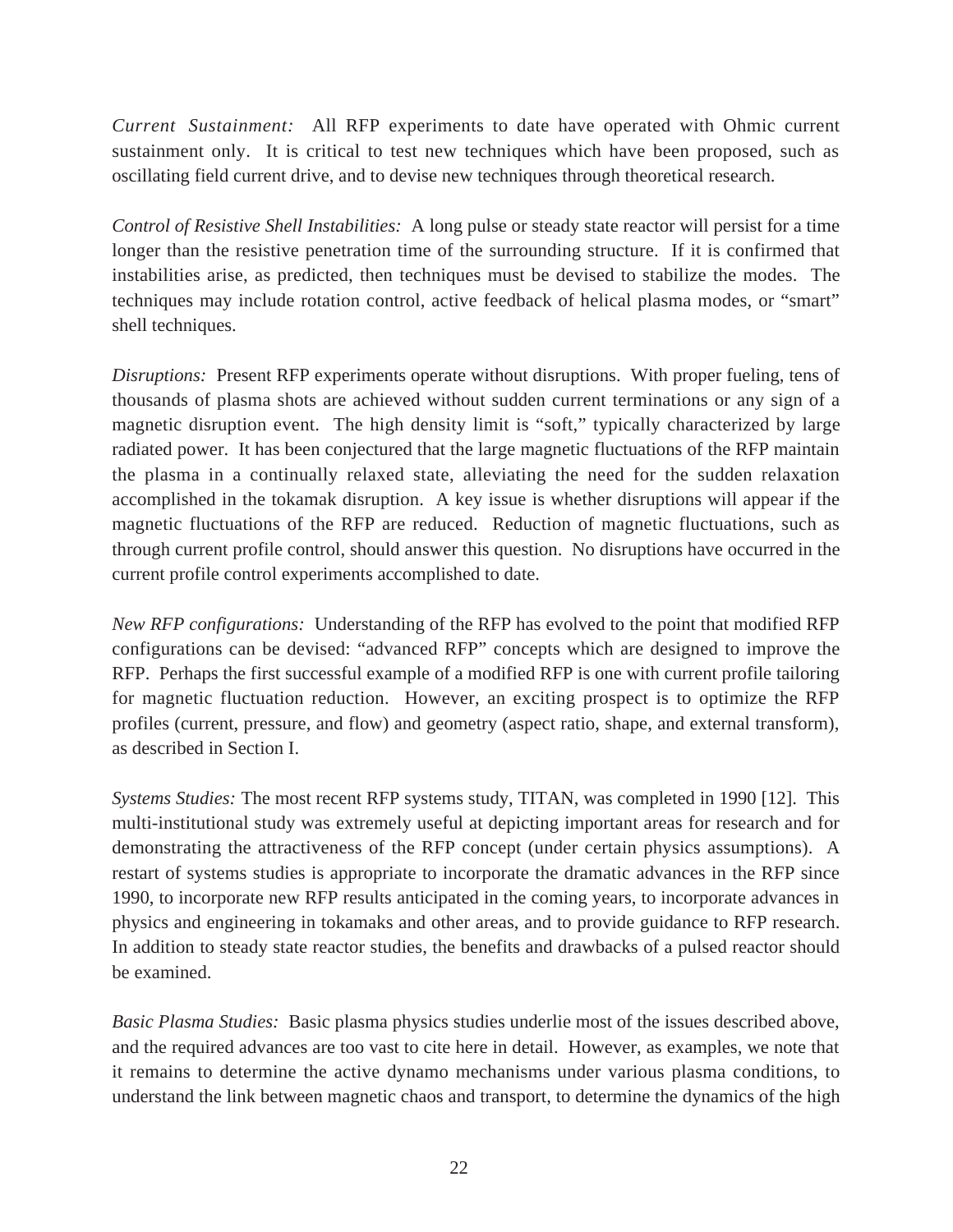frequency turbulent cascade, to determine whether magnetic chaos and transport can be eliminated, and to determine the link between helicity (current) transport and energy transport. The capability to vary controllably the magnetic fluctuations by current profile control presents a unique opportunity for controlled experiments in this range of phenomena.

*Theoretical RFP research:* Theoretical RFP research is extremely scarce worldwide. Theory is needed on numerous key issues such as the cause of electrostatic fluctuations in the RFP; the influence of flow shear on fluctuations; the understanding of flow shear generation; the role of current, pressure, and flow profiles on fluctuations and transport; the role of plasma shape, aspect ratio and external transform on fluctuations and transport; the effect of oscillating field current drive on transport; evaluation of beta limits and beta optimization; the role of collisionless reconnection on RFP behavior; the feedback or "smart" shell stabilization of resistive wall instabilities; the evaluation of nonlinear mode coupling; the understanding of the variety of possible dynamo mechanisms. This list is not exhaustive, but illustrative that the theoretical issues are both fundamental in their scientific nature and critical to RFP development.

The issue of power and particle handling will be partially covered in the world RFP program. Although there are no specific plans for divertor studies, the investigation of highly radiating plasmas is included in the research plans of the existing RFP experiments.

#### **XI. A U.S. PROOF-OF-PRINCIPLE RFP PROGRAM**

The level of scientific understanding of the RFP and its potential contributions to fusion energy research warrant an upgrade of the existing U.S. RFP effort to one which, when combined with the programs in Europe and Japan, becomes a proof-of-principle program. There are several notable features of a U.S. proof-of-principle program. (1) It does not, at present, require the construction of larger RFP facilities. Through the effective exploitation of present facilities, a proof-of-principle RFP program can be assembled with extreme cost-effectiveness. (2) At relatively modest expenditure the U.S. can have a huge impact on the development of the RFP concept, and it can maintain and expand its world leadership in this area. (3) The research affects directly the evolution of the spheromak and investigates a variety of issues generic to several concepts. A key attribute of the program is that it will be closely coordinated with the international RFP program, including substantial collaboration. This will be a natural extension of the present working agreements between the main RFP laboratories.

A U.S. proof-of-principle RFP program should consist of (A) the MST experiment investigating a range of RFP issues, (B) one or more specialized experiments investigating specific scientific issues or optimized RFP configurations, (C) theoretical research complementing experimental work and investigating fundamental issues, and (D) systems studies. The individual elements (A to D) are elaborated below.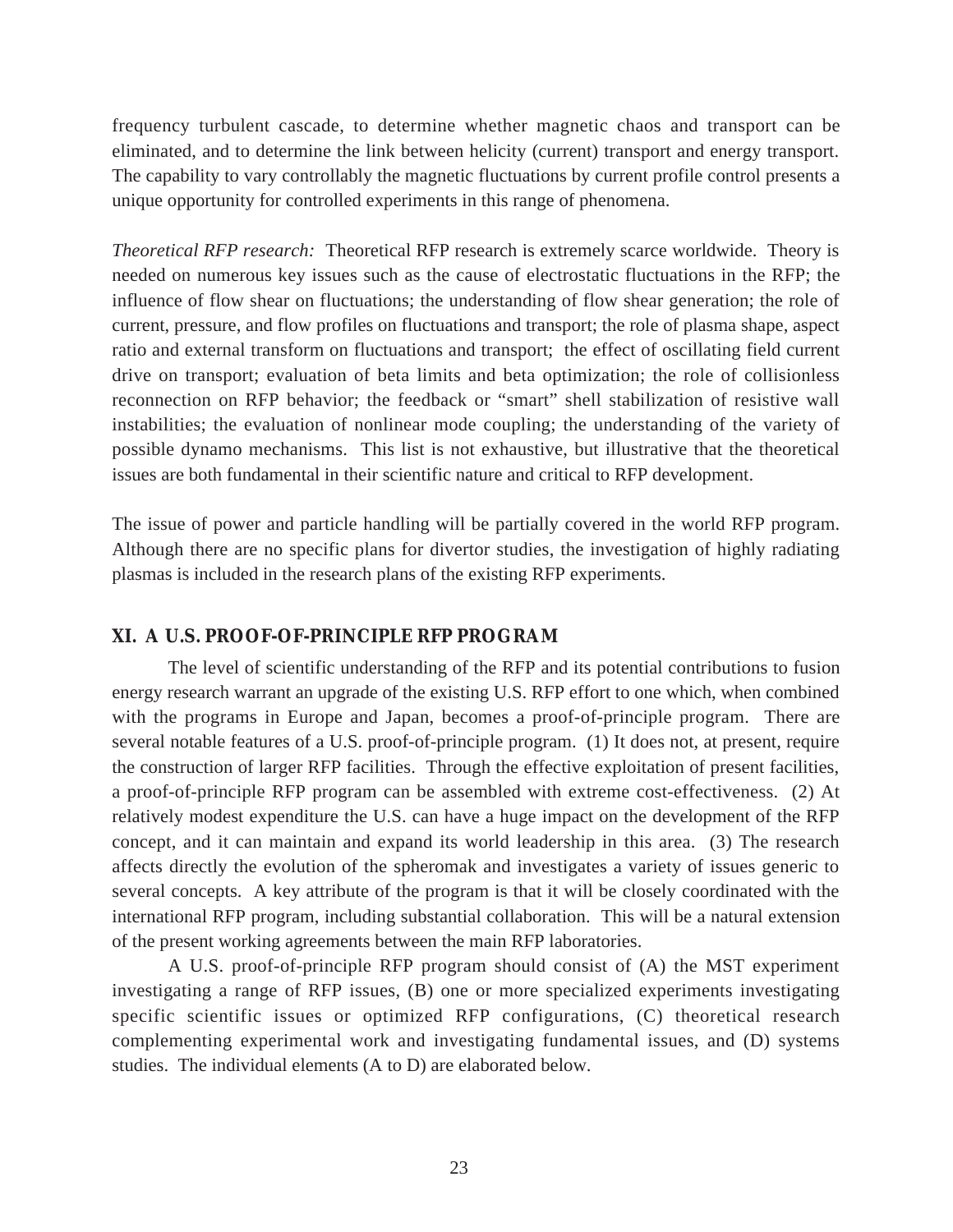#### **A. The MST Experiment as a Proof-of-Principle Facility**

At present, MST is dedicated to understanding and reducing transport. In these endeavors, it is limited severely in both diagnostics and auxiliary systems necessary to measure and control the current density profile. The MST facility is capable of an aggressive attack on confinement improvement by current profile control and of studies of beta limits and current sustainment. The U.S. is in the fortunate position that it can attack these issues without construction of a new large facility. Rather, upgrades are required only in control systems and diagnostics. With auxiliary current drive systems (for example, lower hybrid current drive) MST can examine the limits of confinement improvement by current profile control; with auxiliary heating MST can discover the RFP beta limit; with appropriate power systems MST can test oscillating field current drive for current sustainment; with appropriate diagnostics MST can expand its unique, fundamental studies of RFP dynamics. In the following paragraphs, after a brief description of the MST facility, we outline the proposed activities in current density profile control for transport reduction (via inductive, electrostatic, and lower hybrid current control), in beta limit studies using auxiliary heating, in current sustainment by oscillating field current drive, in transport measurements through profile diagnostics, and in fluctuation and fluctuation-induced transport measurements. Finally, we discuss briefly the MST program schedule, staff, and cost.

#### **The MST Facility**

MST is very well-suited, in many ways uniquely suited, to all the proposed tasks. MST is unusually flexible and robust, technically capable of accommodating plasmas with temperature  $>1$  keV, confinement time  $>10$  ms, and auxiliary input power  $>2$  MW. The MST facility is pictured in Fig. 2 showing the torus surrounded by diagnostics and other supporting equipment. Figure 3 shows a view of the disassembled lower half of the torus with the center column of the 2 V-s iron core protruding in the center. MST contains four unique design features. (1) The aluminum shell functions as a single-turn toroidal field winding, producing a very low ripple toroidal magnetic field and eliminating the need for a separate toroidal field windings. (2) The poloidal field windings are wrapped around the iron core, leaving the torus entirely unencumbered by magnet windings and relatively easy to disassemble. (3) The 5-cm-thick aluminum stabilizing shell also serves as the vacuum vessel, eliminating the need for a thin, fragile vacuum liner characteristic of other RFP devices, and (4) the vacuum pumping occurs through 193 small holes (1.5" D) spread around the torus (Fig. 3), obviating the need for large holes which produce deeply penetrating field errors.

These design features yield the following machine properties, suitable for a proof-ofprinciple facility:

*Accommodation of high wall loading:* The MST is particularly robust to wall damage and amenable to first-wall modifications. MST can operate at high power without fear of damage to the 5 cm thick vacuum vessel. This is in sharp contrast to other RFPs in which the potential for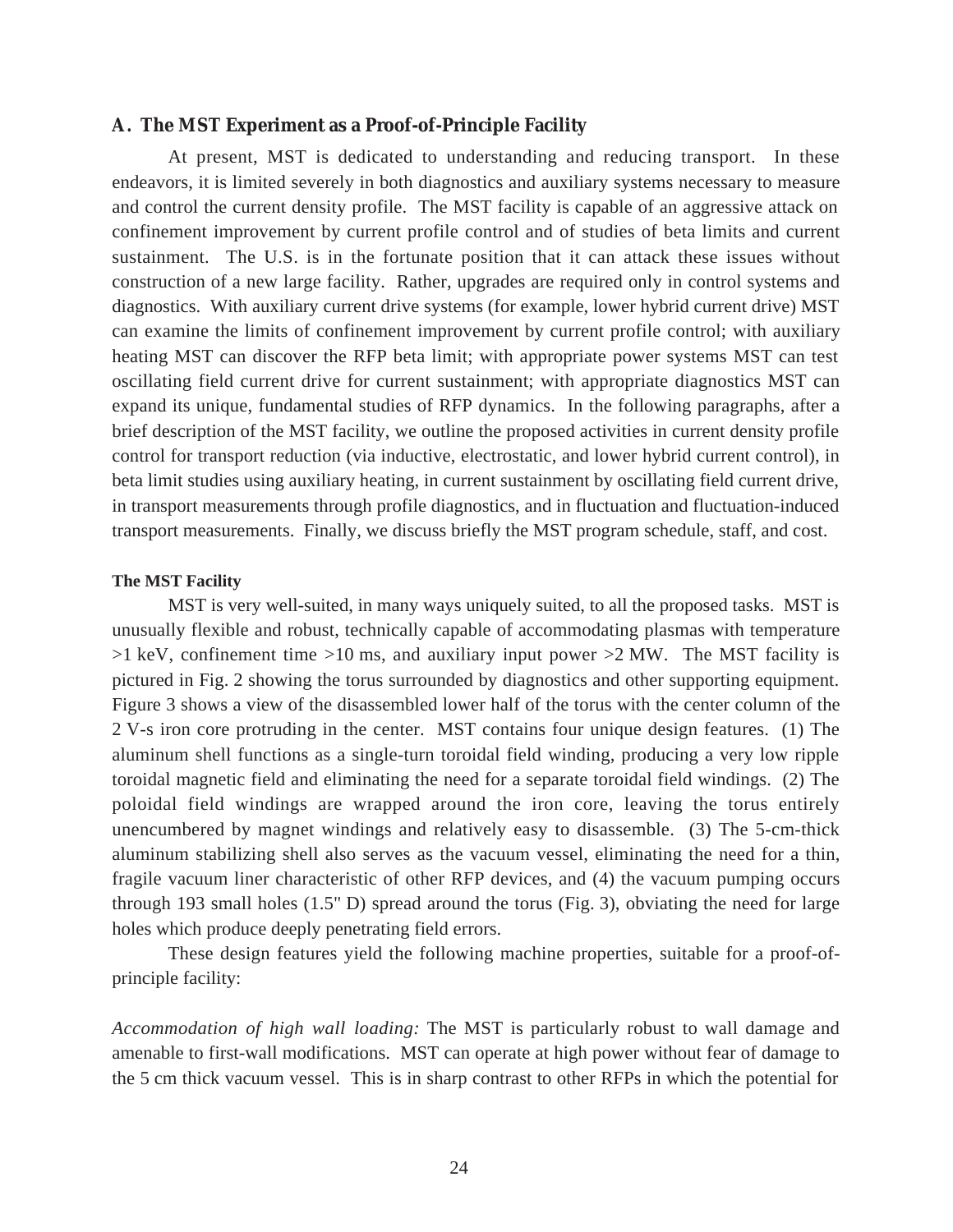

*Figure 2. The Madison Symmetric Torus (MST).*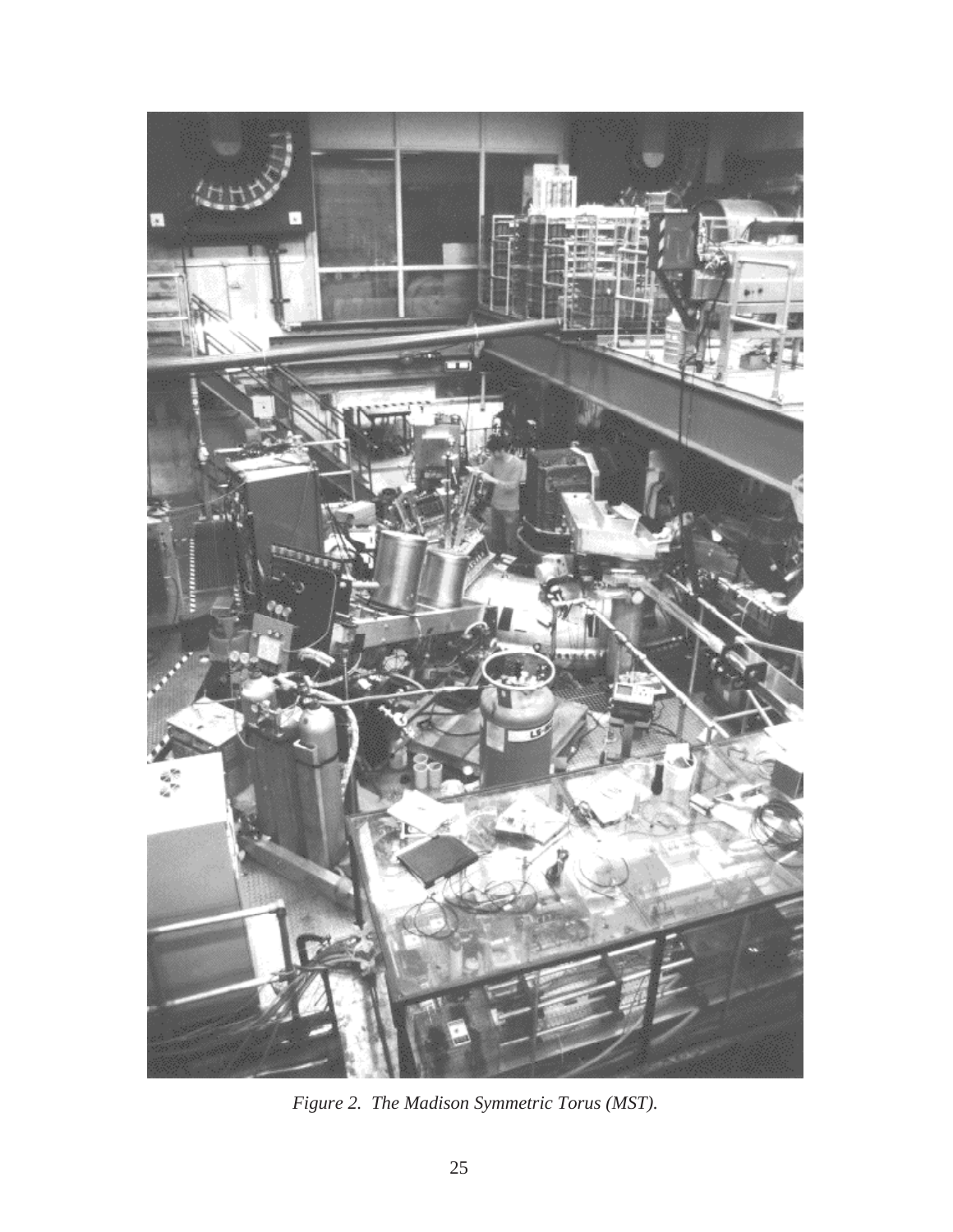

*Figure 3. The lower half of MST disassembled. The 193 pumping holes dot the surface.*

catastrophic damage to the fragile vacuum liner provides a severe constraint on operation. Indeed, MST operates without difficulty with Ohmic input power of 15 MW and edge localized input power (by electrostatic injection) of 3 MW. However, under good confinement conditions, MST operates with reduced Ohmic input power between 1 MW and 3 MW. Hence, the improved plasma conditions hoped to be obtained with auxiliary power input will actually operate with smaller wall loading than that already accommodated by MST. Naturally, the challenge of impurity control will be enhanced as we inject RF power and strive further for improved confinement. Fortunately, as a result of the easy disassembly of MST, a variety of first wall materials can be tested and accommodated. The time for mechanical disassembly and reassembly is less than two weeks (not including time for diagnostic recommissioning and wall conditioning). At present the aluminum vessel is fully boronized, and delicate instrumentation mounted inside the vacuum vessel is protected with graphite armor (covering about 10% of the wall area). If required, essentially any combination of liners and limiters can be installed. The plasma equilibrium is presently established by the thick conducting shell which has a resistive penetration time of several hundred milliseconds. Improved control of impurity influx may be aided by the addition of an externally applied dc vertical field.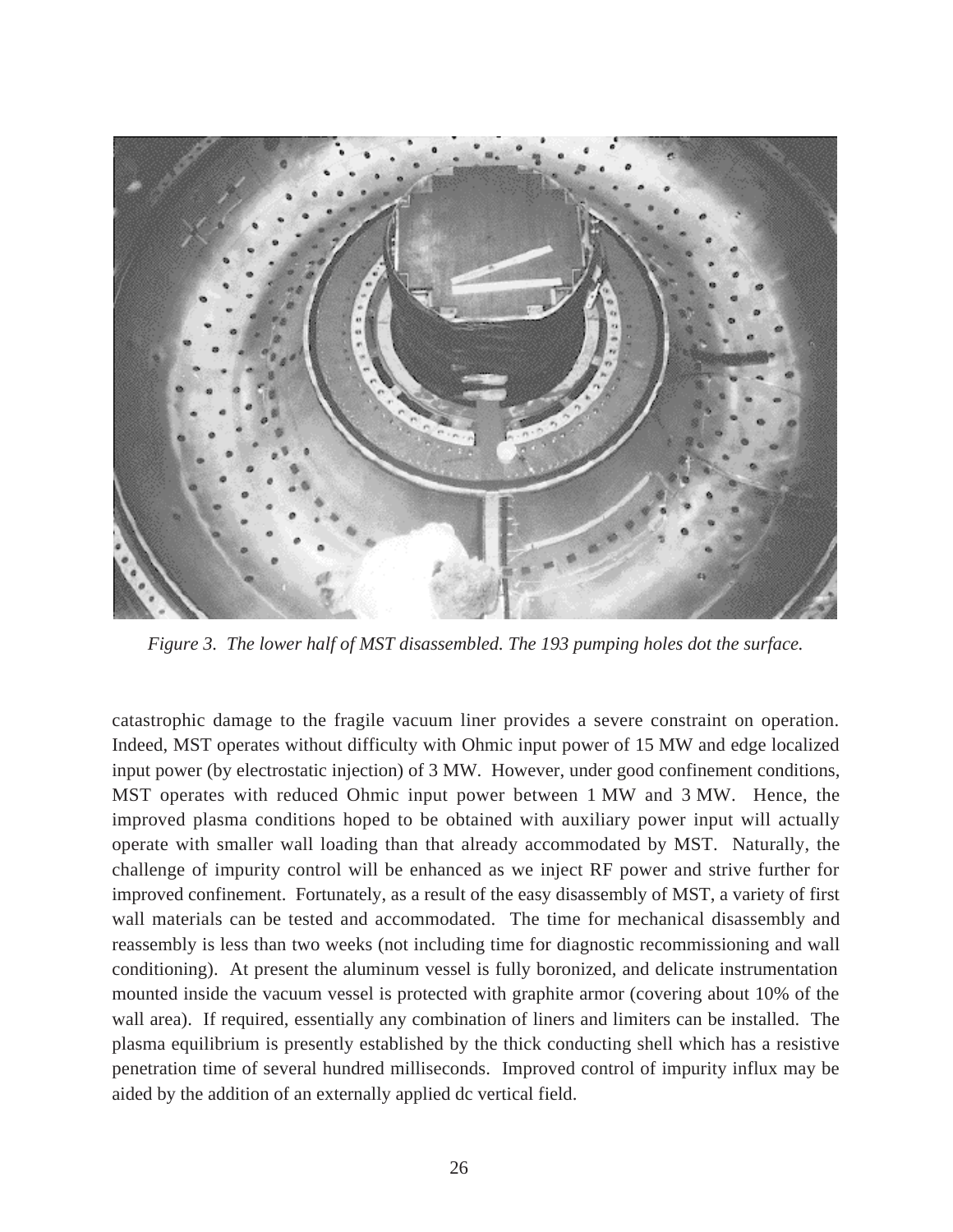*Accommodation of Advanced Diagnostics:* The absence of field windings leaves nearly the entire surface of the torus accessible for diagnostic view. The excellent diagnostic access is limited mainly by the rather severe constraint on the size of portholes chosen to minimize magnetic field errors.

*High data acquisition rate:* MST is designed to operate with extreme reliability. Indeed, the device is operated six days per week, with one day for routine maintenance. Except for planned shutdowns, MST operates in this manner essentially indefinitely. Roughly two weeks per year may be lost to minor repairs not covered in the weekly maintenance. Hence, except for planned shutdowns, MST operates about 50 weeks per year, six days per week, producing an average of nearly 100 shots per day. As MST expands its program to that of a proof-of-principle facility, the machine protocols and program management will be appropriately adjusted. However, the high data rate and machine flexibility will persist.

The size  $(a = 0.5 \text{ m}, R = 1.5 \text{ m})$  and plasma current  $(0.5 \text{ MA})$  of MST are sufficient for the proposed tasks. MST has operated transiently with energy confinement times of 5 ms and a central electron temperature of 0.6 keV. So the physics parameter goals (described in Section XII) are a reasonable technical extension of the present activity. The Ohmic pulse length of MST is between 50 ms and 100 ms (depending on plasma conditions). This is limited by the volt-seconds of the iron core. The pulse length is five to ten times larger than the targeted energy confinement time.

#### **Fluctuation and Transport Reduction by Current Profile Control**

Current profile control will be enacted by three techniques: inductive, electrostatic, and lower hybrid wave current drive. The sequence is ordered in chronology, level of difficulty, and degree of profile control. The factor-of-five gain in confinement achieved to date was obtained inductively, by applying a poloidal electric field to drive current in the outer region of the MST plasma. Future plans call for programming the toroidal electric field in addition to the poloidal electric field. The aim is to adjust the radial dependence of the electric field vector to optimize the current profile. This technique is limited in that it is transient, and the current profile control is rather coarse.

Electrostatic current injection is a steady technique in which electron current is injected into the MST edge from electron emitters. In MST each emitter is a small plasma discharge contained in a housing of about one cubic inch. Presently, sixteen emitters are distributed around MST, each injecting 1 kA of current. Initial results indicate a factor-of-two difference in energy confinement time between co-injection (current-flattening) and counter-injection (currentpeaking) [80]. These experiments are still emerging and will be pursued vigorously. However, although nontransient, the technique is limited in its control; inward diffusion of the injected current is required to produce a desirable profile.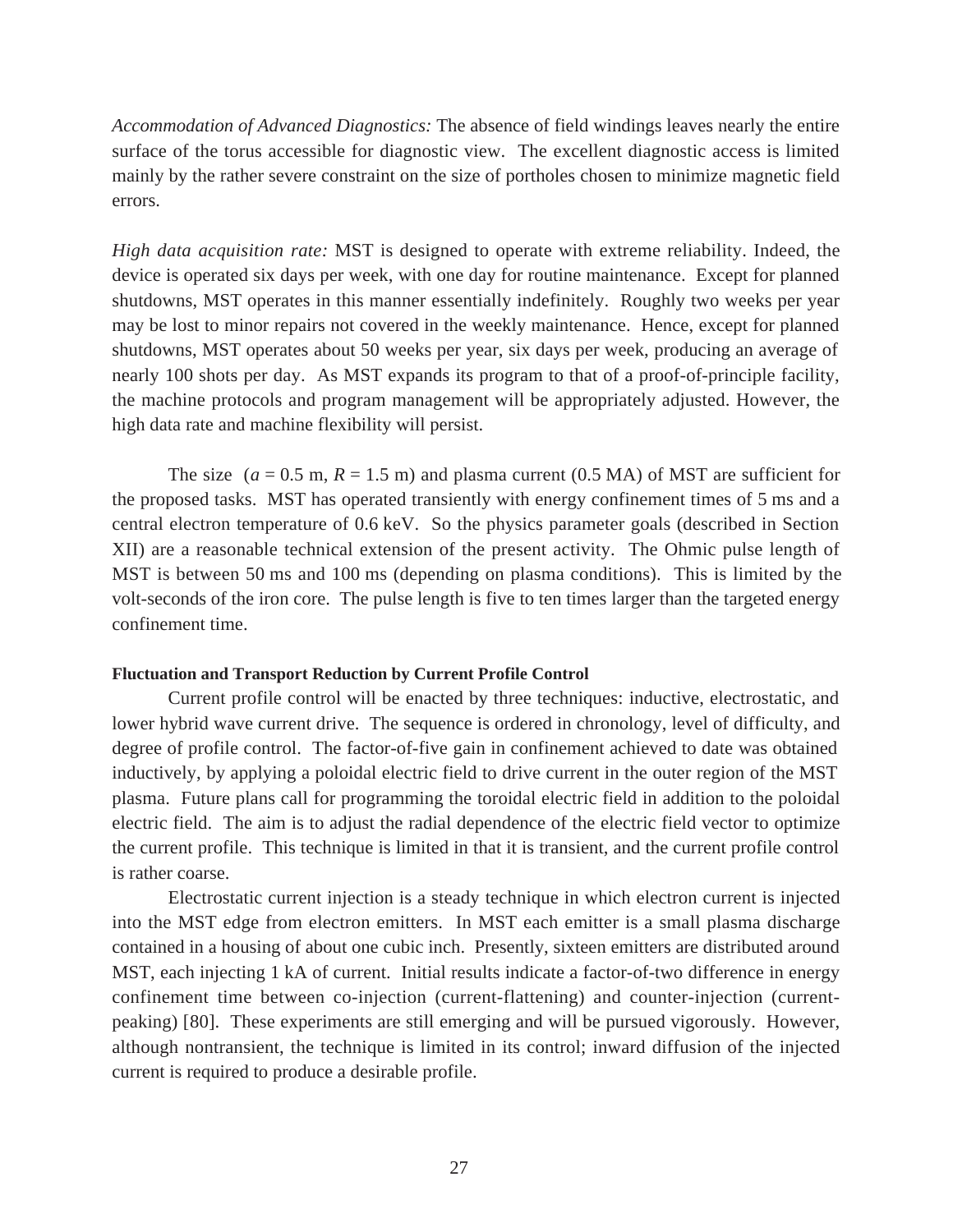The optimal current profile control technique for present RFP experiments is expected to be lower hybrid wave injection. Lower hybrid wave physics for the RFP is similar to that for the tokamak, although modest differences arise since the ratio of electron plasma frequency to cyclotron frequency is higher for the RFP than for the tokamak. It has been established through computation (the GENRAY code) that the lower hybrid ray penetrates effectively into the RFP plasma [81]. The parallel wave number can be selected such that the ray circulates poloidally several times and is absorbed at  $r/a \approx 0.7$ , as desired for fluctuation suppression. Computation of the current drive efficiency has been performed with quasilinear Fokker-Planck theory (using the CQL3D code), predicting an efficiency of about 0.4 A/W [81]. With this theoretical motivation, lower hybrid current profile control is proposed for MST. A frequency of 800 MHz with parallel refractive index of about 8 has been selected since the ray penetrates appropriately, the efficiency is high, the frequency is well above the lower hybrid frequency (as high as 250 MHz in the core) to avoid ion heating, and RF sources are available. From MHD considerations we estimate that several megawatts of absorbed RF power may be required for fluctuation reduction in 0.5 MA MST plasmas. Issues beyond the scope of the above calculations, which will be resolved through a combination of theoretical work and low power experiments, include fast electron effects on current localization and density limits to wave absorption by electrons.

The presence of a close-fitting conducting shell imposes two constraints on antennas: the radial extent must be small (about 3 cm) and the RF power feeds must pass through small ports. A combline antenna concept [82] has been identified which satisfies these constraints. These experiments will constitute the first application of auxiliary RF power to the RFP and will be conducted in a staged manner.

#### **Other Confinement Control Techniques**

The technique for confinement improvement with the strongest theoretical foundation and with the most encouraging experimental results is current profile control. However, we will also pursue more exploratory avenues, including rotating magnetic perturbations and flow control. We will apply resonant, nonaxisymmetric rotating magnetic perturbations at the insulated shell gap which extends the long way around the torus. In this manner we can apply a single toroidal mode number to control the rotation of a single core-resonant mode (for example, to control mode locking), or multiple toroidal modes. Through application of multiple rotating perturbations we will attempt to alter the nonlinear mode coupling (and thereby perhaps the degree of magnetic stochasticity).

Flow control has been shown to double the particle confinement time. We will continue to explore this effect through rotating magnetic perturbations (which affects the flow profile since magnetic plasma flow couples to mode rotation) and through electrical biasing using the electron emitters installed for current injection described above. We will examine the feasibility of flow control with RF waves, which has been proposed for tokamak studies. Also, in analogy with observations in tokamaks and stellarators, auxiliary heating (proposed to test beta limits) might induce a transition to an improved confinement state associated with flow shear.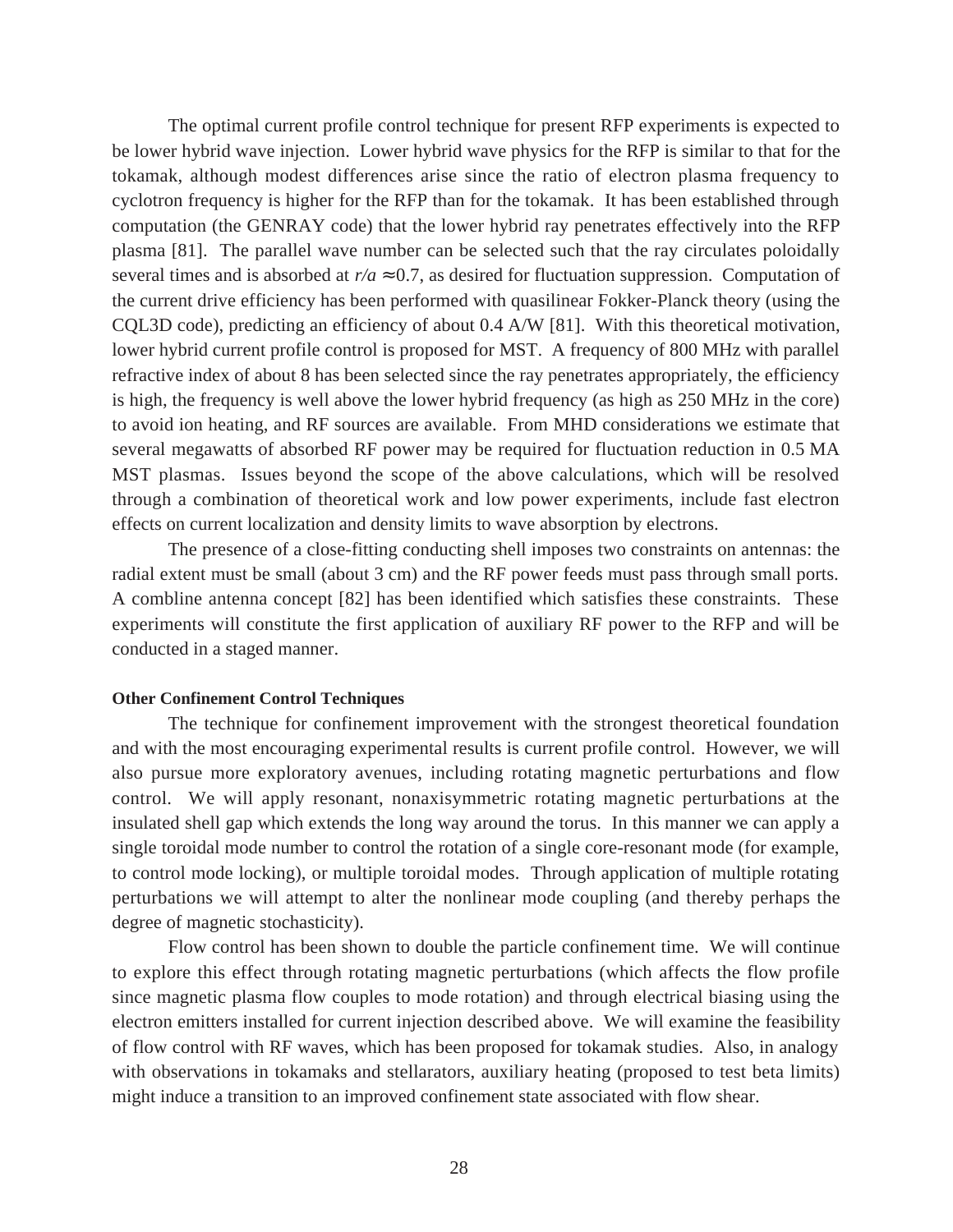#### **Beta Limit Studies**

Lower hybrid waves can also be used to heat the electrons, without driving current, if the antennas are nondirectional. Such experiments are proposed to test the beta limits and to examine the dependence of transport on physics parameters which are determined by the electron temperature, such as the Lundquist number. These experiments will be accomplished with the antennas, concepts, and techniques developed for current drive, as described above. Central power deposition can be implemented by an appropriate selection of the parallel wave number.

Neutral beam heating is also proposed for MST. A constraint is set by MST's relatively small portholes. Initial estimates indicate that roughly 2 MW of absorbed power may be feasible at the present MST density for a beam injected through existing portholes. The optimal beam energy for absorption is about 30 keV. Neutral beam absorption in MST will first be investigated using the diagnostic neutral beam available on MST, which will have the same energy as the beam planned for heating. A design similar to that used for the diagnostic beam should be suitable for the larger intensity beam required for heating.

#### **Oscillating Field Current Drive**

Oscillating field current drive (OFCD) for bulk current sustainment will be studied by applying oscillating voltages at the insulated gaps in the conducting shell. The shell contains gaps in both the short way and long way around the torus. Helicity balance arguments imply that replacement of the dc Ohmic current with OFCD requires voltage oscillations at each gap of about 100 V for an oscillation frequency of 1 kHz. Partial Ohmic current replacement can occur at reduced voltages. Experiments prior to MST were limited in their ability to test OFCD since the plasma resistance was high. With its larger size and improved confinement, the resistance of the MST plasma is sufficiently low that the required voltages are feasible in two respects. First, the insulated gaps can support the required voltages without arcing through the plasma, and second, the plasma edge  $E \times B$  oscillation will be sufficiently modest so that plasma-wall interactions should be controllable. Experiments will aim to determine the current drive efficiency and the effect of OFCD on confinement. The estimated power required for complete current drive (ignoring possible confinement degradation) is several megawatts. The power source will be an ignitron-switched oscillator. Should the current not fully penetrate, OFCD may work to modify the edge current and favorably alter the current density profile.

#### **Equilibrium Profile Measurements**

All the above studies require detailed measurements of slowly-varying, equilibrium quantities. Confinement studies require measurement of thermal, particle, and momentum diffusivities of electrons, ions, and impurities; energy confinement studies require measurements of Ohmic input power, evaluated in part from magnetic field profile measurements; current profile modification studies require current profile measurements; beta limit studies require local pressure gradient measurements; studies of the effects of flow on transport requires measurement of ion flow profiles. The present set of MST diagnostics, listed in Table II, consists largely of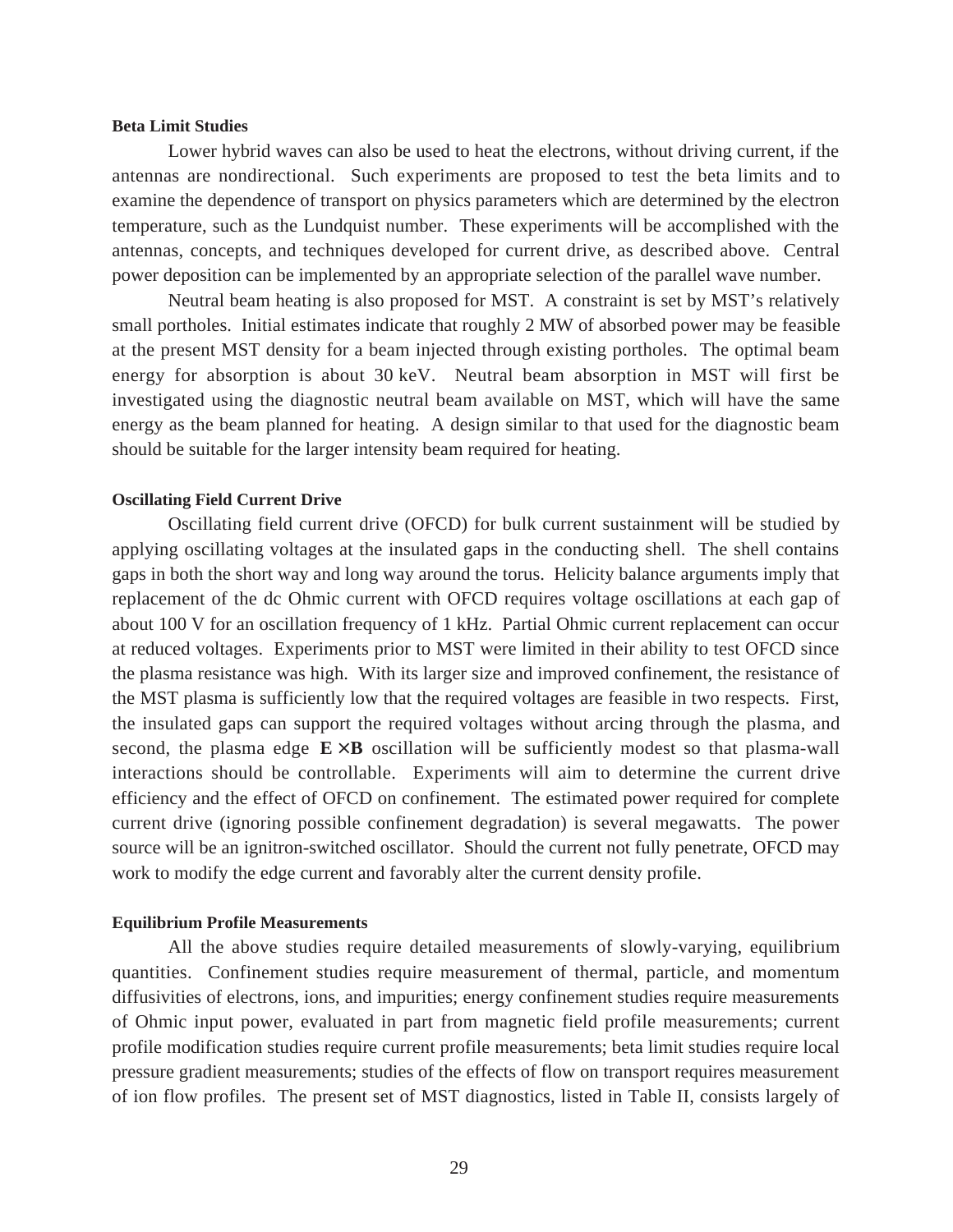single point or single chord measurements, with profiles of a few selected quantities available on a discharge-to-discharge basis. Below we list quantities which must be measured to accomplish the physics program, with corresponding planned diagnostics (limiting the list to major diagnostics only).

| Thomson scattering (single point)          | H-alpha detector array                  |
|--------------------------------------------|-----------------------------------------|
| FIR interferometer (11 chords)             | Impurity line monitors                  |
| $CO2$ interferometer (single chord)        | EUV spectrometer                        |
| Charge eXchange Analyzer                   | NIR bremsstrahlung detector array       |
| Fast UV Doppler spectrometer               | Magnetic coil arrays (>400 coils)       |
| Insertible fiber optic spectroscopic probe | Fast, insertible pyroelectric bolometer |
| Impurity monochromator array               | Current density probes                  |
| CCD spectrometer for UV-visible            | Langmuir probes                         |
| NIR spectrometer                           | <b>Electrostatic Energy Analyzer</b>    |

*Table II. Existing MST diagnostics.*

*Electron temperature:* At present the central electron temperature is measured with a singlepoint, single-time Thomson scattering system. It is being upgraded to infer profile information by translating the system on a shot-by-shot basis. We propose to add a multi-point, multi-pulse system to obtain single-shot radial profiles over time, both on the slowly varying equilibrium time scales and on faster fluctuation timescales. Slow variations will be examined by firing several Nd:YAG lasers in sequence, while fast phenomena will be captured by double-pulsing single lasers with a delay between 20  $\mu$ s and 200  $\mu$ s.

*Majority ion temperature:* Presently, a charge exchange analyzer yields a chord-averaged measure of the ion temperature. Local measurement of the majority ion temperature will be accomplished through a Rutherford scattering diagnostic employing a diagnostic neutral beam. In this process, a neutral beam atom is Coulomb-scattered by a majority plasma ion. The scattered neutrals are detected and the breadth of the detected energy spectrum yields the ion temperature. Spatial localization (about  $4 \text{ cm} \times 13 \text{ cm}$  in MST) is provided by the intersection of the detector line-of-sight and the beam cross-section. The technique has been employed successfully in the TEXTOR [83] and JT-60 tokamaks [84]. Although the ion temperature was determined in TEXTOR, the utility and accuracy of the measurement was limited by the low intensity of the neutral beam. For MST, we are purchasing a beam which is about 100 times more intense (3 A equivalent current at 20 keV) and very compact (3 cm  $\times$  3 cm beam crosssection). A cost-effective beam will be purchased from the neutral beam group at Novosibirsk, and experiments will be conducted, in part, collaboratively. A secondary use of the beam will be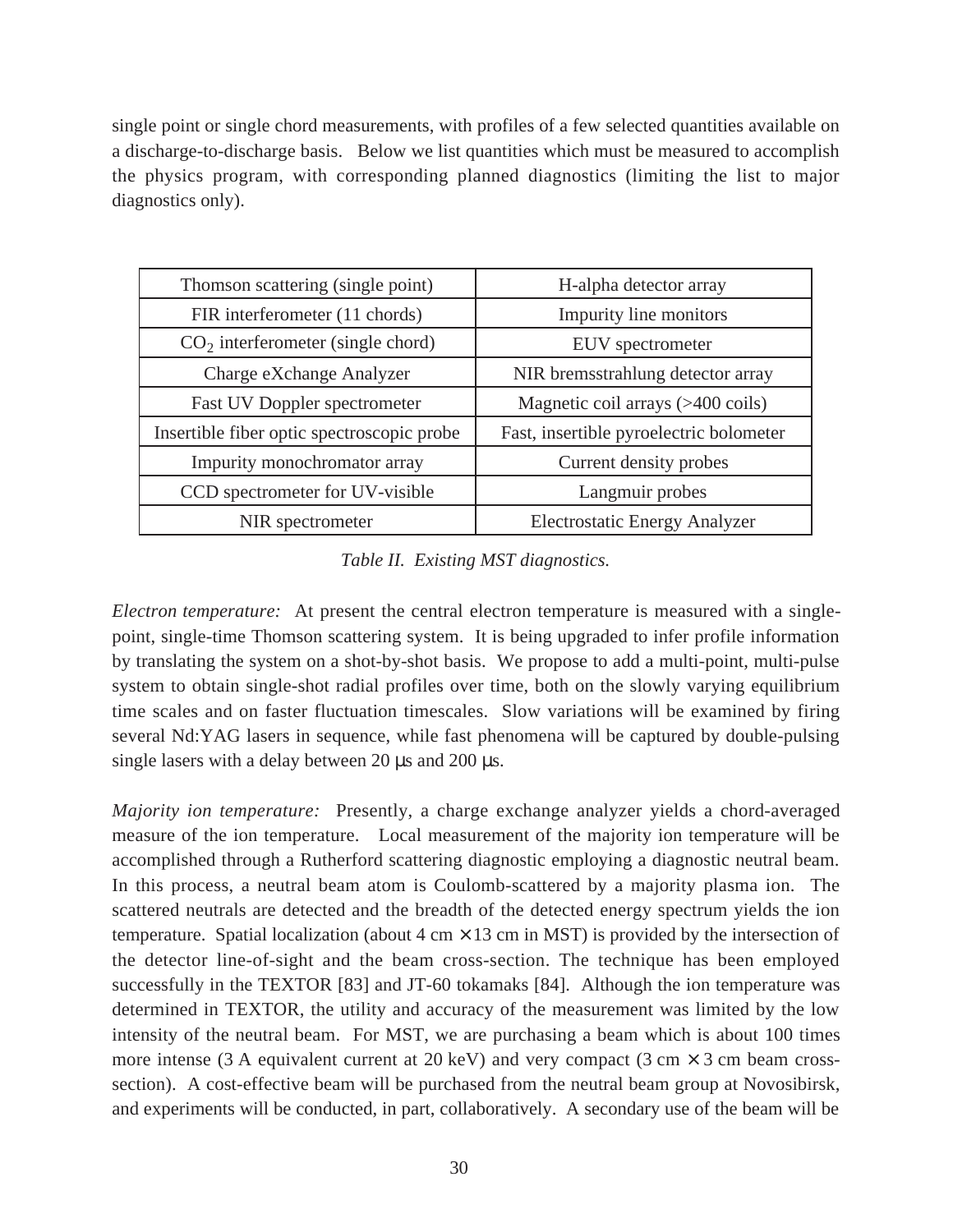to measure the dynamics and confinement of fast ions in the RFP. In particular, it has been suggested that large gyroradius ions will average over the magnetic stochasticity, and may be well-confined. The diagnostic beam will be used to test this conjecture.

*Minority ion temperature:* At present, chord-averaged temperature of selected impurity ions is measured with fast, passive Doppler spectroscopy [85]. The spectrometer has fast time resolution (10 µs) arising from high light throughput and parallel data collection. Thus, it can follow temperature changes through a sawtooth cycle. To localize the measurement we propose to upgrade the system to a charge exchange recombination (CHERS) diagnostic. We will use a Novosibirsk diagnostic neutral beam, combined with fast Doppler spectroscopy, to obtain timedependent profiles.

*Current density profile:* An 11-chord FIR laser polarimeter has been installed on MST, in collaboration with UCLA, to measure the poloidal magnetic field profile (from which the toroidal current density profile can be calculated). The system simultaneously serves as an interferometer to measure the density profile. Magnetic field information is obtained from rotation of the laser electric field vector upon transmission through the plasma. The polarimeter system is being brought into operation, and the initial results are very promising. Expansion of the polarimeter to include a tangential view, which would yield the poloidal current density, will be considered. We will also attempt to measure the central current density using our Thomson scattering system to detect the toroidal Doppler shift of the scattered light, as tested previously [86] and implemented successfully in the RTP tokamak [87]. Finally, we will examine the possibility of using the motional Stark effect (by measuring the Stark manifold) to measure the magnetic field with the 30 keV diagnostic neutral beam.

*Electric potential:* A heavy ion beam probe will be installed in MST in collaboration with Rennselear Polytechnic Institute. A 160 keV beam will be used. Heavy ion beam probing in the RFP is similar to that in a tokamak, where it has been used extensively, although the trajectory of the secondary ions is more complex. The diagnostic will also provide local electron density measurements, to complement interferometry.

#### **Fluctuations and Fluctuation-Induced Transport**

A focus of MST has been the measurement of fluctuations and, in particular, the transport directly driven by fluctuations. To measure the magnetic fluctuation induced energy and particle flux in the outer portion of MST, new insertable diagnostics were invented. For example, the electron energy flux was measured by the correlated product of the fluctuating parallel heat flux and the radial magnetic field, and the particle flux was measured by the product of the fluctuating parallel electron current and radial magnetic field. In the core, we are measuring the dynamo effect by the product of the fluctuating impurity flow velocity (assumed equal to the majority velocity) and the fluctuating magnetic field. We propose to extend our focus to the plasma core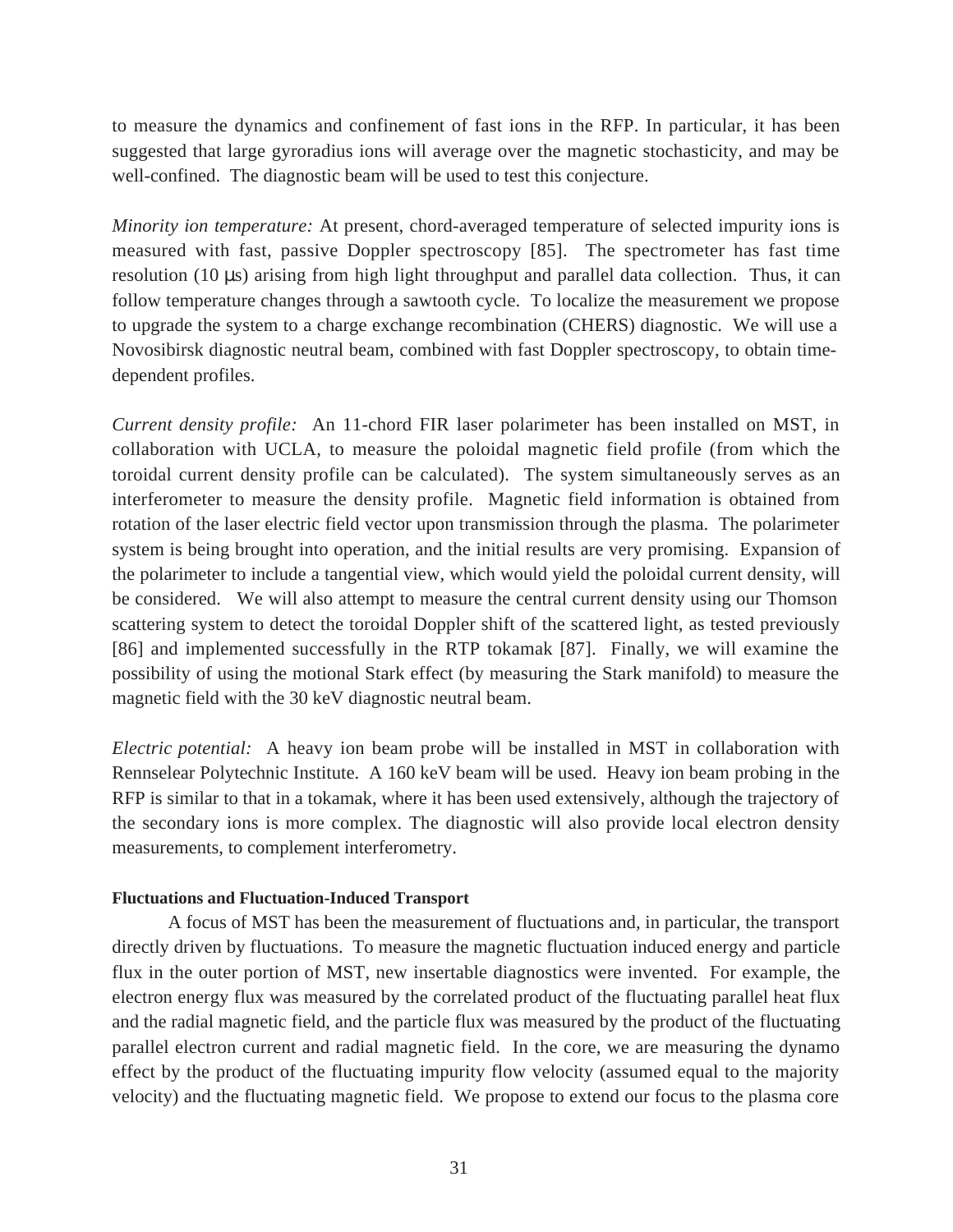and to critical quantities not yet measured. These measurements are essential to the goal of understanding the physics necessary to develop scientific opinions on the extrapolation to the proof-of-performance stage. Below we list areas in which new measurements are planned.

*Core electrostatic transport:* The contribution of electrostatic fluctuations to core transport is undetermined. The heavy ion beam probe is capable of measuring both the fluctuating potential and electron density, as has been accomplished in tokamaks. We will measure the correlated product of density and potential fluctuations to determine the electrostatic particle transport.

*Majority ion dynamics:* We will employ Rutherford scattering to measure the fluctuating flow velocity, temperature, and density of hydrogen ions. These measurements will extend the use of the Rutherford scattering diagnostic from what has been established elsewhere. Detailed feasibility studies indicate that the beam intensity is sufficient for this application. If successful, these measurements would yield the fluctuation induced ion particle flux (by correlating fluctuating velocity with density) and energy flux (by correlating fluctuating velocity with pressure). Correlating the velocity with magnetic field will yield the strength of the MHD dynamo. It is not yet possible to measure the magnetic field directly in the core, except in very low current discharges through probe insertion. However, it is known that, in the RFP, edge magnetic fluctuations are very well correlated with core fluctuations, as expected for large-scale modes. Hence, correlation of core velocity fluctuations with edge magnetic fluctuations is a sufficient measure of the core dynamo. Appropriate correlation between velocity components can yield the fluid Reynolds stress, which may contribute to the large flow seen in the RFP.

*Minority ion dynamics:* The CHERS system, with fast Doppler spectroscopy, will be used to obtain the fluctuating flow and temperature of minority ions. This will, in particular, permit a localized measurement of the MHD dynamo, complementary to that measured by Rutherford scattering. The fluctuating velocity signal detected in an RFP should exceed that of a tokamak since the spatial scale of the fluctuations is larger; the CHERS diagnostic need not be as finely localized as in a tokamak. Localized, fast flow diagnostics are also key to investigate the effect of flow on fluctuations in the RFP, particularly whether flow suppresses turbulence similar to Hmode effects in tokamaks.

*Magnetic field fluctuations:* Core magnetic fluctuations remain to be measured nonperturbatively in the core of fusion plasmas. The task may be somewhat easier in the RFP than the tokamak since magnetic fluctuations are relatively large in amplitude and spatial scale. Thus, after establishing use of the heavy ion beam probe and FIR polarimeter for their more reliable uses, we will attempt to employ them to detect magnetic fluctuations. A beam probe was able to detect Mirnov magnetic oscillations in the TEXT tokamak through oscillations in the particle trajectory. These results were not fully developed, but lend encouragement to the beam probe's utility in the RFP. For large scale fluctuations, the FIR interferometer presently measures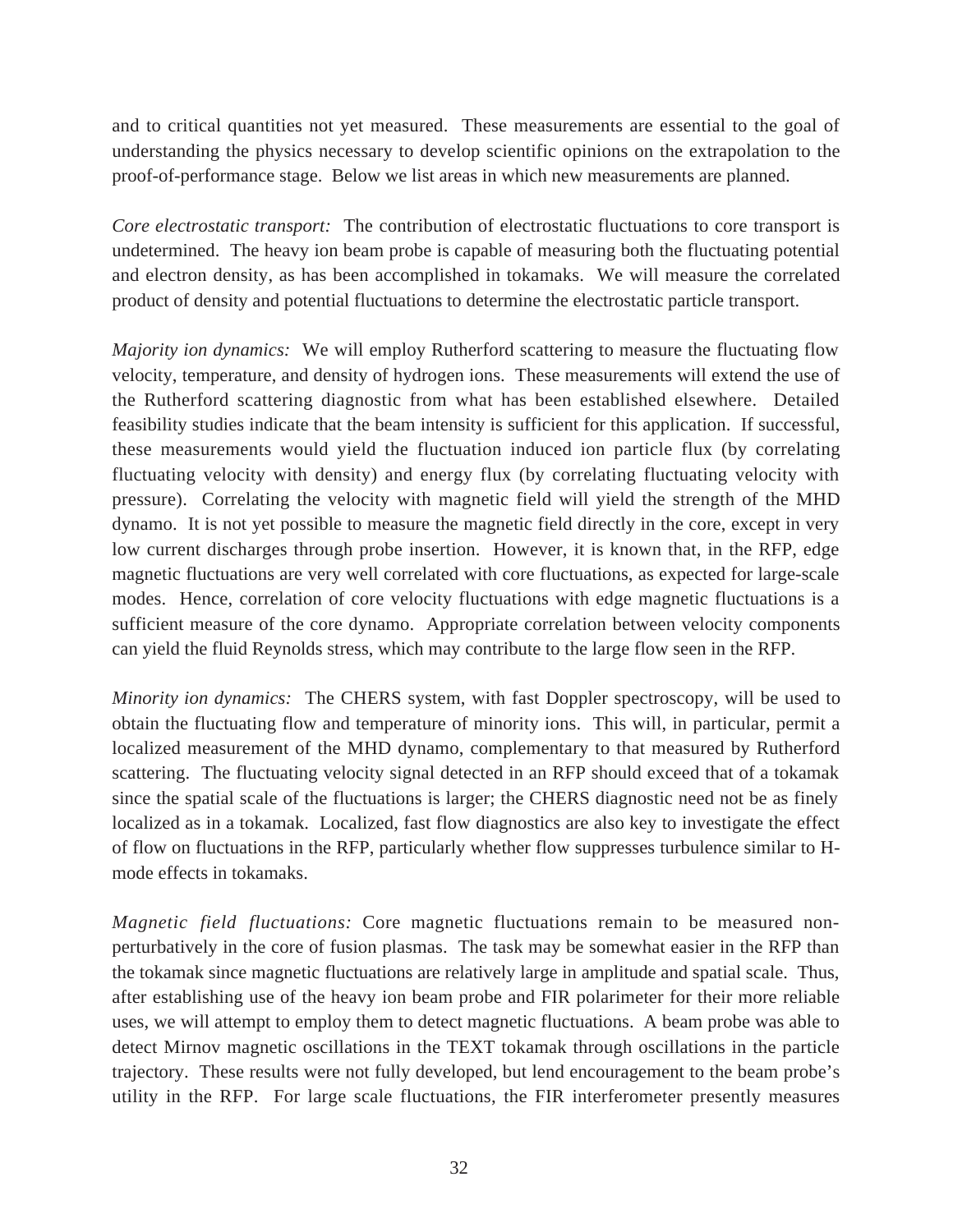density fluctuations. Combining density fluctuation measurements with FIR polarimetry may enable deduction of the magnetic fluctuations associated with MHD activity [88].

#### **Schedule, Staff, and Cost**

An approximate schedule for the major MST projects in the next five years is depicted in Fig 4. Three current profile control techniques are pursued for transport reduction. Inductive current profile control continues to respond to optimization measures. We expect that the optimization will be complete and the task will conclude during the second year. Electrostatic current injection with the present 16 sources will be fully optimized by the middle of the first year; if experimental results suggest, as do MHD considerations, that about 32 sources will be necessary for fluctuation suppression, then about 16 additional sources will be added during the second year. Completion of electrostatic current injection will occur by the end of the third year, having optimized the effect on fluctuations and investigated the current diffusion mechanism of the edge-injected current.

Lower hybrid wave current profile control (and heating) is a major endeavor which will be implemented in stages. In the first year we will design, construct, and install a single antenna suitable for coupling to a 200 kW source. The second year will be dedicated to studying the physics of wave propagation, antenna effects, and current drive. After the second year, we will begin either a staged ramp up of the power or further antenna development, should it be mandated by the second year results. We anticipate that, in the fourth year, we will begin experiments in the 1 MW range, a level sufficient to begin to investigate current profile effects on transport. Since this experiment will be the first application of auxiliary RF power to an RFP, the schedule will be strongly influenced by the unfolding results.

Beta limit studies will proceed by lower hybrid heating and/or neutral beam heating. Development of lower hybrid heating will follow a schedule similar to that for lower hybrid current drive. Hence, heating experiments sufficient for substantial alteration of beta and for other physics studies (such as Lundquist number scaling) can be underway in the fourth year. Neutral beam heating will be developed over a similar timescale. In the second year, neutral beam absorption (including fast ion losses) will be tested using the diagnostic neutral beam. The diagnostic beam is of the same energy as that which optimizes absorption and heating. Hence, it is suitable to test the feasibility of heating. If successful, one neutral beam source (at about 1.5 MW injected power) will be installed in the latter part of the third year. At the end of the fourth year, data from both lower hybrid and neutral beam heating in the range of 1 MW will be available. At that time, we will decide on the optimal mix of heating techniques and decide whether to increase the power of either technique.

The rotation of a single magnetic mode will be controlled by the application of a rotating magnetic perturbation in the first year. In the second year, multiple mode rotation control will be applied, with physics studies of transport and flow effects concluding in the third year.

Current sustainment by oscillating field current drive will be tested at full power in the third year. During the first year we will complete the circuit design and system testing. Low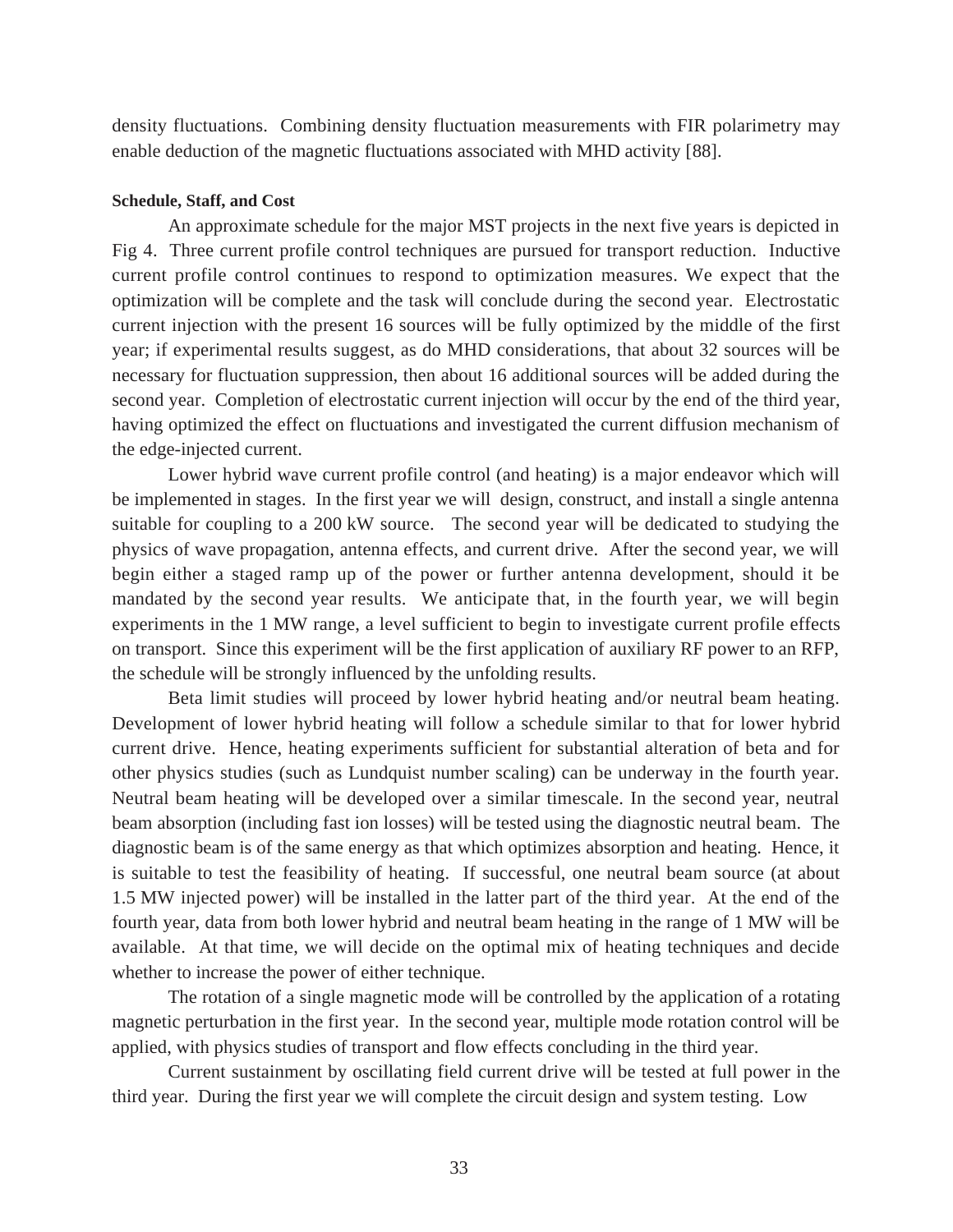|                                        |                          | ここくこく<br>$\overline{\mathbf{C}}$ | <u>ייטן ייוניו ה</u>           | )<br>با<br>د<br>ć                                         |                    |
|----------------------------------------|--------------------------|----------------------------------|--------------------------------|-----------------------------------------------------------|--------------------|
| TASK                                   | <b>YEAR 1</b>            | <b>YEAR 2</b>                    | <b>YEAR 3</b>                  | トロマロ<br>4                                                 | トロマロ<br>ហ          |
| J(r)-Control:                          |                          |                                  |                                |                                                           |                    |
| Inductive                              | optimize                 |                                  |                                | maintain for physics stud<br>lies                         |                    |
| Electrostatic                          | optimize 16-sources      | install 32-sources               | test 32-sources                |                                                           |                    |
|                                        |                          |                                  |                                |                                                           |                    |
| RF (LHCD)                              | design & install antenna | 200 kW tests                     | optimize antenna, etc.         | 1 MW cu<br><b>Irrent drive</b>                            | higher power?      |
| <b>Beta Limit:</b>                     |                          |                                  |                                |                                                           |                    |
| RF (LH heating)                        |                          |                                  |                                | ~1 MW RF heating                                          | higher power?      |
| IRI                                    |                          | BND<br>Bosorption                | construct ~1MW beam<br>install | ~1 MW NBI heating                                         | higher power?      |
| Flow-Control:                          |                          |                                  |                                |                                                           |                    |
| Perturbations<br>Rotating Magnetic     | test single mode         | install multi-mode               | test multi-mode                |                                                           |                    |
| Sustainment:<br><b>Current</b>         |                          |                                  |                                |                                                           |                    |
| OFCD                                   | install oscillators      | low power test                   |                                | high power (test current sustainment)                     |                    |
| <b>&amp;Fluctuations:</b><br>Transport |                          |                                  |                                |                                                           |                    |
| Multi-point Thomson                    | design                   |                                  | construct                      | install                                                   | measure Te profile |
| DNB                                    | construct                | install & test                   |                                | <b>Rutherford scatter</b><br>ing & CHERS                  |                    |
|                                        |                          |                                  |                                |                                                           |                    |
| FIR Polarimetry                        | <b>Install</b>           |                                  | measure J(r) profile           |                                                           |                    |
| HIBP                                   | install                  | commission                       |                                | measure potential, potential flucts., B(?), B-flucts. (?) |                    |
|                                        |                          |                                  |                                |                                                           |                    |

**Scredule tor Major MST Projects Schedule for Major MST Projects**

*Figure 4. Proposed schedule for major MST projects.*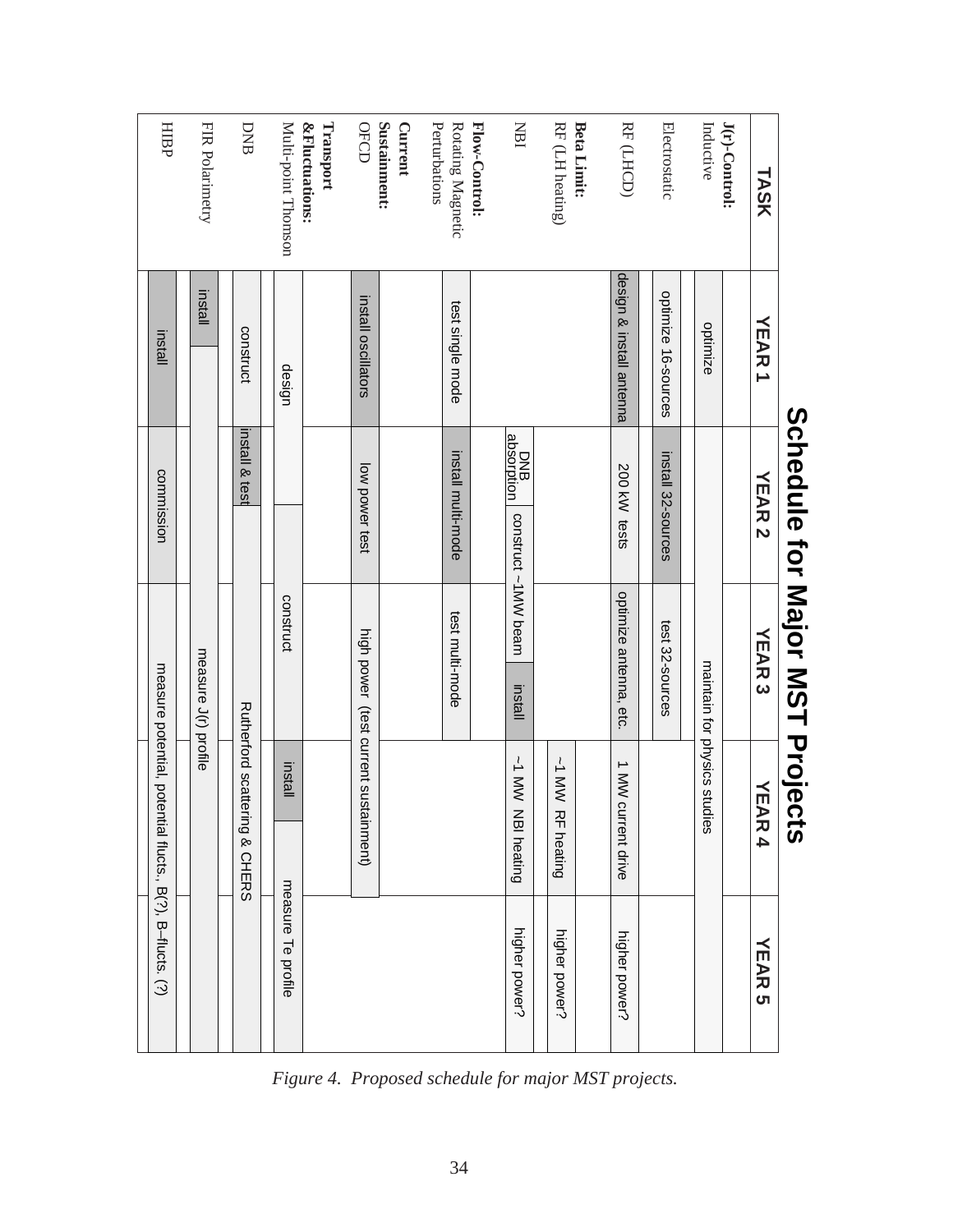power tests will be conducted through the second year. The purpose of these tests is to examine the penetration of fields into the plasma, current drive at a perturbative level, the plasma-wall interaction induced by the voltage oscillations, and the dependence of these on the frequency.

The program of measurements of transport and fluctuations, critical to all the control experiments, will continue for the entire five years. The variety of important measurements is very broad. To illustrate the flow of progress, we indicate in Fig 4 the schedule for the major new diagnostics. Multi-point, multi-pulse Thomson scattering will undergo a 1-1/2 year design, followed by a 1-1/2 year construction period, and a half-year commissioning on MST. The first temperature profiles will be obtained in the fourth year. The diagnostic neutral beams for Rutherford scattering and CHERS will be constructed during the first year. Both diagnostics will be fully installed and commissioned during the second year, with physics results beginning in the third year.

The commissioning of FIR polarimetry will be complete during the first half of the first year. It will be employed for measurements of the poloidal magnetic field thereafter. Pending a positive outcome, the polarimeter will be upgraded for toroidal magnetic field and/or fluctuation measurements. The heavy ion beam probe will be assembled and installed during the first year, commissioned during the second year, and employed for physics studies beginning in the third year.

The present MST staff and collaborators contains the core expertise to plan and coordinate nearly all the proposed work. However, implementation of all the projects will require substantial enhancement of the physics and technical staff. The cost and staff requirements for the MST program plan are outlined in Appendix II. The present MST activity includes substantial collaboration, both domestic and international, which is critical to its program. Within the U.S., key MST collaborators include UCLA and RPI in major diagnostic systems and associated physics experiments, SAIC and Los Alamos National Laboratory in MHD computation, the University of Montana and CompX Corporation in RF wave computation, and Princeton Plasma Physics Laboratory in dynamo experiments and RF hardware development. As an outgoing collaboration, MST staff have installed electrostatic current injectors for current drive on the HIT tokamak at the University of Washington. Internationally, MST collaborates closely in a variety of ways (joint experiments and working groups) with the RFP programs in Italy, Japan, and Sweden. The collaborations are formally coordinated through an RFP agreement under the auspices of the International Energy Agency. In addition, MST staff have performed magnetic transport measurements in the stellarator in Madrid, using diagnostics developed for MST research. We anticipate that the MST proof-of-principle facility will be yet more collaborative, particularly as the national RFP program develops.

#### **B. Exploratory RFP Experiments**

There is a rich set of opportunities which warrant investigation at the exploratory level. These include well-defined issues and modified RFP configurations which promise advantages. Below we describe possible themes for such experiments: RFP behavior at low aspect ratio,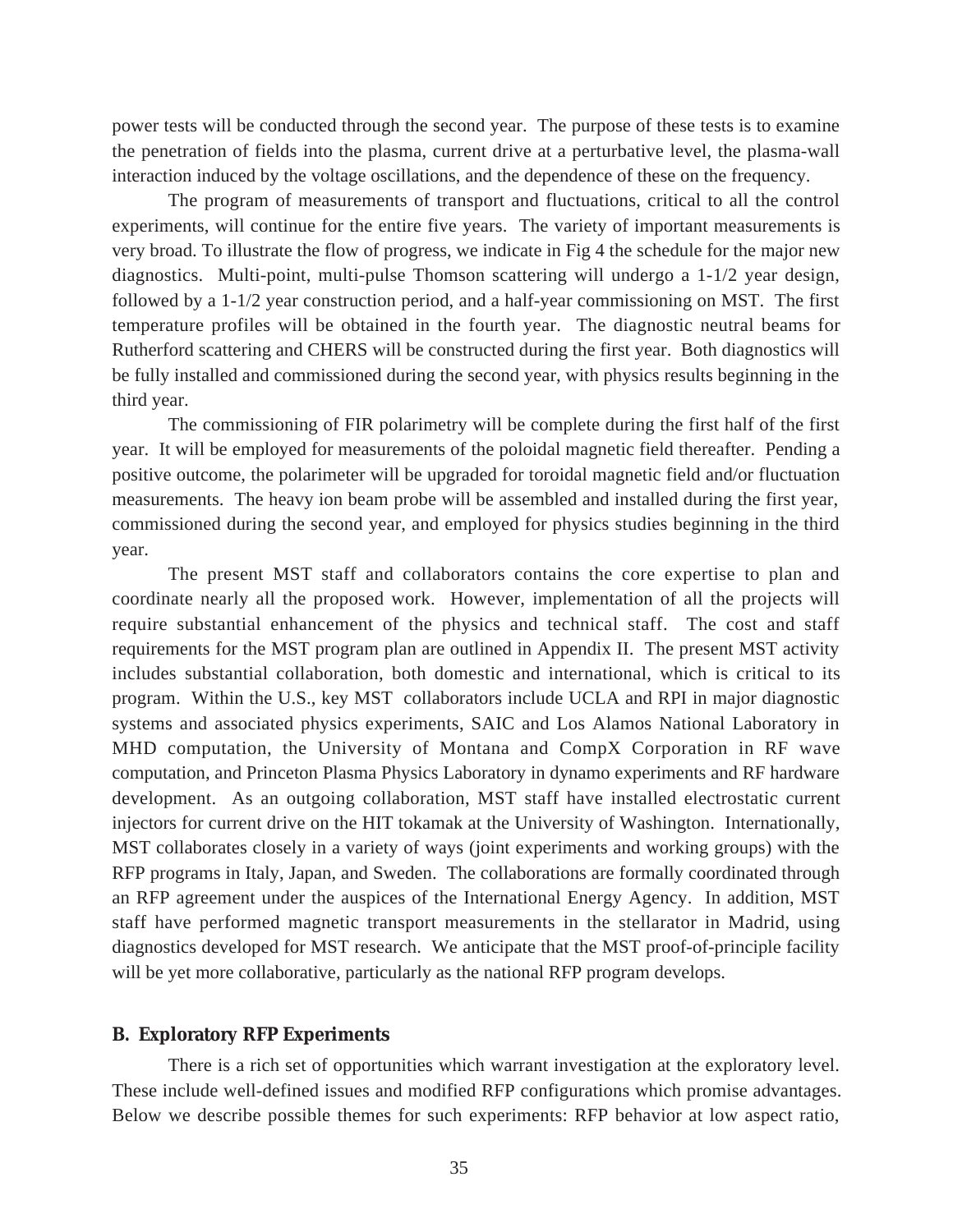control of resistive wall instabilities, and the effect of external field reversal on fluctuations and transport. We then describe a proposed low aspect ratio RFP, the SPIRIT device. Which, and how many, of these and other exploratory concept RFP experiments will be most profitable as part of a national RFP effort awaits further study.

*Low aspect ratio RFP:* All RFP experiments have operated at moderate to large aspect ratio  $A = 3-8$ . Clearly, a more compact RFP may carry reactor advantages. Experiments and MHD computation indicate that the number of dominant Fourier magnetic modes is about equal to *A* + 1. Cylindrical MHD computation predicts that at  $A \approx 1$  (where *A* is the ratio of the cylinder length to circumference) about two toroidal modes are dominant. If true, the ease of mode control may be enhanced (by either current profile control or feedback) and the degree of magnetic stochasticity may be reduced. As  $A \rightarrow 1$ , the RFP essentially becomes a spheromak. A low aspect ratio experiment would test many aspects of MHD fluctuations and relaxation; if favorably altered, low aspect ratio could offer reactor advantages. Such an experiment is under consideration by PPPL as part of its proposed compact torus experiment SPIRIT.

*Control of Resistive Shell Instabilities:* With a resistive shell, both ideal and resonant, resistive MHD instabilities grow on the resistive shell timescale. The Extrap-T2 experiment in Sweden will diagnose resistive shell instabilities. However, it is ill-suited to the development of control techniques since it has a large aspect ratio  $(A = 6)$  and consequently about seven growing modes, complicating the control problem. The challenge of the resistive shell problem in the RFP exceeds that of the tokamak since the number of modes is larger; the feedback problem is one of multiple mode control, which presents both the practical problem of the placement of feedback windings and the theoretical questions of multiple mode control and coupling. The problem is more tractably treated in an experiment with an aspect ratio of three or less. Such an experiment can test a variety of feedback techniques, including "smart" shell concepts.

*An RFP with external transform:* In an RFP the reversal of the toroidal field produces a high magnetic shear, minimum energy state. The field reversal and high shear are produced by plasma currents which are, in part, generated by magnetic fluctuations (in the MHD model). An intriguing conjecture is that if field reversal and shear are partly generated by an external transform, the need for fluctuation-induced current will be reduced. Hence, fluctuations will be reduced. The external transform can be created by nonaxisymmetric helical windings or, equivalently, by a nonaxisymmetric bounding magnetic surface. This conjecture is analogous to replacement of the dynamo-driven magnetic field by auxiliary current drive. In both cases, a fluctuation-induced electric field is believed to be unnecessary. The external transform conjecture formed the basis of the OHTE experiment at General Atomics. OHTE displayed properties similar to that of a conventional RFP. However, the external transform may not have been sufficiently strong. RFPs with stronger transforms have been considered at General Atomics. This conjecture requires a test by MHD computation. We propose that nonlinear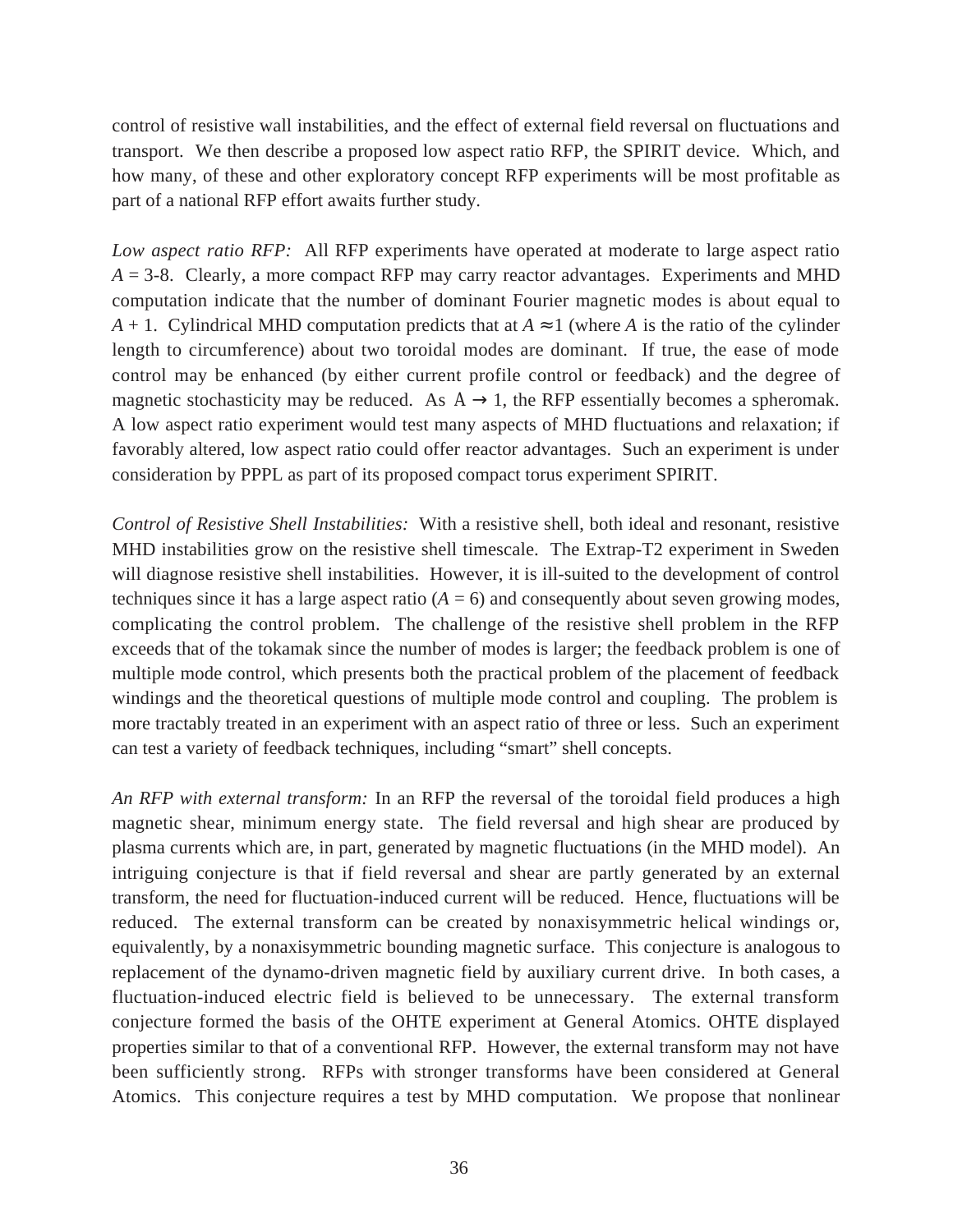MHD computation be employed to test the concept, as it is within the capability of present MHD codes with appropriate boundary modification. If the conjecture proved true in computation, an experimental test would then be compelling.

*Low Aspect Ratio RFP Research in SPIRIT:* A compact torus experiment, called SPIRIT, has been proposed by the Princeton Plasma Physics Laboratory. The SPIRIT device will be capable of producing an RFP at low aspect ratio. The goals of RFP research in the SPIRIT are (1) the exploration of the advantages of the low aspect ratio RFP configuration, (2) optimization of the plasma shape, and (3) the possible testing of the advanced features of the RFP, including edge current drive and suppression of resistive shell modes by feedback stabilization.

In MST, plasma transport is reduced by current density profile control. A complementary approach to suppress the stochasticity-induced transport is to reduce the number of unstable modes and increase the distance between neighboring resonant surfaces, as should occur at low aspect ratio. When the aspect ratio approaches unity, it is expected that the number of unstable modes decreases to about two and the distance between their rational surfaces increases significantly. This physical intuition is supported by preliminary results of nonlinear resistive MHD simulations in which the aspect ratio can be varied in a cylindrical geometry [74].

The goals of the RFP study in SPIRIT are to determine the MHD stability and global confinement characteristics of low aspect ratio RFPs. The SPIRIT device is sketched in Fig. 5. The unique formation method to be employed in  $SPIRIT$  — the merging of compact tori — can generate RFPs with aspect ratio as low as *A*=1.05, since only a small TF coil is needed in the center stack. With an OH transformer installed in the center stack, a sustained aspect ratio *A*=1.3 discharge can be formed. Design of a close-fitting, conductive shell will be carried out using MHD computation to identify necessary shapes of the shells to stabilize external (tilt/shift) modes. Unlike traditional RFP devices, the shell must have two openings ("toroidal gaps"), one at each end through which the merging spheromaks enter. The gap-generated field errors may not be deleterious since it is primarily field errors at the poloidal gaps which cause locked modes to form, degrading plasma performance. In SPIRIT, each of the four sections of the shell (or cage) is supported by a single rod with an adjustable distance from the center, resulting in an adjustable poloidal gap between sections. This flexibility will facilitate the search for an optimized shell or cage. The aspect ratio can be controlled externally by inserting center stacks of different sizes or by plasma compression/expansion. The MHD mode structures will be measured by external and internal magnetic arrays, soft-X ray detector arrays, and a fast CCD camera. Global confinement can be studied by monitoring the input power and plasma kinetic energy.

Another important issue which will be actively addressed is the shape of the poloidal cross section. The effects of a noncircular RFP cross-section have not been studied experimentally and only slightly theoretically [73]. Although almost all RFP devices to date have been circular in shape, it is not clear that a circular cross-section is optimized for stability and confinement. Guided by computational MHD, different shapes of conducting shells (and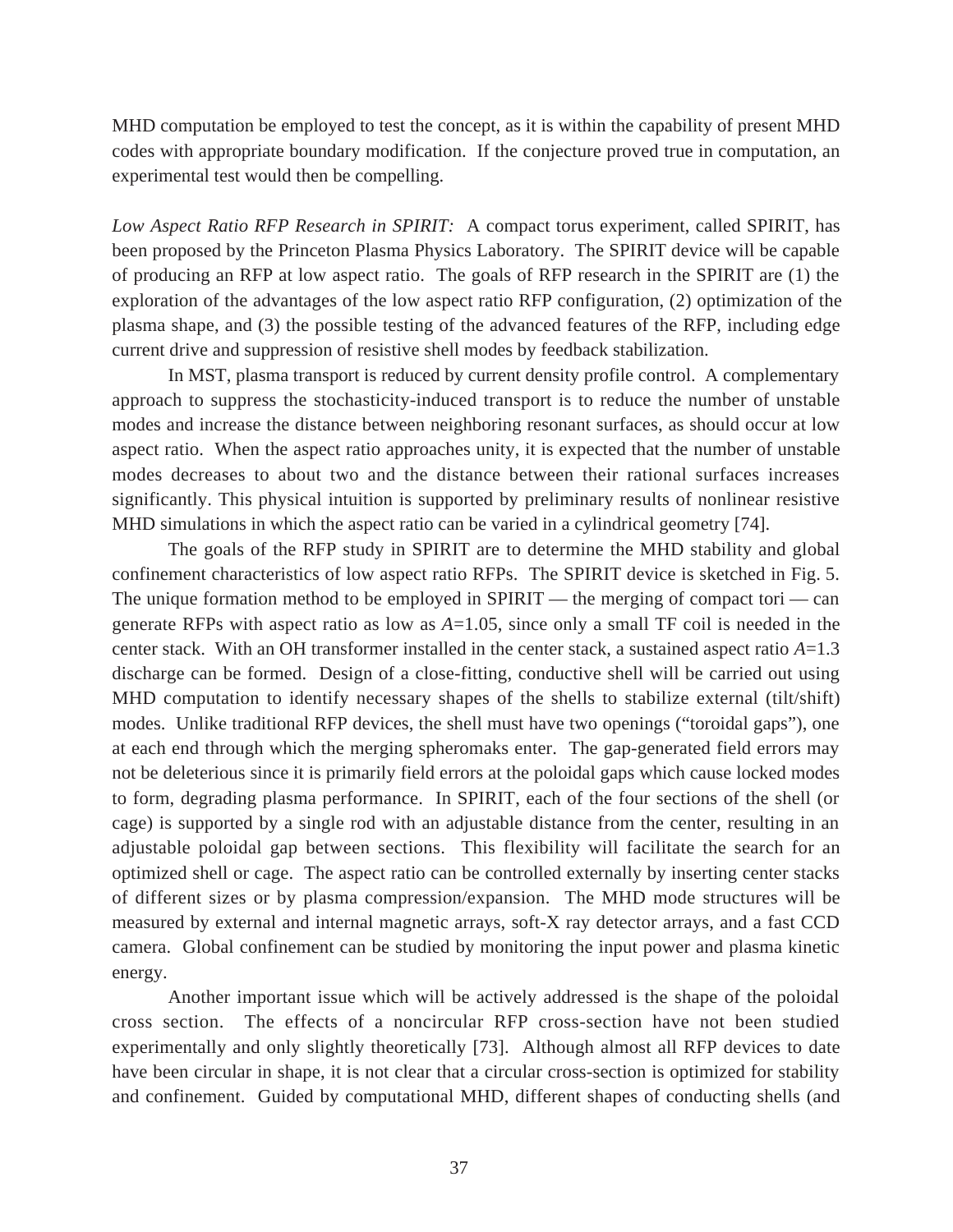therefore plasma cross-section) can be tested to identify the shape dependence of the MHD stability and global confinement properties. Combined with an optimization of the aspect ratio, this study will address the question of what is the best geometry for the RFP.

If the low aspect ratio RFP configuration proves to be very attractive, two advanced features can be added in a later stage of the RFP studies in SPIRIT: (1) suppression of resistive wall modes by feedback techniques and (2) edge current drive by plasma sources to stabilize current-driven tearing modes (eliminating the need for dynamo action). The expected fewer number of tearing modes may make feedback stabilization of internal modes easier in a spherical RFP. If Phase II of the SPIRIT experiments is carried out (installation of a few megawatts of NBI), two important RFP issues can be addressed: (1) suppression of resistive shell modes by plasma rotation though NBI and (2) testing of beta limits by NBI heating. A successful advanced spherical RFP experiment will also add a new possibility for a compact reactor core design.



*Figure 5. The proposed SPIRIT device.*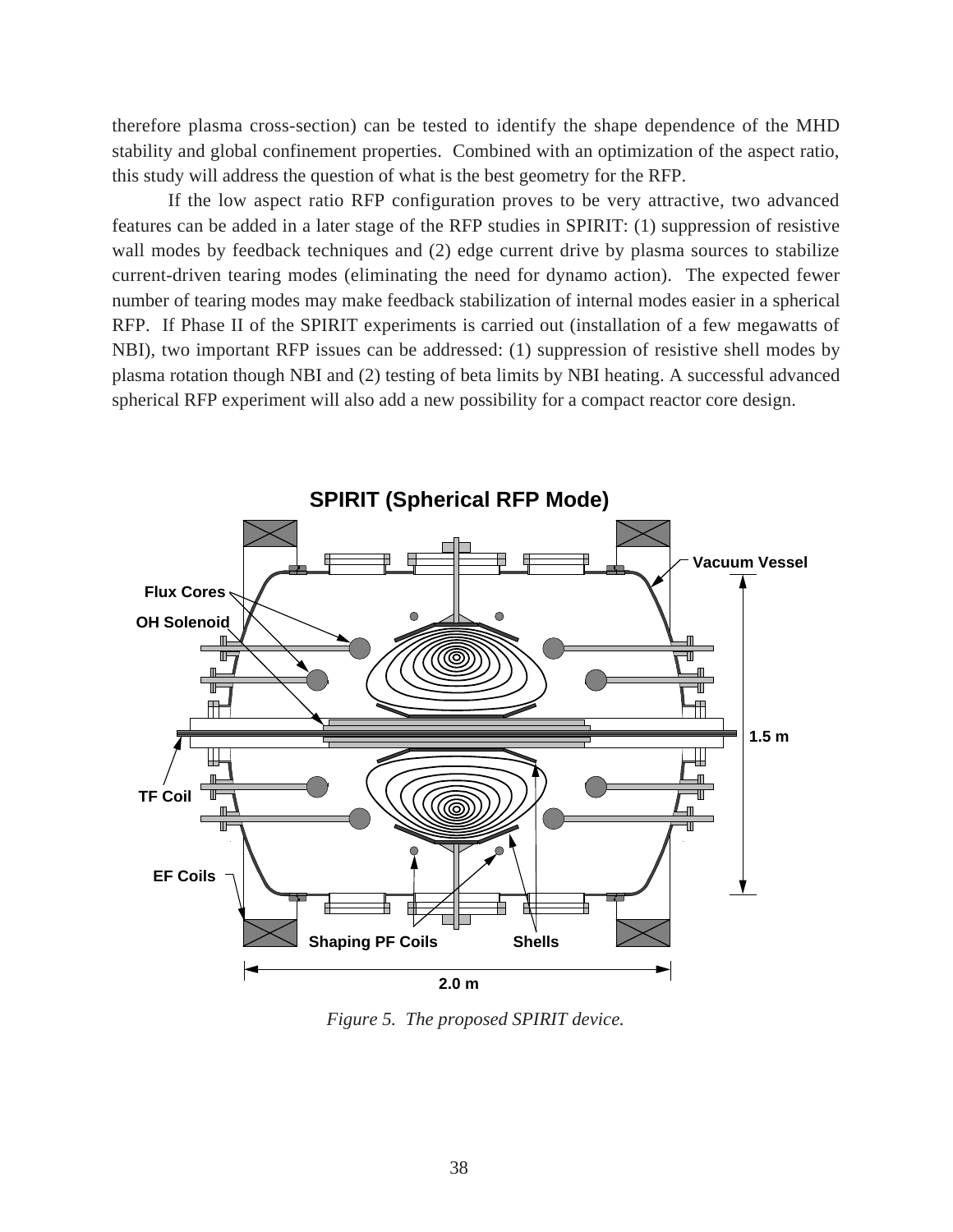#### **C. Theoretical Studies**

There is a critical need for theoretical research in the areas discussed in the previous section. The major advances in RFP research in the U.S. in the past five years have been a result of strong connection between experiments and focused theoretical work. However, although theoretical research has been significant, it has been far too small (worldwide, as well as in the U.S.) to address all of the critical RFP topics. An RFP program exploiting even the present experimental facilities requires a much more comprehensive U.S. theoretical effort. Below we provide an incomplete list of key theoretical issues we propose to attack within the U.S. program.

*MHD optimization of the RFP:* We propose to optimize the RFP (minimize magnetic fluctuations and maximize beta) with regard to geometry (shape, aspect ratio, external transform) and profiles (current, pressure, and flow). The physics issues underlying each parameter variation are described in Section VI. Nonlinear resistive MHD computation will be employed, primarily using the new TRIM [89] and NIMROD codes [90]. TRIM is a toroidal code with an adaptive mesh, suitable for geometric studies. NIMROD is a two-fluid code which will initially be operated in its single-fluid capacity, exploiting its full geometric capability.

*The influence of flow shear on fluctuations:* Flow may affect edge transport in present RFP experiments; moreover, as magnetic fluctuations are reduced, electrostatic transport, and its possible reduction by sheared flow may become relatively more important. Hence, we propose to examine the influence of flow shear in the RFP. The theoretical constructs developed for tokamaks will be adapted to the RFP, with particular attention given to its possible influence on large scale electrostatic fluctuations. We will also examine its effect on large-scale magnetic fluctuations.

*Improved confinement regimes:* Possible approaches to improving transport in the RFP will be explored through use of advanced transport models that have been developed for the tokamak. The models incorporate transition mechanisms, and have been used to explain transport barriers. The models are being incorporated into the ASTRA transport code. The use of externally-driven  $E \times B$  flows, auxiliary heating, and core fueling will be considered, and may form a basis for experimental tests.

*The origin of electrostatic fluctuations:* Electrostatic fluctuations drive particle transport in the RFP edge. We propose a theoretical investigation of electrostatic fluctuations which includes a detailed comparison to experimental measurements. The investigation will have four components: analytic calculation of the characteristics and saturated amplitudes of fluctuations which are suspected to be important (such as interchange modes), use of flux tube computation of electrostatic turbulence such as has been developed in the tokamak context, evaluation of electrostatic fluctuations coupled to the large-scale resistive MHD core-resonant fluctuations, and treatment of the edge as a self-organized critical (SOC) state. The strong core turbulence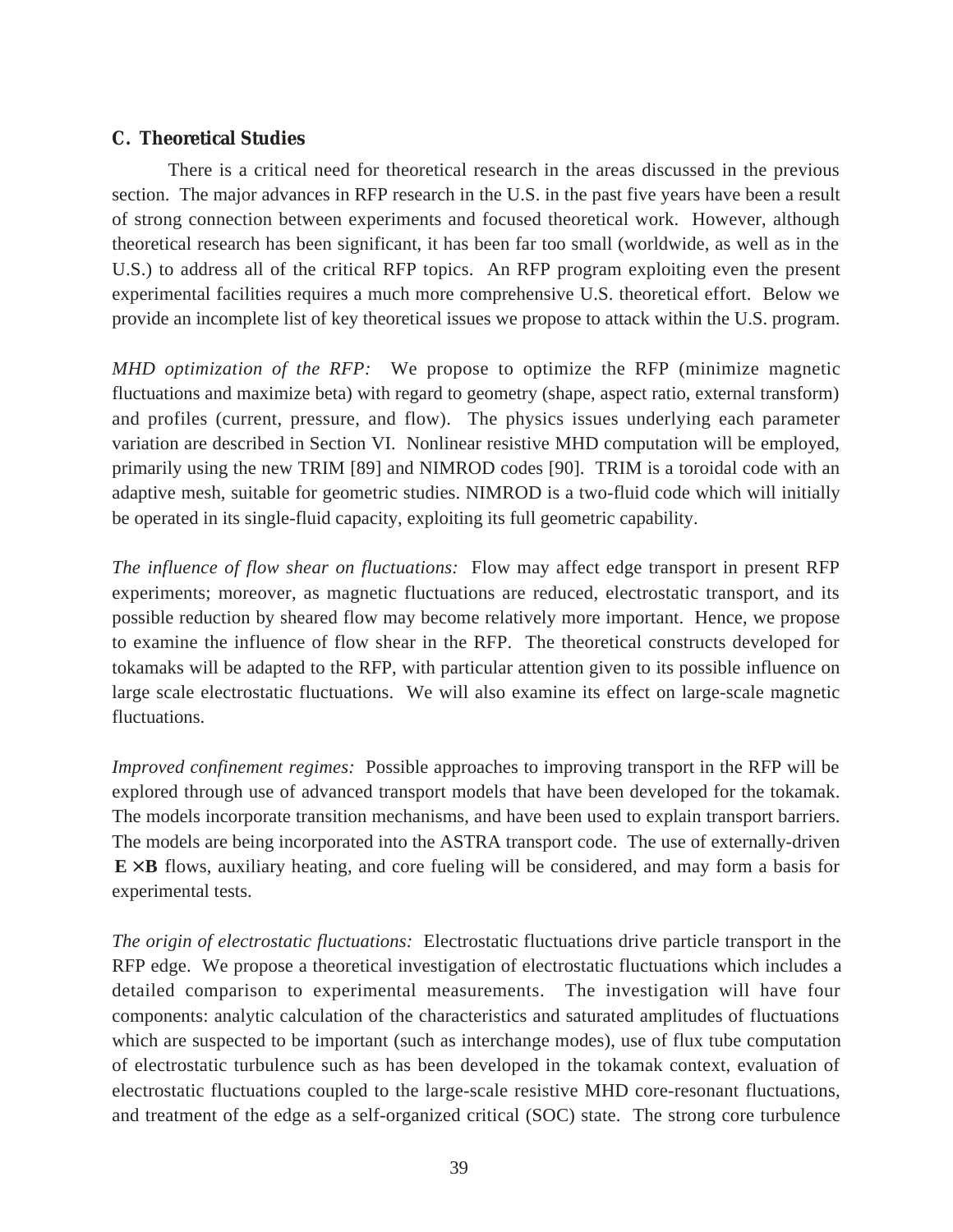may drive the edge into a SOC, perhaps accounting for the commonality of fluctuation properties in the RFP, tokamak, and stellarator. This approach could explain why particular "modes" have not been successful in explaining edge turbulence. We will apply SOC edge models to the RFP and compare to the tokamak and stellarator.

*Feedback stabilization of resistive shell instabilities:* The resistive shell instability problem for the RFP is more complex than that for the tokamak since several modes must be stabilized simultaneously. Thus, theoretical techniques which describe feedback stabilization of various types will be extended to include the nonlinear coupling between the modes.

*Oscillating field current drive and other current sustainment techniques:* OFCD offers the possibility of efficient bulk current drive. However, it is based on the conjecture that, given helicity injection, magnetic fluctuations will relax the current profile without excessive degradation of confinement. Prior MHD computation examined aspects of inward current diffusion of weak OFCD, but the computation did not study the physics of full current sustainment by OFCD. We propose to investigate the detailed dynamics of fluctuations and current diffusion during OFCD using the cylindrical nonlinear MHD code DEBS. The required amplitude of the voltage oscillation increases with plasma resistance, so the major challenge may be modeling sufficiently high Lundquist number plasmas such that the simulated oscillation produces plasma motion within experimentally realizable limits. We will also investigate other possible current sustainment techniques, such as Alfven wave current drive. Two approaches based on Alfven waves will be examined: resonant current drive and nonresonant Alfven-waveinduced dynamo current drive. Resonant current drive may prove efficient if RFP equilibria are found with a small percentage of trapped particles. Nonresonant current drive may prove useful if the effect is enhanced by magnetic stochasticity.

*Two-fluid dynamo and relaxation:* RFP theory and experiments have advanced to the point that effects beyond single-fluid MHD must be considered. A two fluid treatment is needed to understand the conditions under which different dynamo effects can arise. For example, the diamagnetic dynamo and the Hall dynamo (from the fluctuation-induced Hall term in Ohm's law) are two-fluid effects. Moreover, the reconnection which underlies relaxation and dynamo in the RFP can be altered as the plasma collisionality decreases. Finally, experimental measurements detect relaxation and dynamo in each species individually. Clearly, experimental observations are at a level of detail which exceeds the predictive capability of MHD. We propose both an analytical treatment of two-fluid relaxation, through a combination of minimization techniques and dynamical reconnection calculations, and a computational treatment of this problem using the powerful NIMROD code when it becomes capable for this purpose.

*Magnetic fluctuation-induced transport:* Self-consistent theories of magnetic fluctuationinduced transport that account for granularity in the streaming electron distribution can explain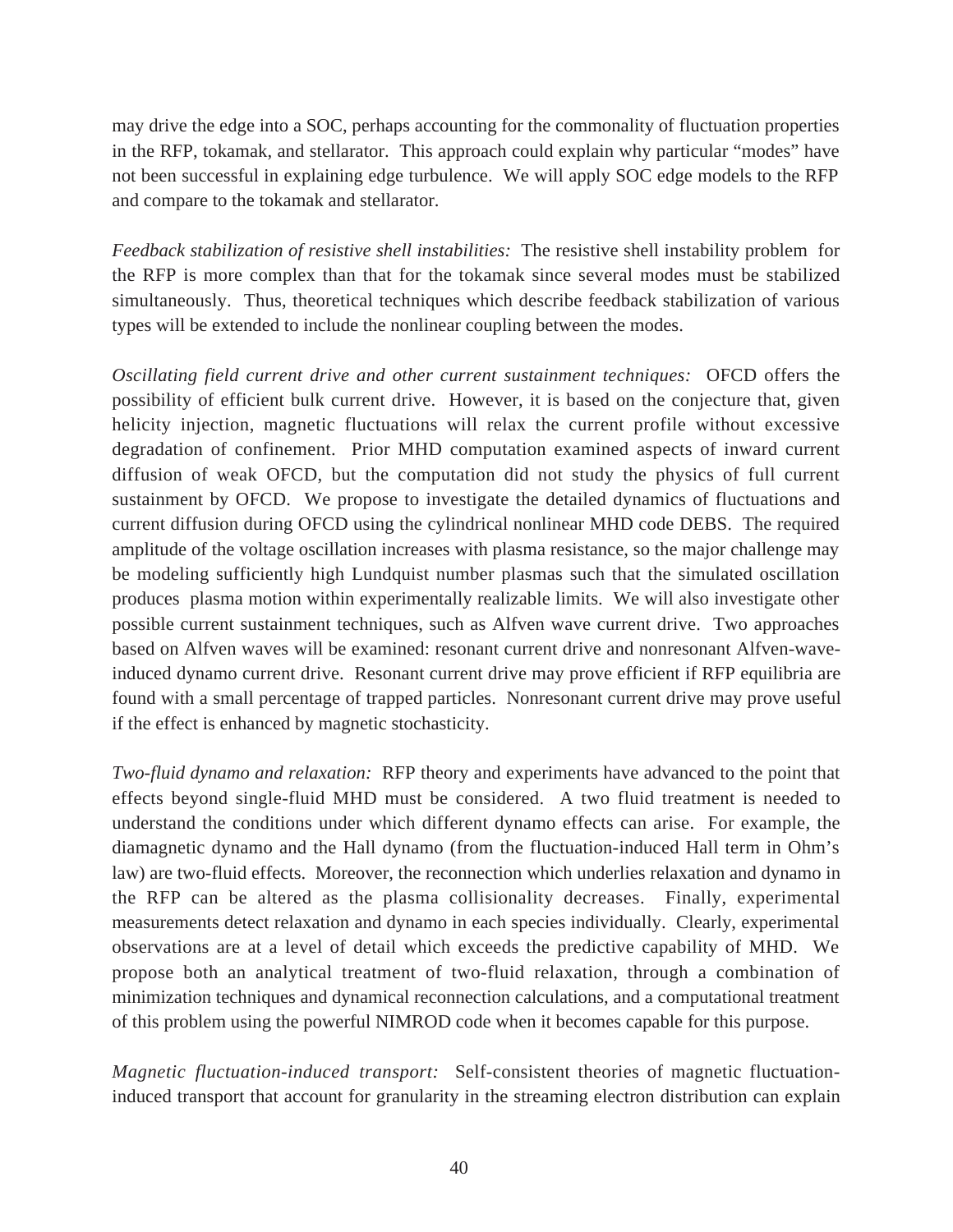the otherwise surprising observation of an ambipolar constraint on the electron heat flux. Ambipolar constraints enter into these theories through a fluctuation-mediated exchange of energy and momentum between electrons and ions. This process is likely relevant to long-time observations of anomalous ion heating in the RFP and recent indications of ion momentum in the same direction as the electron momentum. We will calculate the energy and momentum transfer to ions in the self-consistent theories of magnetic fluctuation-induced transport and compare with experimental observations.

*Self-consistent simulation of RF heating and current drive:* Improved characterization and modeling of the complex processes involving RF physics, profile modifications, resistive MHD instabilities, and radial transport will be indispensable in the design and interpretation of RF experiments. The RFP-adapted version of the quasilinear Fokker-Planck code CQL3D will be enhanced to include important, but presently neglected, effects such as radial transport and fast electrons. The TRIM code and/or a single-fluid version of NIMROD will be periodically coupled with GENRAY (generalized ray-tracing code) and the enhanced CQL3D to provide a more self-consistent simulation of RF heating and current drive.

Among the proponents of this document are experts in all the areas described above, and in all the required analytical and computational techniques.

#### **D. Systems Studies**

RFP research would be greatly aided by a systems studies effort appropriately scaled to the experimental effort. Elaborately detailed power plant investigations may be premature. However, an appropriately quantitative assessment of the reactor embodiment of the RFP concept can be a crucial guide to the broader RFP research program. We propose to incorporate new experimental information, which will arise from the proof-of-principle program, on confinement scaling, beta limits, and oscillating field current drive. The system studies will also incorporate new results from the larger community, such as information on new materials and on divertor operation. Finally, the possibility of a pulsed RFP reactor will be investigated.

The cost of the proof-of-principle U.S. RFP program described above is in the vicinity of \$10 million per year. This expenditure includes present RFP funding of about \$2.5M per year; thus the proposed program would require additional funds of about \$7.5M per year. Roughly half of the \$10M would be dedicated to the MST experiment, as described above and in Appendix II. The other half will be distributed among smaller experiments, theory, and systems studies. Theoretical research, including system studies, will require about \$2M per year, covering at least the nine topics listed above. The cost of the exploratory concept experiments are difficult to assess, since they have not yet been formulated. However, once in operation we anticipate that of order \$3M per year might be an appropriate expenditure. These costs are only meant to anticipate the scale of the program and are not accurate cost assessments. Nonetheless,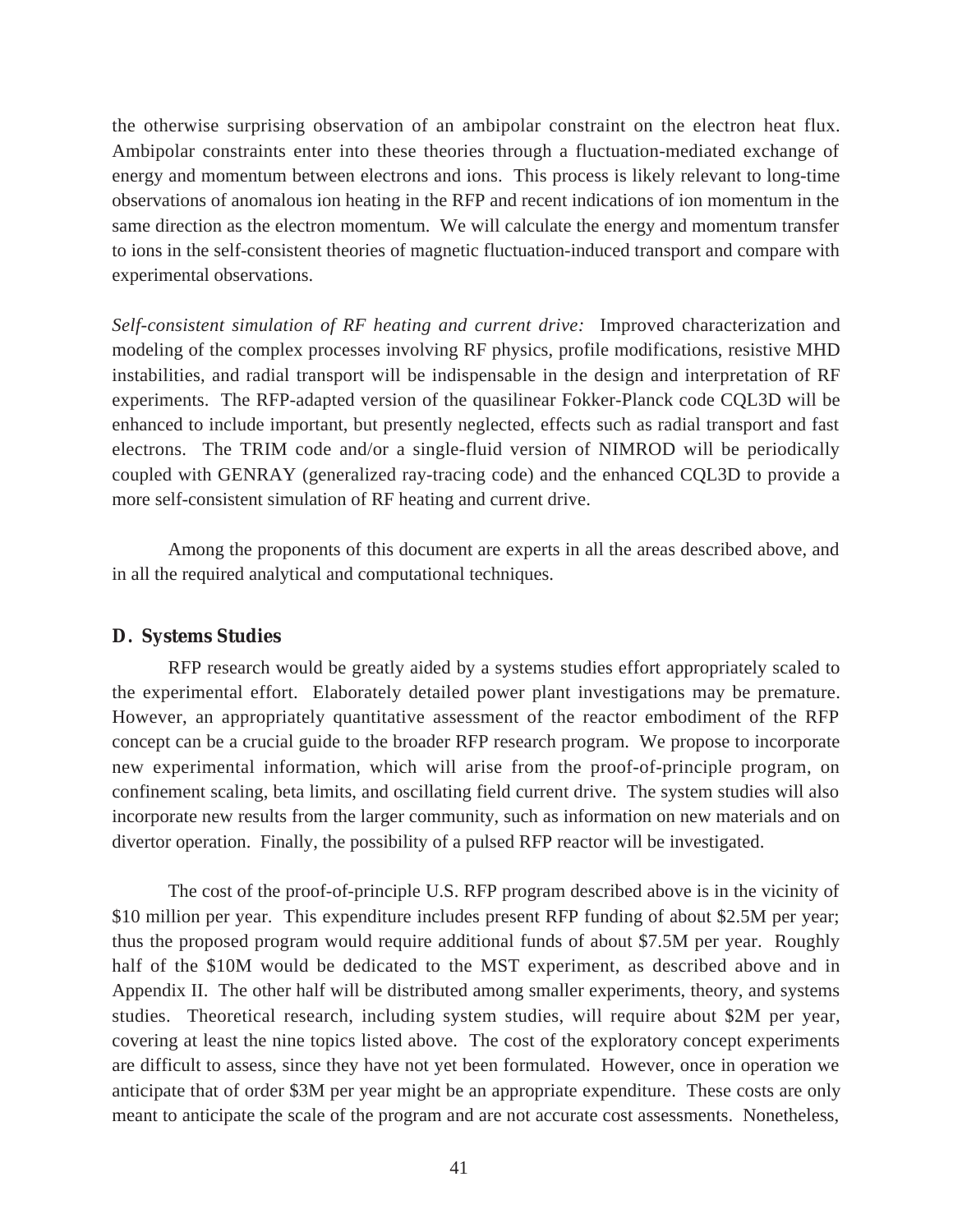it is clear that the RFP represents an exciting research area in which the U.S. can be at the world forefront in physics and performance, at the proof-of-principle level, for a relatively modest cost.

#### **XII. PERFORMANCE MEASURES**

The U.S. proof-of-principle program, combined with the international program, will yield key results on most of the major scientific issues presently known to confront the RFP. These results will have impact on many aspects of fusion science. But they will also enable an informed decision on whether to proceed further with RFP development, either to RFP studies at parameters closer to a reactor (a proof-of-performance experiment) or to a modified RFP configuration. Below we outline the results anticipated in the four areas of confinement, beta limits, resistive wall stability, and current sustainment. In each case we provide measures of success—results which would contribute to a positive decision on further RFP research.

*Confinement:* The confinement goal is to obtain an energy confinement time of at least 10 ms, with temperatures of at least 1 keV, and sufficient physics understanding to construct at least a plausibility argument for favorable scaling. There are two approaches to achieve this goal in the world program. In the U.S., profile control will be employed to reduce fluctuations and thereby improve confinement at a fixed plasma current of 0.5 MA. Some understanding of the residual fluctuations must be acquired to permit a scientifically-based assessment of the confinement prospects at higher current. In Europe and Japan, increased confinement time will be sought through operation at high current, up to 2 MA in RFX. If the confinement time increases from the present 1 ms (in RFX discharges without profile control) to 10 ms, some understanding of the scaling of magnetic fluctuation induced transport should accrue. The value of 10 ms is chosen as the target since the optimistic oft-used constant beta scaling predicts such confinement for 2 MA RFX discharges, which is the stated goal of that program. Achieving such confinement through profile control at 0.5 MA would clearly be an extremely encouraging result.

*Beta limits:* Present experiments operate readily at beta values (ratio of volume averaged pressure to edge magnetic pressure) of about 10%, with excursions to higher beta (up to 20%) at very low current. The goal of beta studies in the planned program is to obtain a beta value of 15% at plasma current of 0.5 MA or greater and to determine the beta limit to stability. These goals can be achieved through transport reduction by profile control and/or auxiliary heating. The RFP beta limit may occur as a hard, disruptive ideal MHD stability limit or a softer beta limit (such as arising from resistive MHD instabilities) which appears only as degraded confinement at high beta. These studies will be included within the U.S. program. The value of 15% is selected using the TITAN RFP reactor design as a guide. TITAN assumed a poloidal beta value of 23%, with cost increasing significantly as beta drops below 10%.

*Resistive wall instabilities:* The goal of resistive wall studies is to determine the instability properties of ideal and resistive MHD modes with a resistive wall and, if unstable, to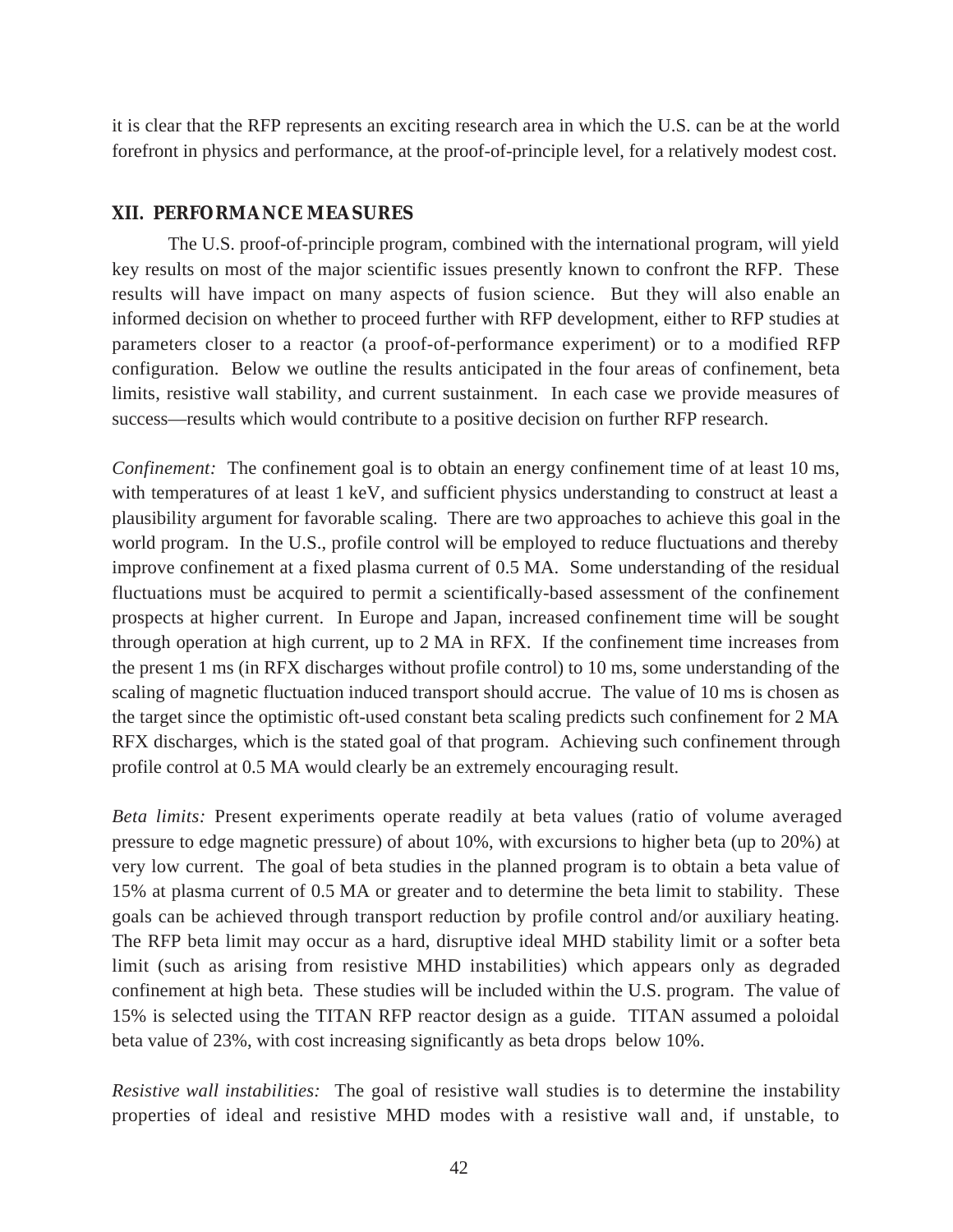demonstrate adequate control. Control can occur through techniques such as helical feedback of specific modes or a smart shell. Study of resistive wall instabilities, and their stabilization, can be accomplished in exploratory concept experiments. Large size, current, or temperature is not required. These topics will be, at least in part, addressed in the Extrap-T2 experiment in Sweden, and may be candidates for an exploratory concept experiment in the U.S.

*Current sustainment:* The U.S. proof-of-principle program will determine whether oscillating field current drive is a sustainment technique which is both efficient and compatible with good confinement. Hence, the goal is to obtain a current drive efficiency of  $\sim 0.1$  A/W with energy transport compatible with the confinement goals stated above. The value for the efficiency is selected using the TITAN design as guidance.

In summary, the proof-of-principle program will encourage procession to the next step in RFP research if it produces plasmas with energy confinement times of 10 ms at temperatures of at least 1 keV with some expectation of continued favorable scaling, with beta values of 15% at a plasma current of 0.5 MA and a determination of the beta limit, with control of resistive wall modes, and with efficient current sustainment compatible with good confinement. These goals provide quantitative measures with which to assess the RFP next steps, if any, at completion of the planned program. However, a realistic appraisal is only made with consideration of the following two points. First, the numerical guidelines are based on reactor studies which are

|                                 | RFP Proof-of-Principle Research Program                                                                                |                                                    |                                                                           |
|---------------------------------|------------------------------------------------------------------------------------------------------------------------|----------------------------------------------------|---------------------------------------------------------------------------|
| <b>ISSUE</b><br>Confinement     | <b>ACTIVITY</b><br>• Current Scaling (RFX, TPE-RX)<br>• J(r)-Control (MST, others?)                                    | <b>CRITERIA</b><br>$\tau_E$ > 10 ms<br>$T > 1$ keV | <b>DECISION</b><br>2004<br>High Current / Long<br><b>Pulse Experiment</b> |
| <b>Beta Limit</b>               | • Auxiliary Heating (MST)                                                                                              | $\beta \sim 15\%$                                  | and/or<br><b>Advanced Control</b>                                         |
| <b>Resistive Shell</b>          | • Diagnose Instabilities (T2)<br>• Control (exploratory concept expts.)                                                | stabilize<br>kinks                                 | <b>Experiments</b><br>or<br><b>Reduced RFP</b>                            |
| Current<br>Sustainment          | • Test Oscillating Field<br>Current Drive (MST, others?)                                                               | $~1$ A/W with<br>$\tau$ & T above                  | Research                                                                  |
| Optimized RFP<br>Configurations | • Optimize Profiles: $J, p, V$ (MST, others?)<br>· Optimize Geometry: shape, R/a, etc.<br>(exploratory concept expts.) |                                                    | Supporting                                                                |
| <b>System Studies</b>           | • Renew with Advanced RFP Concepts                                                                                     |                                                    | Plasma Physics<br>Theory & Expt.                                          |

*Figure 6. World-integrated RFP proof-of-principle research program.*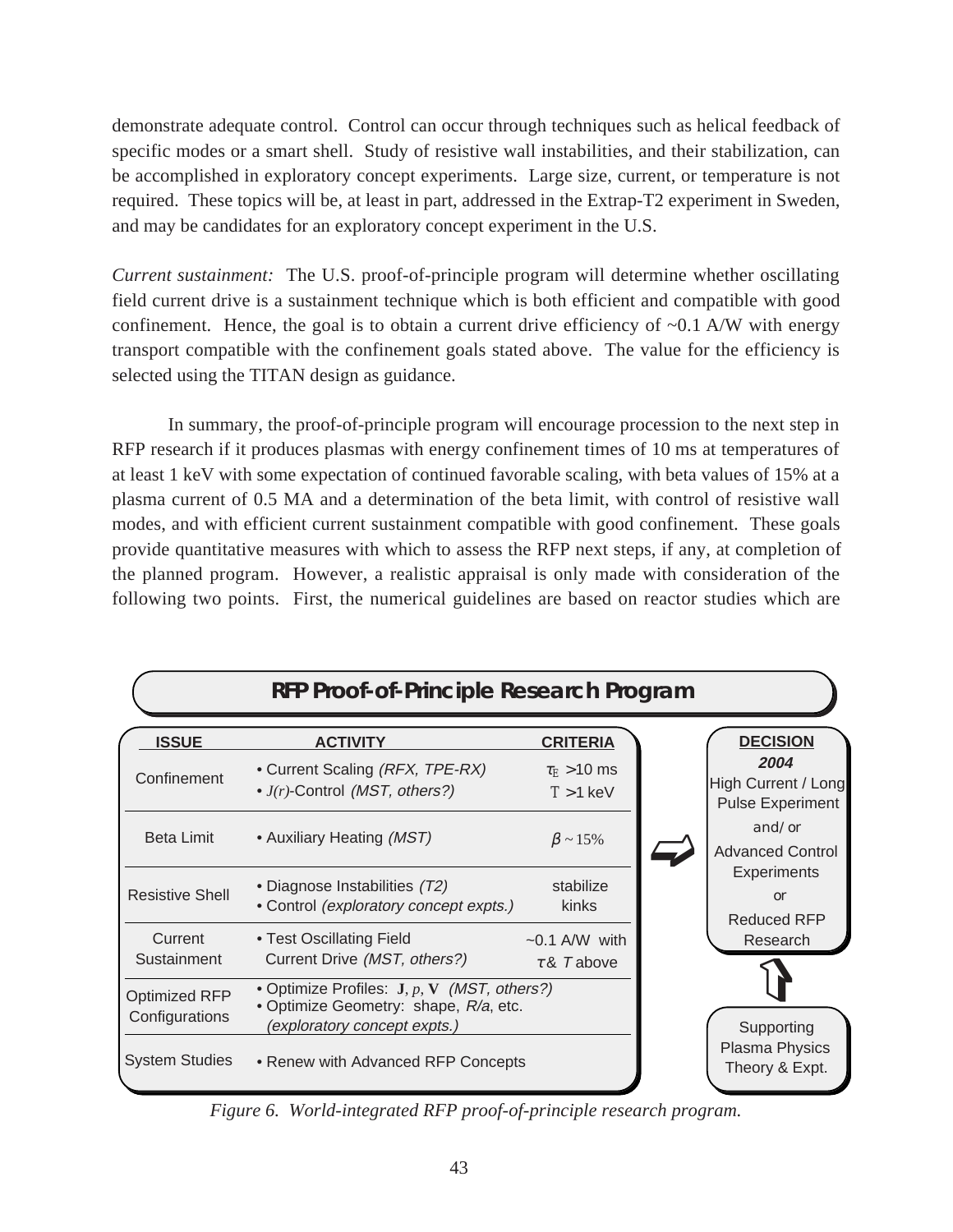themselves approximate. The parameters achieved will be most meaningful when judged in the context of scientific understanding. Second, the planned RFP program will incorporate study of modified RFP configurations (modified geometry and profiles) with the aims, for example, of improved confinement or beta values. These studies can proceed, in part, through exploratory experiments. If successful, these results may be incorporated into future RFP plans in ways not presently anticipated.

The flow of progress anticipated in an integrated world RFP program, with the U.S. program recommended above, is depicted in Fig. 6. The proof-of-principle program will require roughly six years to complete. Towards the end of that period, a decision will be made to either proceed to a test of the continuation of favorable results to plasmas of higher current and longer duration, and/or to proceed to an RFP with a modified configuration, or to reduce RFP research if the results are unfavorable.

#### **REFERENCES**

- 1. E.P. Butt et al., in *Plasma Physics and Controlled Nuclear Fusion Research* (Proc. 2nd Int. Conf. Culham, 1965), Vol 2, IAEA, Vienna (1966) 751.
- 2. See H.A.B. Bodin and A.A. Newton, Nucl. Fusion 20, 1255 (1980) for a review of "fast" RFP experiments.
- 3. R.S. Massey et al., Fusion Tech. **8**, 1571 (1985).
- 4. A. Buffa et al., in *Plasma Physics and Controlled Nuclear Fusion Research* (Proc. 10th Int. Conf. London, 1984), Vol 2, IAEA, Vienna (1985).
- 5. H.A.B. Bodin, C.A. Bunting, P.G. Carolan et al., in *Plasma Physics and Controlled Nuclear Fusion Research 1982* (Proc. 9th Int. Conf. Baltimore, 1982) Vol 1, IAEA, Vienna (1983) 641.
- 6. T. Tamano et al., in *Plasma Physics and Controlled Nuclear Fusion Research 1984* (Proc. 10th Int. Conf. London, 1984) Vol 2, IAEA, Vienna (1985) 431.
- 7. See, for example, E.J. Caramana, R.A. Nebel, and D.D. Schnack, Phys. Fluids **26**, 1305 (1983).
- 8. Sergio Ortolani and Dalton D. Schnack, *Magnetohydrodynamics of Plasma Relaxation*, World Scientific Publishing Co., Singapore (1993).
- 9. J.B. Taylor, Rev. Mod. Phys. **58**, 741 (1986).
- 10. G. Rostagni, Fusion Eng. Des. **25**, 301 (1995).
- 11. R.N. Dexter, D.W. Kerst, T.W. Lovell, S.C. Prager, and J.C. Sprott, Fusion Technol. **19**, 131 (1991).
- 12. *The TITAN Reversed-Field-Pinch Fusion Reactor Study, Final Report*, report UCLA-PPG-1200, University of California-Los Angeles (1990).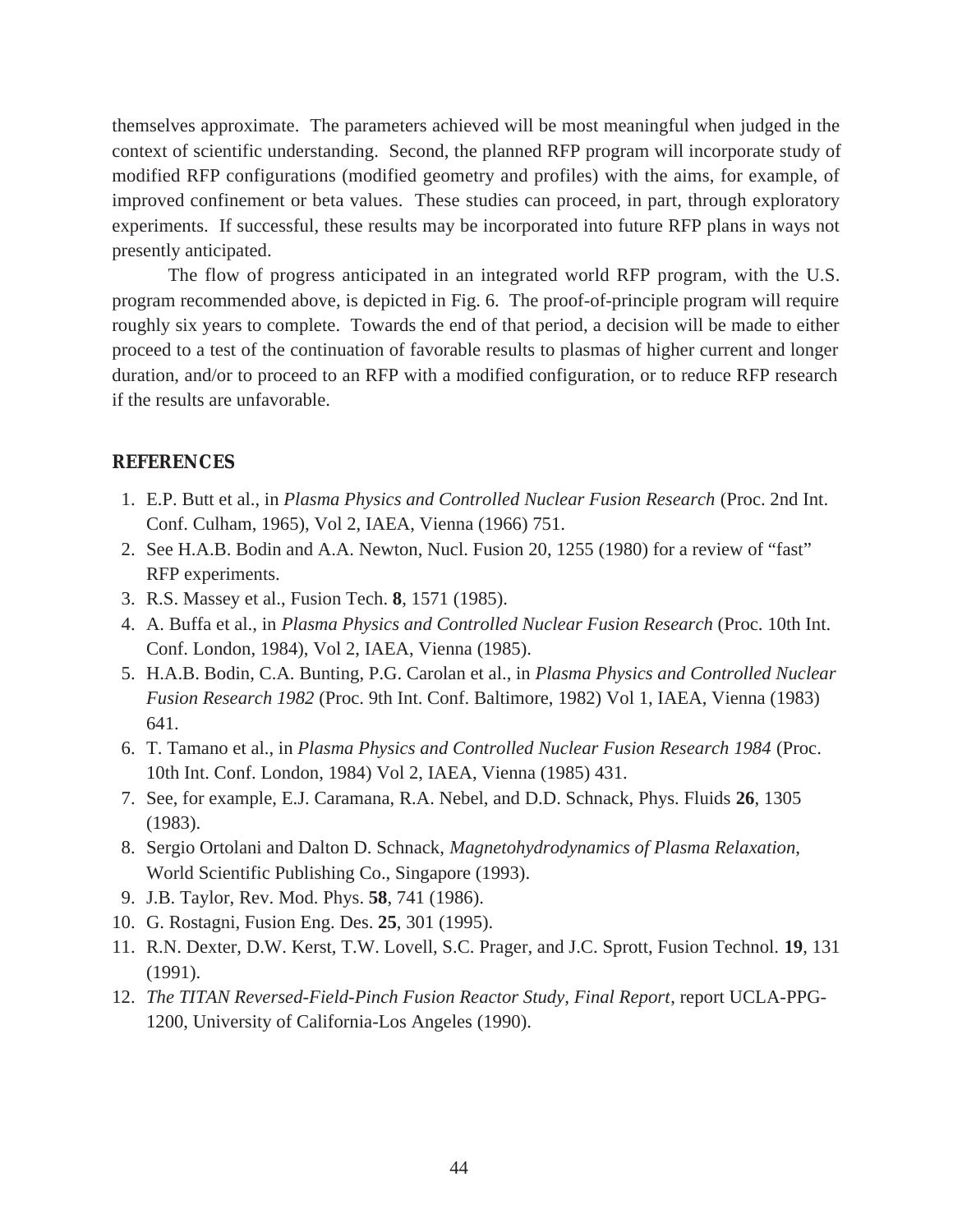- 13. Fusion Energy Sciences Advisory Committee, *Advice and Recommendations to the U.S. Department of Energy*, report DOE/ER-0690, U.S. Department of Energy, Office of Energy Research (1996).
- 14. D.C. Robinson, Nucl. Fusion **18**, 939 (1978).
- 15. I.H. Hutchinson, M. Malacarne, R. Noonan, and D. Brotherton-Ratcliffe, Nucl. Fusion **24**, 59 (1984).
- 16. R.J. La Haye, T.N. Carlstrom, R.R. Goforth et al., Phys. Fluids **27**, 2576 (1984).
- 17. S. Assadi, S.C. Prager, and K.L. Sidikman, Phys. Rev. Lett. **69**, 281 (1992).
- 18. D.J. Den Hartog et al., in *Fusion Energy 1996* (Proc. 16th Int. Conf. Montreal, 1996), Vol 2, IAEA, Vienna (1997) 83.
- 19. J.S. Sarff, N.E. Lanier, S.C. Prager, and M.R. Stoneking, Phys. Rev. Lett. **78**, 62 (1997).
- 20. M.R. Stoneking, J.T. Chapman, D.J. Den Hartog et al., Phys. Plasmas **5**, 1004 and references therein.
- 21. E. Fernandez and P.W. Terry, Bull. Am. Phys. Soc. **42**, 2047 (1997).
- 22. H.Y.W. Tsui, Ch. P. Ritz, G. Miller et al., Nucl. Fusion **31**, 2371 (1991).
- 23. H. Ji, H. Toyama, K. Miyamoto et al., Phys. Rev. Lett. **67**, 62 (1991).
- 24. T.D. Rempel, C.W. Spragins, S.C. Prager et al., Phys. Rev. Lett. **67**, 1438 (1991).
- 25. V. Antoni, Plasma Phys. Control. Fusion **39**, B223 (1997).
- 26. B.A. Carreras and P.H. Diamond, Phys. Fluids B **1**, 1011 (1989).
- 27. D. Biskamp, E. Schwarz, and J.F. Drake, Phys. Rev. Lett. **75**, 3850 (1995).
- 28. A. Buffa et al., in *Controlled Fusion and Plasma Physics* (proc. 21st EPS conference, Montpellier) Vol. I (1994) 458.
- 29. A.F. Almagri, S. Assadi, S.C. Prager et al., Phys. Fluids B **4**, 4080 (1992).
- 30. C.C. Hegna, Phys. Plasmas **3**, 4646 (1996).
- 31. G. Fiksel, S.C. Prager, W. Shen, and M.R. Stoneking, Phys. Rev. Lett. **72**, 1028 (1994).
- 32. A.B. Rechester and M.N. Rosenbluth, Phys. Rev. Lett. **40**, 38 (1978).
- 33. P.W. Terry, G. Fiksel, H. Ji et al, Phys. Plasmas **3**, 1999 (1996).
- 34. M.R. Stoneking, S.A. Hokin, S.C. Prager et al., Phys. Rev. Lett. **73**, 549 (1994).
- 35. E.J. Caramana and D.A. Baker, Nucl. Fusion **24**, 423 (1984).
- 36. A.Y. Aydemir and D.C. Barnes, Phys. Rev. Lett. **52**, 930 (1984).
- 37. D.D. Schnack, E.J. Caramana, and R.A. Nebel, Phys. Fluids **28**, 321 (1985).
- 38. H.R. Strauss, Phys. Fluids **28**, 2786 (1985).
- 39. A. Bhattacharjee and A. Hameiri, Phys. Rev. Lett. **57**, 206 (1986).
- 40. A.R. Jacobson and R.W. Moses, Phys. Rev. A **29**, 3335 (1984).
- 41. P.W. Terry and P.H. Diamond, Phys. Fluids **B** 2, 1128 (1990).
- 42. H. Ji, Y. Yagi, K. Hattori et al., Phys. Rev. Lett. **75**, 1086 (1995).
- 43. H. Ji, A.F. Almagri, S.C. Prager, and J.S. Sarff, Phys. Rev. Lett. **73**, 668 (1994).
- 44. J.T. Chapman, T.M. Biewer, D.J. Den Hartog et al., Bull. Am. Phys. Soc. **42**, 2046 (1997).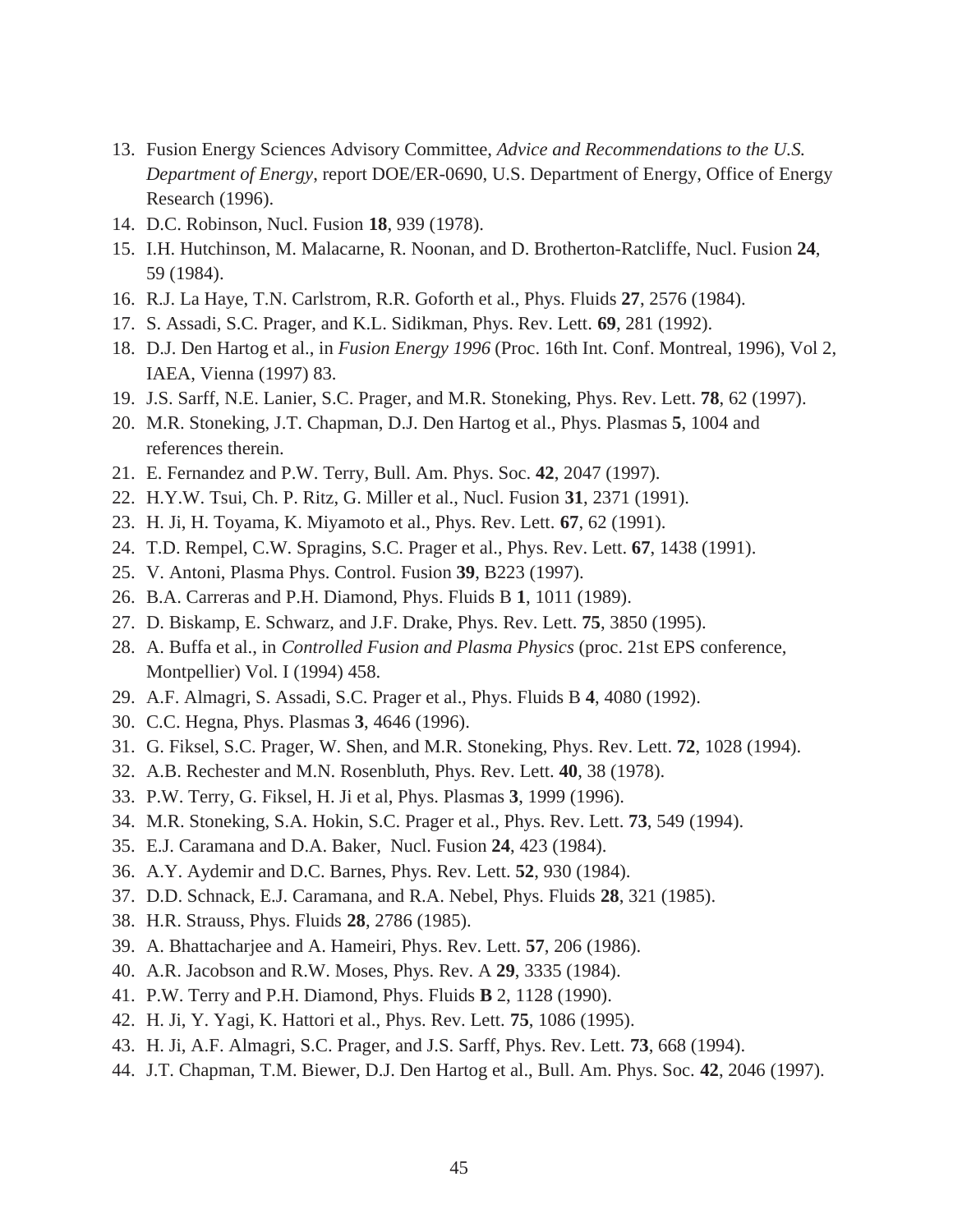- 45. J.C. Ingraham, R.F. Ellis, J.N. Downing et al., Phys. Fluids B **2**, 143 (1990).
- 46. Y.L. Ho, Nucl. Fusion **31**, 341 (1991).
- 47. C.R. Sovinec, Ph.D. thesis, University of Wisconsin-Madison (1995).
- 48. D. Craig, A.F. Almagri, J.K. Anderson et al., Phys. Rev. Lett. **79**, 1865 (1997).
- 49. B.E. Chapman, C-S. Chaing, S.C. Prager et al., Phys. Rev. Lett. **80**, 2137 (1998).
- 50. G. Fiksel, A.F. Almagri, D. Craig et al., Plasma Sources Sci. Technol. **5**, 78 (1996).
- 51. S. Shiina, Y. Kondoh, and H. Ishii, Nucl. Fusion **34**, 1473 (1994).
- 52. E. Uchimoto, M. Cekic, R.W. Harvey et al., Phys. Plasmas **1**, 3517 (1994).
- 53. C.G. Gimblett, Nucl. Fusion **26**, 617 (1986).
- 54. Y.L. Ho and S.C. Prager, Phys. Fluids **31**, 1673 (1987).
- 55. Y.L. Ho, S.C. Prager, and D.D. Schnack, Phys. Rev. Lett. **62**, 1504 (1989).
- 56. D.D. Schnack and S. Ortolani, Nucl. Fusion **30**, 277 (1990).
- 57. E.J. Zita, S.C. Prager, Y.L. Ho et al., Nucl. Fusion **32**, 1941 (1992).
- 58. J. Friedberg et al., in *RFP Workshop*, proceedings of IEA RFP Workshop, University of Wisconsin-Madison (1996).
- 59. B. Alper et al., in *Plasma Physics and Controlled Nuclear Fusion Research 1988* (Proc. 12th Int. Conf. Nice, 1988) Vol 2, IAEA, Vienna (1989) 431.
- 60. R.R. Goforth, T.N. Carlstrom, C. Chu et al., Nucl. Fusion **26**, 515 (1986).
- 61. B. Alper, Phys. Fluids B **2**, 1338 (1990).
- 62. R. Fitzpatrick and T.H. Jensen, Phys. Plasmas **3**, 2641 (1996); T.H. Jensen and R. Fitzpatrick , Phys. Plasmas **4**, 2997 (1997).
- 63. D.C. Robinson, Plasma Phys. **13**, 439 (1971).
- 64. M. Bevir and J. Gray, in *Proceedings of the Reversed Field Pinch Theory Workshop*, report LA-8944-C, Los Alamos National Laboratory (1981) 176.
- 65. K.F. Schoenberg, R.F. Gribble, and D.A. Baker, J. Appl. Phys. **56**, 2519 (1984).
- 66. Douglas S. Harned, D.D. Schnack, H.R. Strauss, and R.A.Nebel, Phys. Fluids **31**, 1979 (1988).
- 67. K.F. Schoenberg, J.C. Ingraham, C.P. Munson et al., Phys. Fluids **31**, 2285 (1988).
- 68. M.M. Pickrell, J.A. Phillips, C.J. Buchenauer et al., Bull. Am. Phys. Soc. **29**, 1403 (1984).
- 69. J.S. Sarff, A.F. Almagri, S. Assadi et al., Nucl. Fusion **29**, 104 (1989).
- 70. K. Hattori, Y. Sato, K. Hayase et al., in *Plasma Physics and Controlled Nuclear Fusion Research 1994* (Proc. 15th Int. Conf. Seville, 1994) Vol 2, IAEA, Vienna (1995) 363.
- 71. X.L. Chen and P.J. Morrison, Phys. Fluids B **2**, 495 (1990); L. Ofman, X.L. Chen, P.J. Morrison, R.S. Steinholfson, Phys. Fluids B **3**, 1364 (1991).
- 72. M. Peerson, Nucl. Fusion **31**, 383 (1991).
- 73. D.A. Skinner, S.C. Prager, and A.M.M. Todd, Nucl. Fusion **28**, 306 (1988).
- 74. Y.L Ho, D.D. Schnack, P. Nordlund et al., Phys. Plasmas **2**, 3407 (1995).
- 75. T. Ohkawa, M. Chu, C. Chu, M. Schaffer, Nucl. Fusion **20**, 1464 (1980).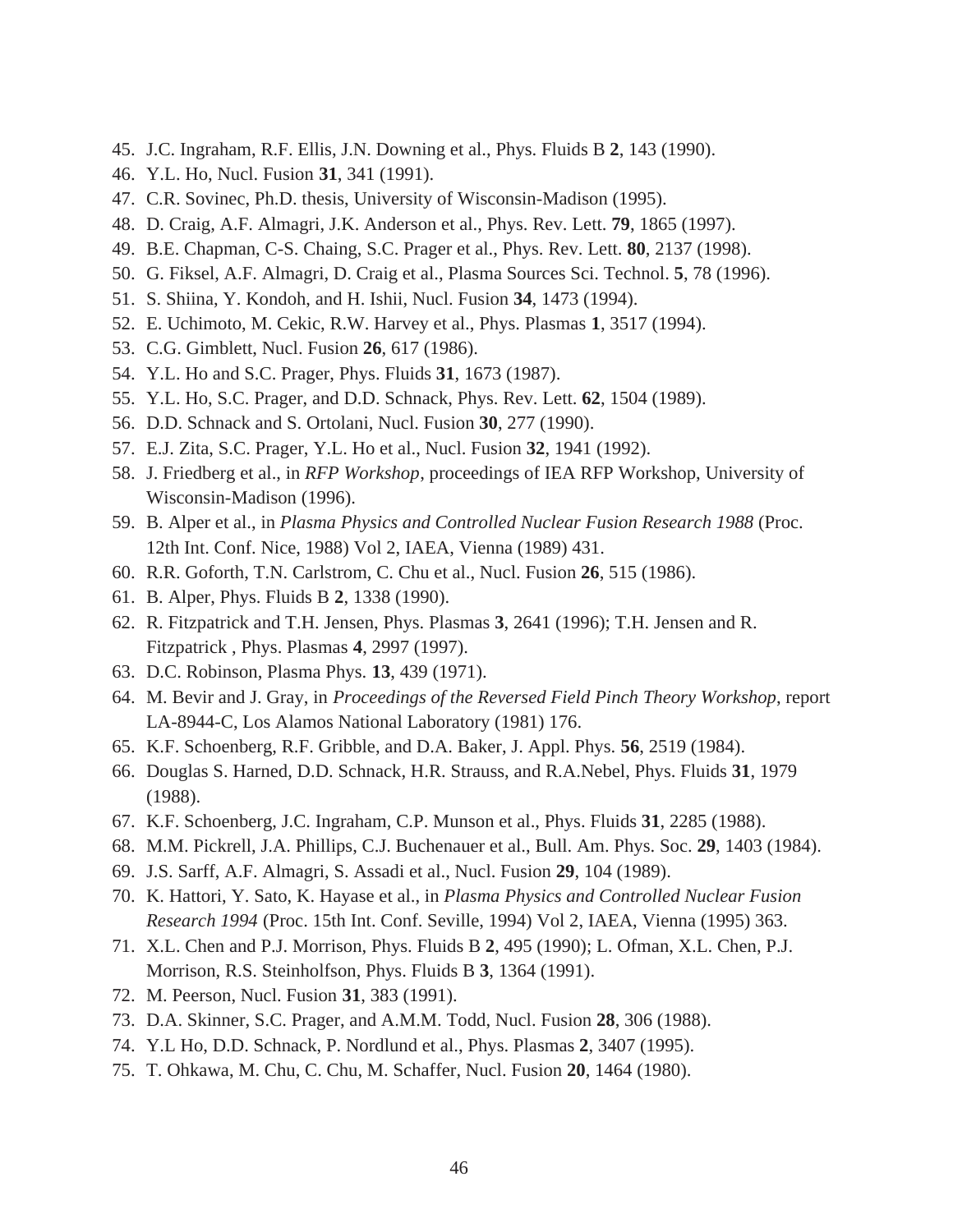- 76. M. Schaffer, private communication
- 77. Y. Hirano et al., in *RFP Workshop*, proceedings of IEA RFP Workshop, University of Wisconsin-Madison (1996).
- 78. S. Hokin et al., in *Controlled Fusion and Plasma Physics* ( Proc. of 23rd EPS conference, Kiev) Vol. II (1996) 625.
- 79. J.N. Di Marco, Update of RFP Scaling Data, Report LA-UR-Revised-88-3375, Los Alamos National Laboratory, 1988.
- 80. D. Craig, A.F. Almagri, J.K. Anderson et al., Bull. Am. Phys. Soc. **42**, 2047 (1997).
- 81. E. Uchimoto, R.W. Harvey, A.P, Smirnov et al., Proceedings of the 1998 International Sherwood Theory Conference, Atlanta, paper 2C11 (1998).
- 82. C.P. Moeller, R.W. Gould, D.A. Phelps, and R.I. Pinsker, proceedings of the Tenth Topical Conference on Radio Frequency Power in Plasmas, Boston, 1993; H. Ikezi and D.A. Phelps, Fusion Tech., **31** 1995.
- 83. H.F. Tammen, A. J. Donne, T. Oyevvar, and F. C. Schuller, Plasma Phys. Reports **2**, 158 (1993).
- 84. J. Takeuchi et al, Rev Sci Instrum. **59**, 1652 (1998).
- 85. D.J. Den Hartog, A.F. Almagri, J.T. Chapman et al., Phys. Plasmas **2**, 2281 (1995).
- 86 V.A. Baukov et al, Plasma Physics Reports **20**, 52 (1994).
- 87. F. A. Karelse et al, Proceeding of European Physical Society, Plasma Physics Conference (1997).
- 88. D.L. Brower et al, Rev. Sci. Instrum. **68**, 419 (1997).
- 89. D.D. Schnack, I. Lottati, Z. Mikíc, and P. Satyanarayana, J. Comp. Phys. **140**, 71 (1998).
- 90. D.D. Schnack, A.H. Glasser, and the NIMROD Team, Bull. Am. Phys. Soc. **41**, 1360 (1996).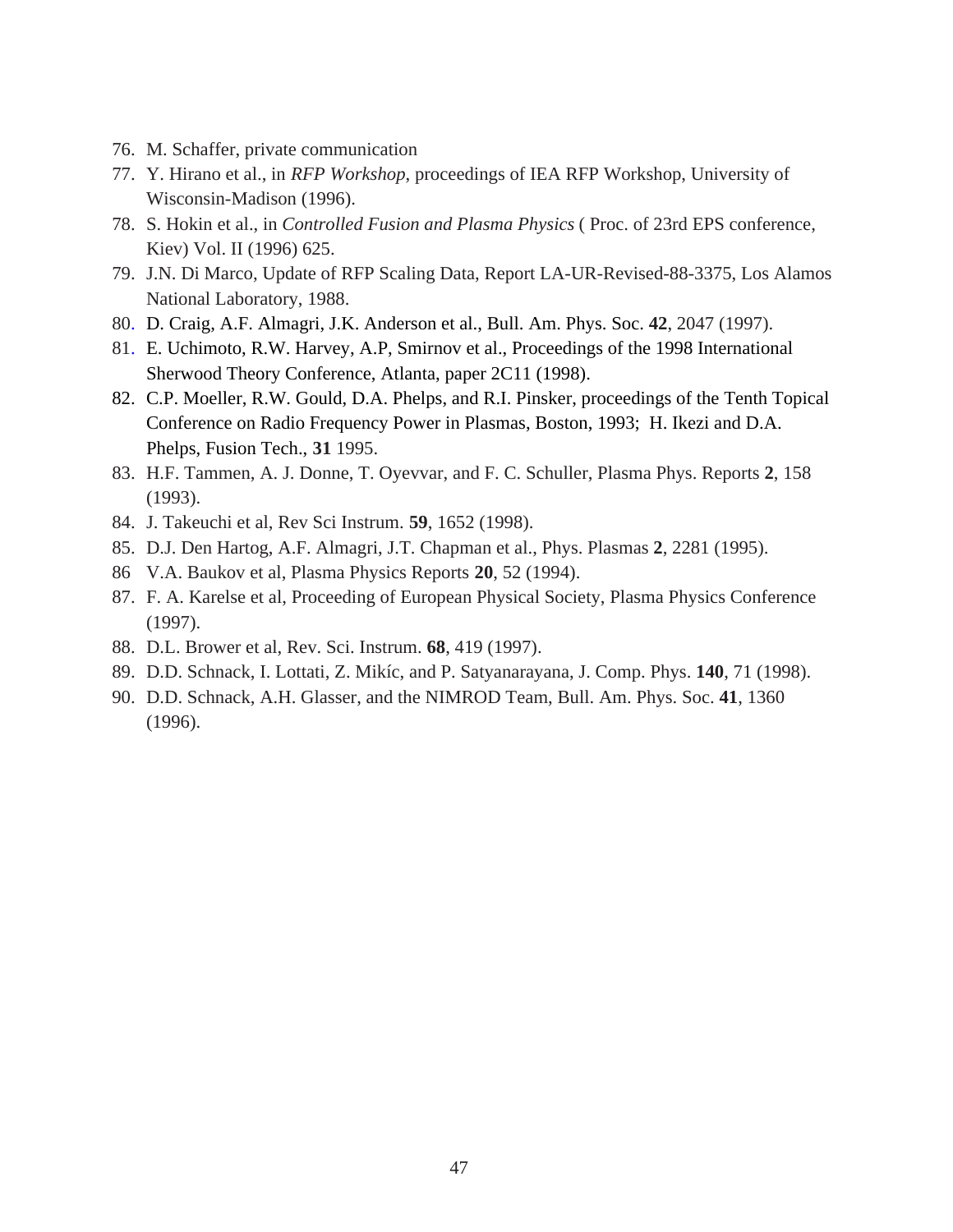### **APPENDIX I: ACTIVE SUPPORTERS OF THE RFP PROPOSAL**

| University of Iowa                                   |
|------------------------------------------------------|
| Columbia University                                  |
| University of California at Los Angeles              |
| <b>Oak Ridge National Laboratory</b>                 |
| Rennselear Polytechnic Institute                     |
| <b>University of Texas</b>                           |
| <b>CompX Corporation</b>                             |
| <b>Princeton Plasma Physics Laboratory</b>           |
| <b>Los Alamos National Laboratory</b>                |
| <b>General Atomics</b>                               |
| University of Chicago                                |
| <b>Lawrence Livermore National Laboratory</b>        |
| University of California at San Diego                |
| Los Alamos National Laboratory                       |
| <b>Oak Ridge National Laboratory</b>                 |
| <b>General Atomics</b>                               |
| <b>Science Application International Corporation</b> |
| Los Alamos National Laboratory                       |
| New York University                                  |
| <b>University of Montana</b>                         |
| <b>Princeton Plasma Physics Laboratory</b>           |
| J. Callen, B. Chapman, D. Den Hartog,                |
| G. Fiksel, C. Forest, C. Hegna, S. Prager,           |
| J. Sarff, P. Terry                                   |
| University of Wisconsin:                             |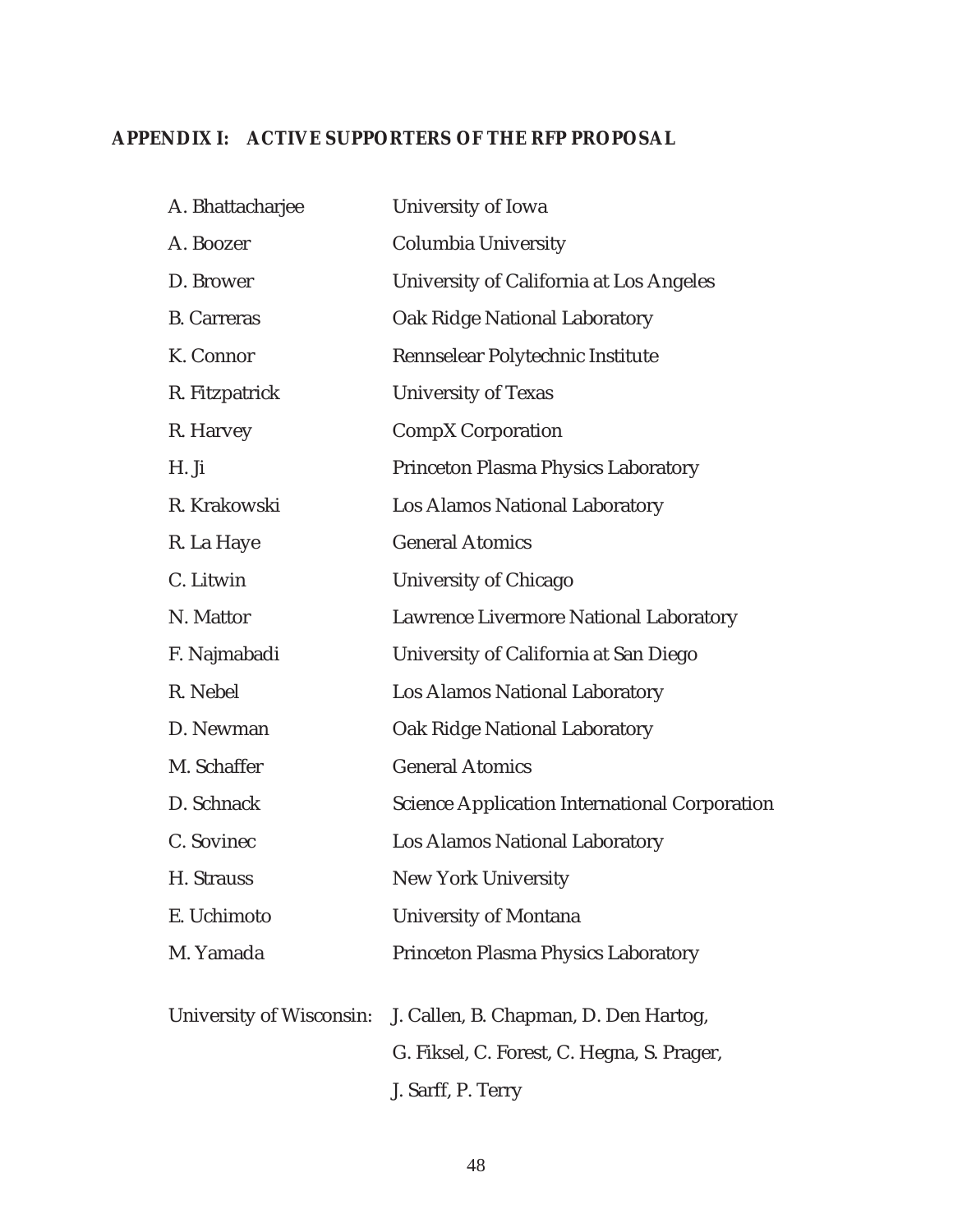### **APPENDIX II: MST BUDGET**

|                                            | <b>FY99</b> | <b>FY00</b> | <b>FY01</b> |
|--------------------------------------------|-------------|-------------|-------------|
| <b>MST Operations</b> (see detail below)   | \$1,162,000 | \$1,162,000 | \$1,162,000 |
| <b>Major Projects:</b>                     |             |             |             |
| <b>Oscillating Field Current Drive</b>     | \$270,800   | \$373,900   | \$292,400   |
| <b>Inductive Current Profile Control</b>   | \$120,700   | \$52,000    | \$0         |
| Lower Hybrid Current Drive and Heating     | \$160,500   | \$759,000   | \$996,000   |
| <b>Rutherford Scattering</b>               | \$200,800   | \$268,900   | \$231,800   |
| <b>Neutral Beam Heating</b>                | \$24,800    | \$416,500   | \$894,600   |
| <b>CHERS</b>                               | \$104,400   | \$301,700   | \$584,500   |
| <b>Rotating Magnetic Perturbations</b>     | \$160,700   | \$176,100   | \$56,600    |
| FIR - Support                              | \$78,400    | \$99,400    | \$125,200   |
| <b>Thomson Scattering</b>                  | \$79,200    | \$382,900   | \$639,900   |
| <b>Field Error Feedback</b>                | \$28,600    | \$160,100   | \$0         |
| Pulse-Shaping                              | \$40,000    | \$70,000    | \$28,600    |
| HIBP - Support                             | \$40,800    | \$52,200    | \$89,400    |
| Electrostatic Injection and Biasing        | \$139,200   | \$320,400   | \$218,900   |
| Fueling                                    | \$54,400    | \$37,200    | \$0         |
| Other not included above (including        | \$455,000   | \$305,000   | \$245,000   |
| graduate students)                         |             |             |             |
| <b>TOTAL</b>                               | \$3,120,300 | \$4,937,300 | \$5,564,900 |
| <b>MST Operations</b>                      |             |             |             |
| <b>Electrical and Mechanical Equipment</b> | \$100,000   |             |             |
| Data Acquisition Equipment                 | \$100,000   |             |             |
| Instrumentation Technician                 | \$56,000    |             |             |
| 2 Electronic and Mechanical Technicians    | \$114,000   |             |             |
| <b>Electrical Engineer</b>                 | \$86,000    |             |             |
| Database Administrator                     | \$67,000    |             |             |
| <b>Information Processing Consultant</b>   | \$57,000    |             |             |
| Research Program Manager                   | \$67,000    |             |             |
| <b>Undergraduate Student Employees</b>     | \$155,000   |             |             |
| <b>Supplies and Services</b>               | \$360,000   |             |             |
| <b>Total Operations</b>                    | \$1,162,000 |             |             |